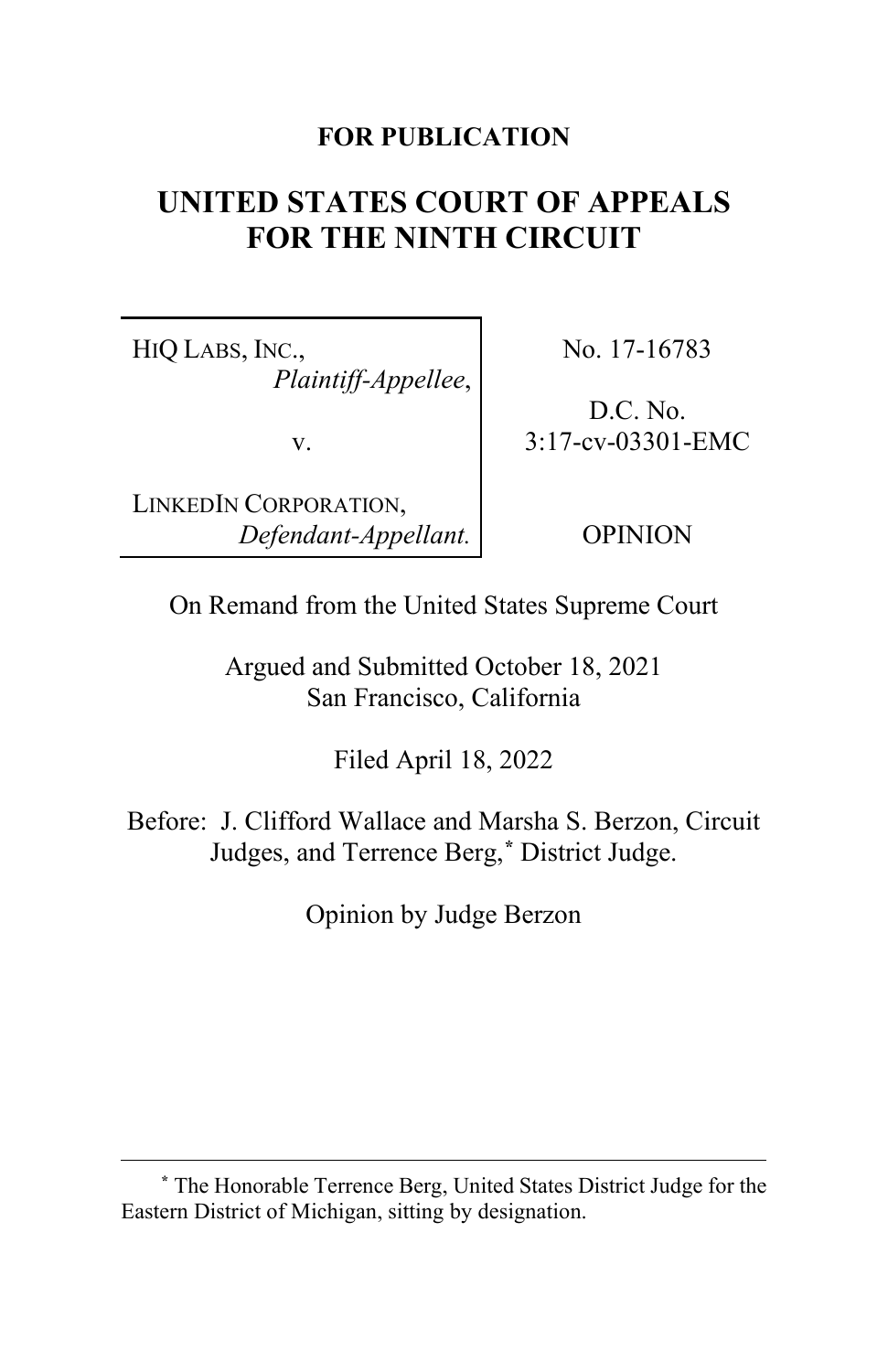## **SUMMARY[\\*\\*](#page-1-0)**

## **Preliminary Injunction / Computer Fraud and Abuse Act**

On remand from the United States Supreme Court, the panel affirmed the district court's order preliminarily enjoining LinkedIn Corp. from denying hiQ Labs, Inc., a data analytics company, access to publicly available member profiles on LinkedIn's professional networking website.

The panel previously affirmed the preliminary injunction. The Supreme Court granted certiorari, vacated the panel's judgment, and remanded for further consideration in light of *Van Buren v. United States*, 141 S. Ct. 1648 (2021). On remand, the panel again affirmed the preliminary injunction, concluding that *Van Buren* reinforced its determination that hiQ had raised serious questions about whether LinkedIn may invoke the Computer Fraud and Abuse Act ("CFAA") to preempt hiQ's possibly meritorious tortious interference claim.

The panel held that a plaintiff seeking a preliminary injunction must establish that it is likely to succeed on the merits, that it is likely to suffer irreparable harm in the absence of preliminary relief, that the balance of equities tips in its favor, and that an injunction is in the public interest. The court uses a "sliding scale" approach to these factors, so that when the balance of hardships tips sharply in the plaintiff's favor, it need demonstrate only serious questions going to the merits. Applying this approach, the district

<span id="page-1-0"></span>**<sup>\*\*</sup>** This summary constitutes no part of the opinion of the court. It has been prepared by court staff for the convenience of the reader.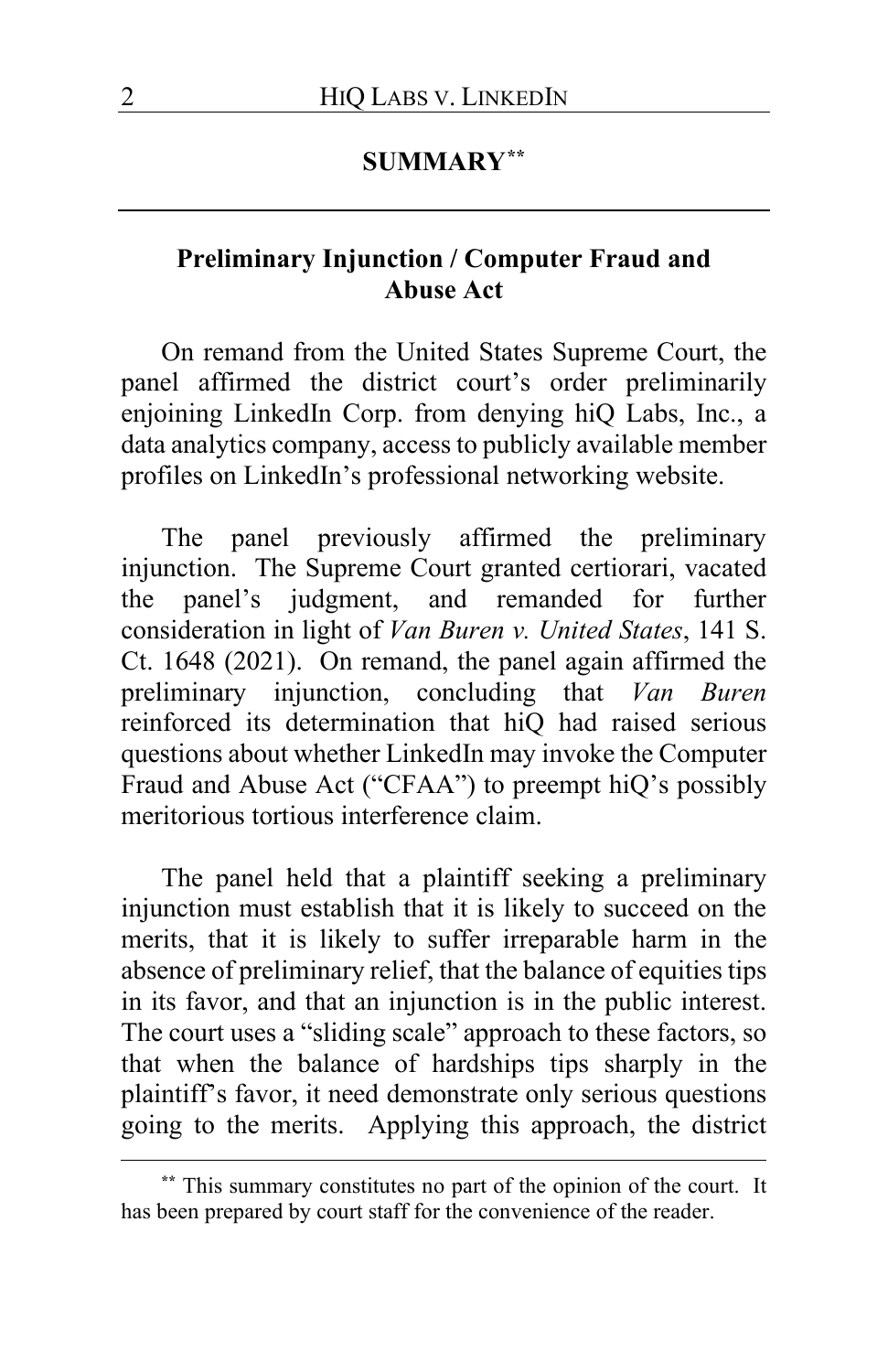court concluded that the balance of hardships tipped sharply in hiQ's favor and that hiQ raised serious questions on the merits.

The panel held that the district court did not abuse its discretion in concluding on the preliminary injunction record that hiQ currently had no viable way to remain in business other than using LinkedIn public profile data for its "Keeper" and "Skill Mapper" analytics services, and that hiQ therefore had demonstrated a likelihood of irreparable harm absent a preliminary injunction.

The panel concluded that the district court properly determined that the balance of hardships tipped sharply in hiQ's favor, when weighing the likelihood that hiQ would go out of business against LinkedIn's assertion that an injunction threatened its members' privacy and therefore put at risk the goodwill that LinkedIn had developed with its members.

The panel concluded that hiQ showed a sufficient likelihood of establishing the elements of its claim for intentional interference with contract, and it raised a serious question on the merits of LinkedIn's affirmative justification defense. Further, hiQ raised serious questions about whether LinkedIn could invoke the CFAA to preempt hiQ's possibly meritorious tortious interference claim. The CFAA prohibits accessing a "protected computer" without authorization. The panel concluded that to scrape LinkedIn data, hiQ needed to access LinkedIn servers, which were "protected computers." At issue was whether, once hiQ received LinkedIn's cease-and-desist letter, any further scraping and use of LinkedIn's data was "without authorization" within the meaning of the CFAA. The panel concluded that hiQ raised a serious question as to whether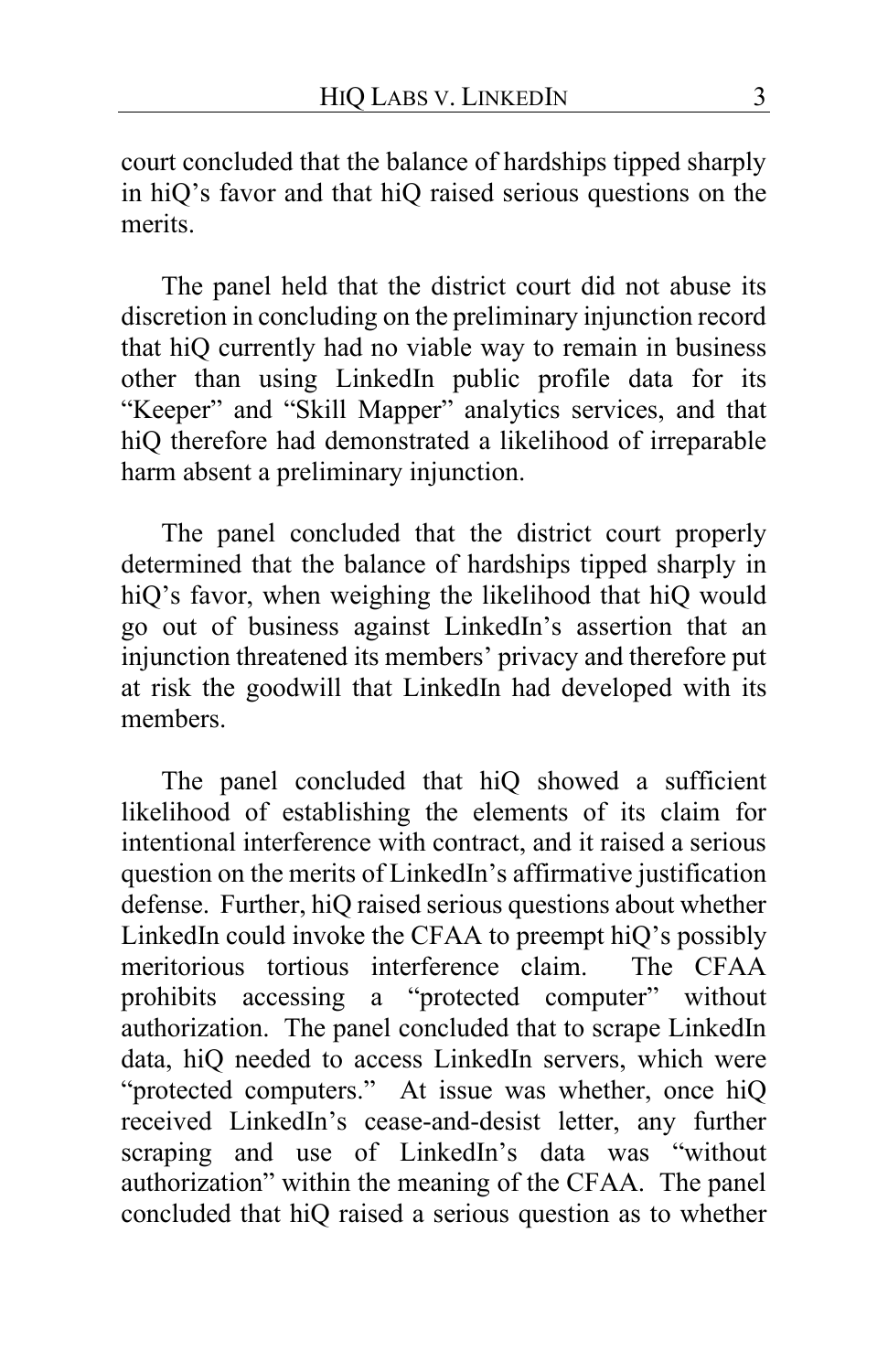the CFAA "without authorization" concept is inapplicable where, as here, prior authorization is not generally required but a particular person—or bot—is refused access. The panel concluded that the reasoning of *Van Buren* reinforced its interpretation of the CFAA, although *Van Buren* did not directly address the CFAA's "without authorization" clause, but rather considered the statute's "exceeds authorized access" clause.

Finally, the panel concluded that the district court properly determined that, on balance, the public interest favored hiQ's position.

The panel affirmed the district court's determination that hiQ had established the elements required for a preliminary injunction and remanded for further proceedings.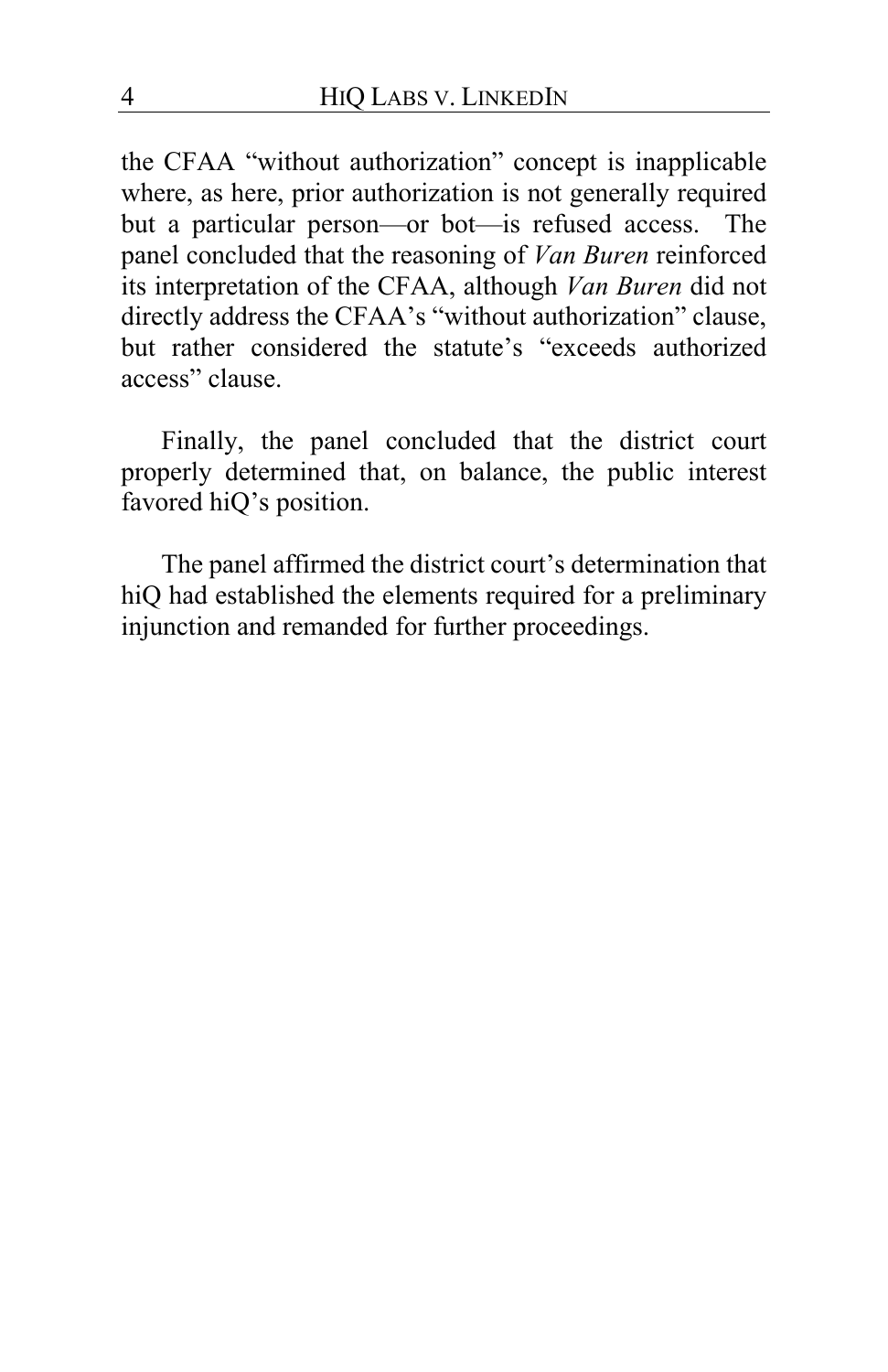## **COUNSEL**

Donald B. Verrilli Jr. (argued), Chad I. Golder, Rosemarie T. Ring, and Jonathan S. Meltzer, Munger Tolles & Olson LLP, Washington, D.C.; Jonathan H. Blavin, Nicholas Fram, and Elia Herrera, Munger Tolles & Olson LLP, San Francisco, California; E. Joshua Rosenkranz, Orrick Herrington & Sutcliffe LLP, New York, New York; Eric A. Shumsky, Orrick Herrington & Sutcliffe LLP, Washington, D.C.; for Defendant-Appellant.

Renita Sharma (argued) and Richard Corey, Quinn Emmanuel Urquhart & Sullivan LLP, New York, New York; Terry Wit, Quinn Emmanuel Urquhart & Sullivan LLP, San Francisco, California; Aaron M. Panner, Gregory G. Rapawy, and T. Dietrich Hill, Kellogg Hansen Todd Figel & Frederick PLLC, Washington, D.C.; C. Brandon Wisoff, Deepak Gupta, Jeffrey G. Lau, and Rebecca H. Stephens, Farella Braun & Martell LLP, San Francisco, California; Laurence H. Tribe, Cambridge, Massachusetts; for Plaintiff-Appellee.

Nicholas J. Boyle, John S. Williams, and Eric J. Hamilton, Williams & Connolly LLP, Washington, D.C., for Amicus Curiae CoStar Group Inc.

Perry J. Viscounty, Latham & Watkins LLP, San Francisco, California; Gregory G. Garre, Latham & Watkins LLP, Washington, D.C.; for Amicus Curiae Craigslist Inc.

Alan J. Butler and Marc Rotenberg, Electronic Privacy Information Center, Washington, D.C., for Amicus Curiae Electronic Privacy Information Center (EPIC).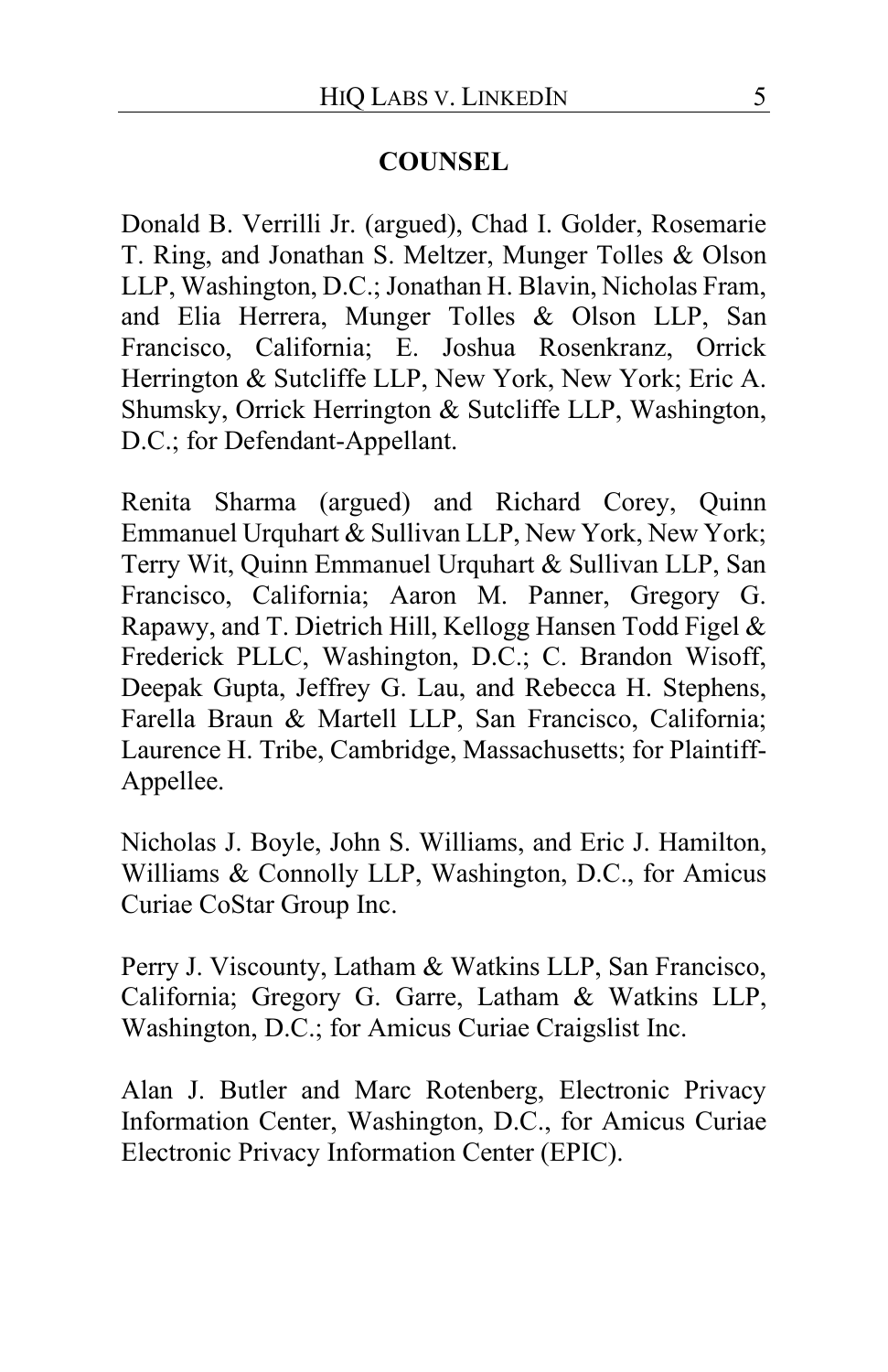Mukund Rathi, Aaron Mackey, Kurt Opsahl, Jamie Williams, Corynne McSherry, Cindy Cohn, Nathan Cardozo, Electronic Frontier Foundation, San Francisco, California, for Amici Curiae Electronic Frontier Foundation, DuckDuckGo, and Internet Archive.

Thomas V. Christopher, Law Offices of Thomas V. Christopher, San Francisco, California, for Amicus Curiae 3taps Inc.

Kenneth L. Wilton and James M. Harris, Seyfarth Shaw LLP, Los Angeles, California; Carrie P. Price, Seyfarth Shaw LLP, San Francisco, California; for Amicus Curiae Scraping Hub Ltd.

Katie Townsend, Bruce D. Brown, Gabe Rottman, Grayson Clary, and Mailyn Fidler, Reporters Committee for Freedom of the Press, Washington, D.C., for Amici Curiae Reporters Committee for Freedom of the Press and 30 News Media Organizations.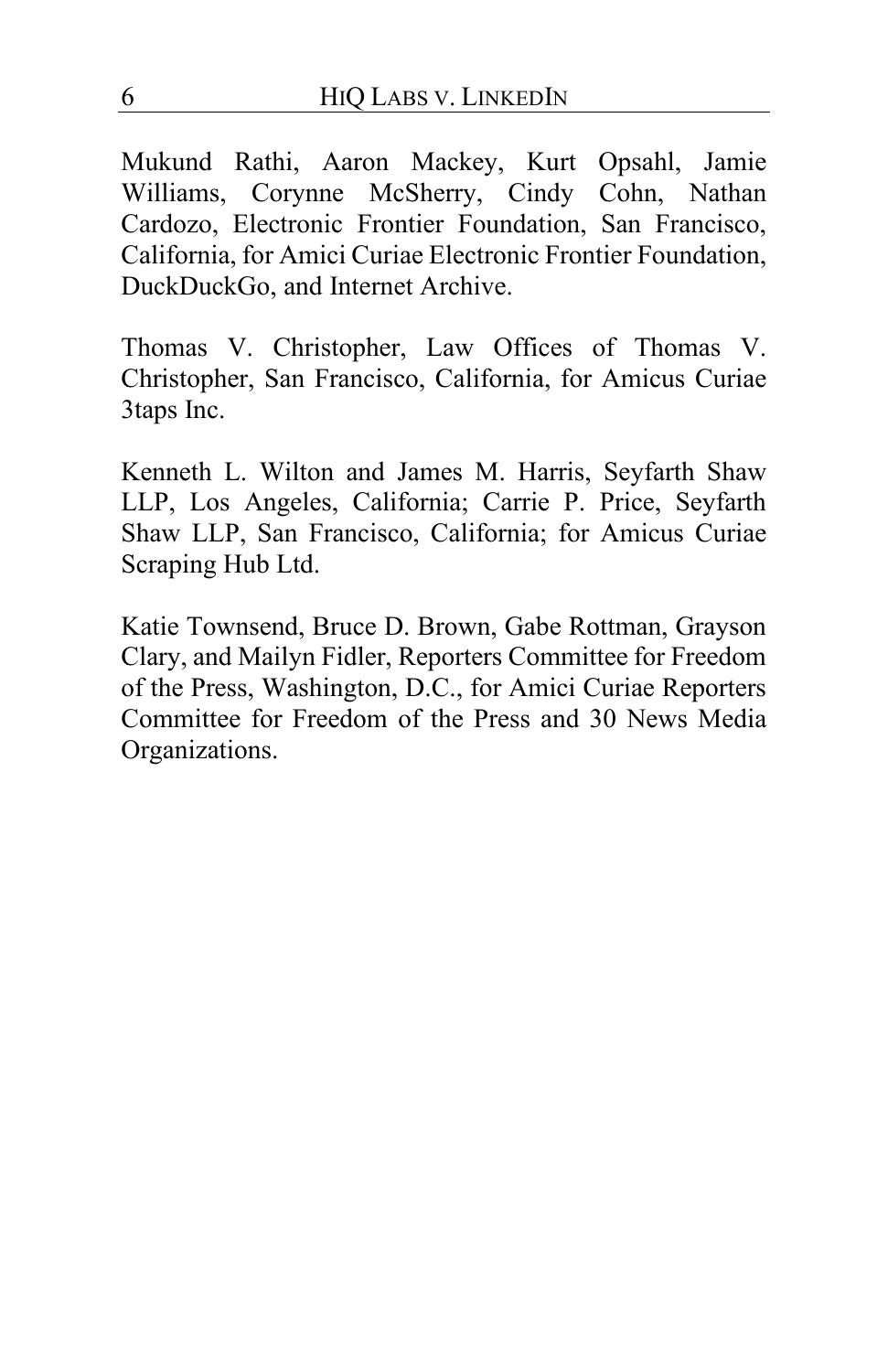#### **OPINION**

BERZON, Circuit Judge:

We first issued an opinion in this case in September 2019, addressing the question whether LinkedIn, the professional networking website, could prevent a professional networking website, could prevent a competitor, hiQ, from collecting and using information that LinkedIn users had shared on their public profiles, available for viewing by anyone with a web browser. *hiQ Labs, Inc. v. LinkedIn Corp.*, 938 F.3d 985 (9th Cir. 2019). HiQ, a data analytics company, had obtained a preliminary injunction forbidding LinkedIn from denying hiQ access to publicly available LinkedIn member profiles. At the preliminary injunction stage, we did not resolve the companies' legal dispute definitively, nor did we address all the claims and defenses they had pleaded in the district court. Instead, we focused on whether hiQ had raised serious questions on the merits of the factual and legal issues presented to us, as well as on the other requisites for preliminary relief. We concluded that hiQ had done so, and we therefore upheld the preliminary injunction.

The Supreme Court granted LinkedIn's petition for writ of certiorari, vacated the judgment, and remanded this case for further consideration in light of *Van Buren v. United States*, 141 S. Ct. 1648 (2021). *LinkedIn Corp. v. hiQ Labs, Inc.*, 141 S. Ct. 2752 (2021). We ordered supplemental briefing and held oral argument on the effect of *Van Buren* on this appeal. Having concluded that *Van Buren* reinforces our determination that hiQ has raised serious questions about whether LinkedIn may invoke the Computer Fraud and Abuse Act ("CFAA") to preempt hiQ's possibly meritorious tortious interference claim, we once again affirm the preliminary injunction.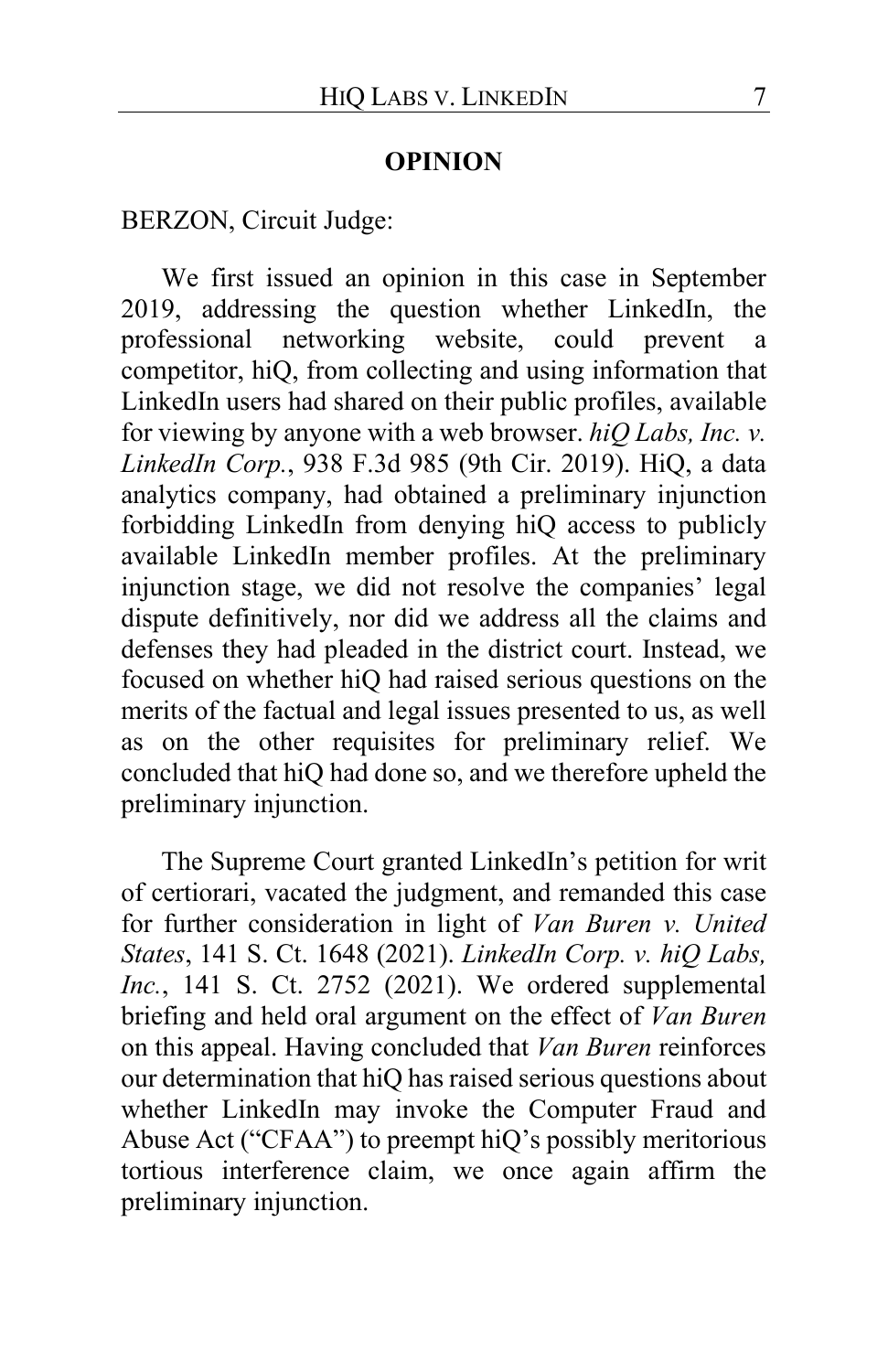#### **I.**

Founded in 2002, LinkedIn is a professional networking website with over 500 million members.**[1](#page-7-0)** Members post resumes and job listings and build professional "connections" with other members. LinkedIn specifically disclaims ownership of the information users post to their personal profiles: according to LinkedIn's User Agreement, members own the content and information they submit or post to LinkedIn and grant LinkedIn only a non-exclusive license to "use, copy, modify, distribute, publish, and process" that information.

LinkedIn allows its members to choose among various privacy settings. Members can specify which portions of their profile are visible to the general public (that is, to both LinkedIn members and nonmembers), and which portions are visible only to direct connections, to the member's "network" (consisting of LinkedIn members within three degrees of connectivity), or to all LinkedIn members.**[2](#page-7-1)** This

<span id="page-7-1"></span>**<sup>2</sup>** Direct connections (or first-degree connections) are people to whom a LinkedIn member is connected by virtue of having invited them

<span id="page-7-0"></span>**<sup>1</sup>** Our recitation of the facts reflects the record before us when this appeal was initially submitted in 2018. Given the speed at which the Internet evolves, we do not doubt that some of the facts presented here became obsolete while this case traveled to the Supreme Court and back. In addition, LinkedIn recently filed a motion in the district court to dissolve the preliminary injunction on the ground that hiQ is "out of business." Order Deferring Ruling on Defendant's Motion to Dissolve Preliminary Injunction, No. 17-cv-03301-EMC, at 2 (N.D. Cal. Oct. 5, 2021), ECF 224. HiQ responded that it remains an intact business entity and has been approached by "prospective business partners" interested in "its technology that allows for automated access of public profiles on LinkedIn's website." *Id.* The district court deferred ruling on the motion pending our decision in this appeal. *Id.* at 3.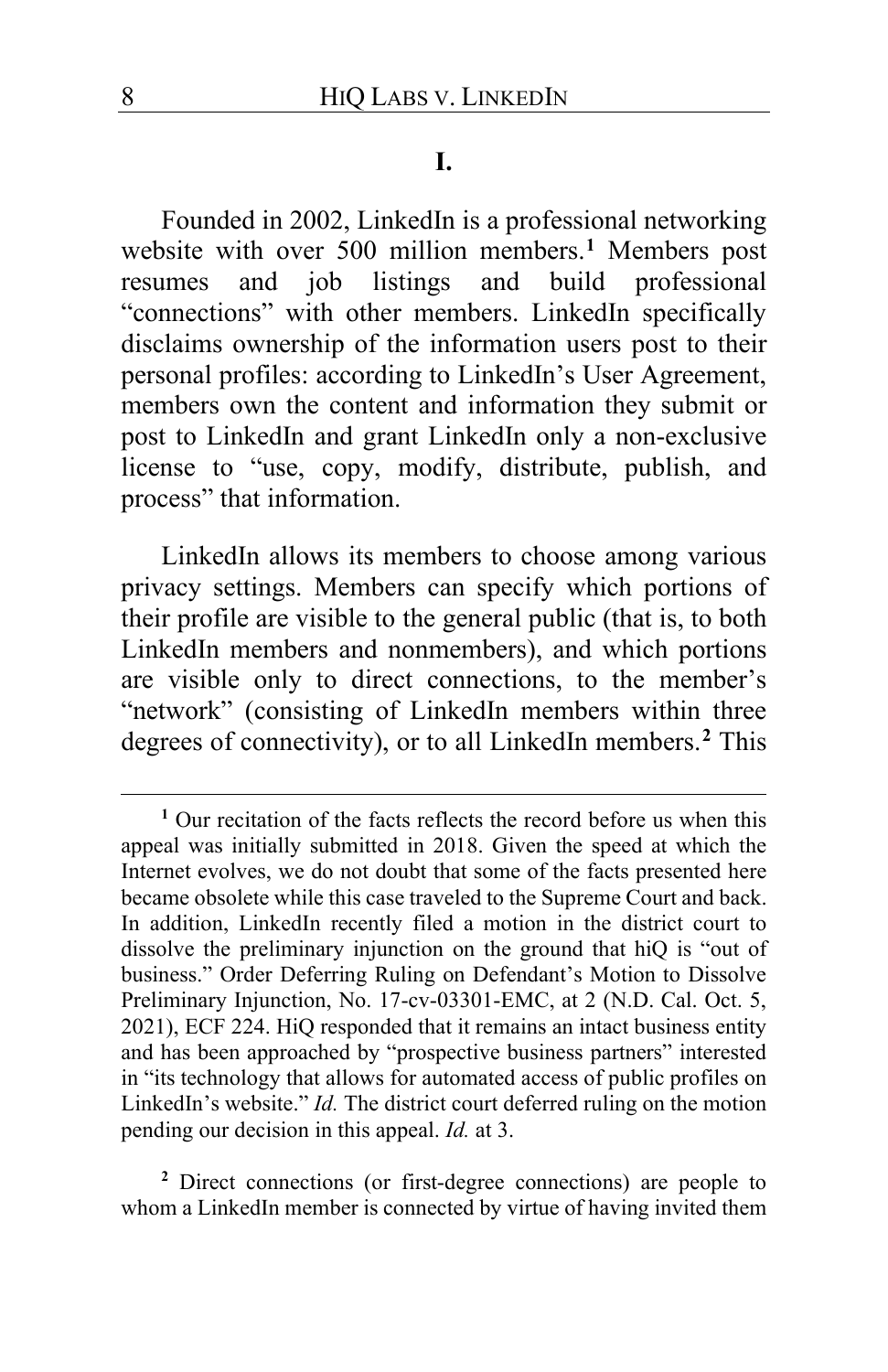case deals only with profiles made visible to the general public.

LinkedIn also offers all members—whatever their profile privacy settings—a "Do Not Broadcast" option with respect to every change they make to their profiles. If a LinkedIn member selects this option, her connections will not be notified when she updates her profile information, although the updated information will still appear on her profile page (and thus be visible to anyone permitted to view her profile under her general privacy setting). More than 50 million LinkedIn members have, at some point, elected to employ the "Do Not Broadcast" feature, and approximately 20 percent of all active users who updated their profiles between July 2016 and July 2017—whatever their privacy setting—employed the "Do Not Broadcast" setting.

LinkedIn has taken steps to protect the data on its website from what it perceives as misuse or misappropriation. The instructions in LinkedIn's "robots.txt" file—a text file used by website owners to communicate with search engine crawlers and other web robots—prohibit access to LinkedIn servers via automated bots, except that certain entities, like the Google search engine, have express permission from

to connect and had the invitation accepted, or of having accepted their invitation to connect. Second-degree connections are people connected to a member's first-degree connections. Third-degree connections are people connected to a member's second-degree connections. A LinkedIn member's network consists of the member's first-degree, second-degree, and third-degree connections, as well as fellow members of the same LinkedIn Groups (groups of members in the same industry or with similar interests that any member can request to join).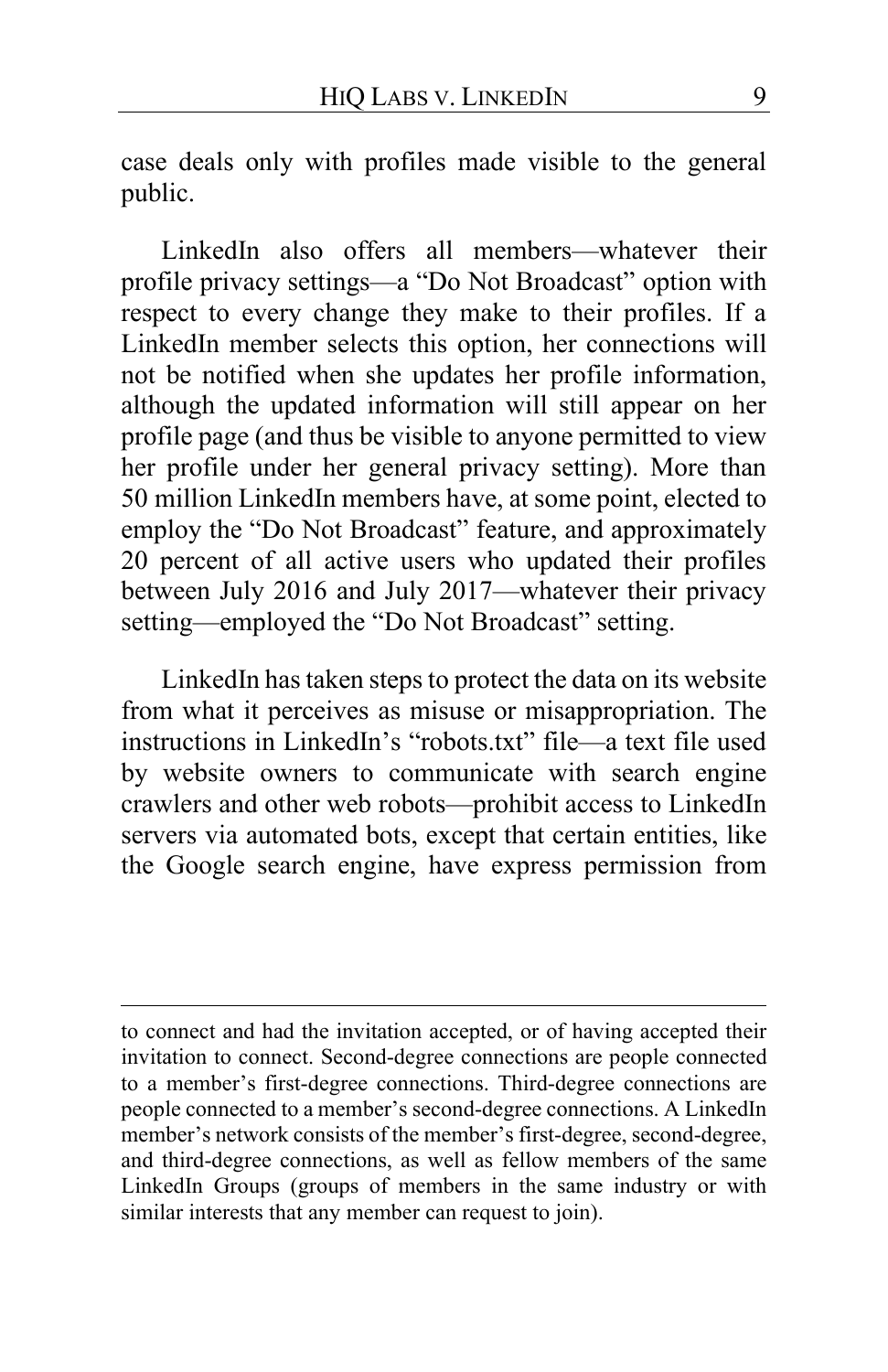LinkedIn for bot access.**[3](#page-9-0)** LinkedIn also employs several technological systems to detect suspicious activity and restrict automated scraping.**[4](#page-9-1)** For example, LinkedIn's Quicksand system detects non-human activity indicative of scraping; its Sentinel system throttles (slows or limits) or even blocks activity from suspicious IP addresses;**[5](#page-9-2)** and its

<span id="page-9-1"></span>**<sup>4</sup>** Scraping involves extracting data from a website and copying it into a structured format, allowing for data manipulation or analysis. *See, e.g.*, *What Is a Screen Scraper?*, WiseGeek, http://www.wisegeek.com/ what-is-a-screen-scraper.htm (last visited March 15, 2022). Scraping can be done manually, but as in this case, it is typically done by a web robot or "bot." *See supra* note 3.

<span id="page-9-2"></span>**<sup>5</sup>** "IP address" is an abbreviation for Internet protocol address, which is a numerical identifier for each computer or network connected to the Internet. *See Definition of "IP Address,"* Merriam-Webster

<span id="page-9-0"></span>**<sup>3</sup>** A web robot (or "bot") is an application that performs automated tasks such as retrieving and analyzing information. *See Definition of "bot,"* Merriam-Webster Dictionary, https://www.merriam-webster. com/dictionary/bot (last visited March 15, 2022). A web crawler is one common type of bot that systematically searches the Internet and downloads copies of web pages, which can then be indexed by a search engine. *See Assoc. Press v. Meltwater U.S. Holdings, Inc.*, 931 F. Supp. 2d 537, 544 (S.D.N.Y. 2013); *Definition of "web crawler,"* Merriam-Webster Dictionary, https://www.merriam-webster.com/dictionary/ web%20crawler (last visited March 15, 2022). A robots.txt file, also known as the robots exclusion protocol, is a widely used standard for stating the rules that a web server has adopted to govern a bot's behavior on that server. *See About /robots.txt*, http://www.robotstxt.org/ robotstxt.html (last visited March 15, 2022). For example, a robots.txt file might instruct specified robots to ignore certain files when crawling a site, so that the files do not appear in search engine results. Adherence to the rules in a robots.txt file is voluntary; malicious bots may deliberately choose not to honor robots.txt rules and may in turn be punished with a denial of access to the website in question. *See Can I Block Just Bad Robots?*, http://www.robotstxt.org/faq/blockjustbad.html (last visited March 15, 2022); *cf. Assoc. Press*, 931 F. Supp. 2d at 563.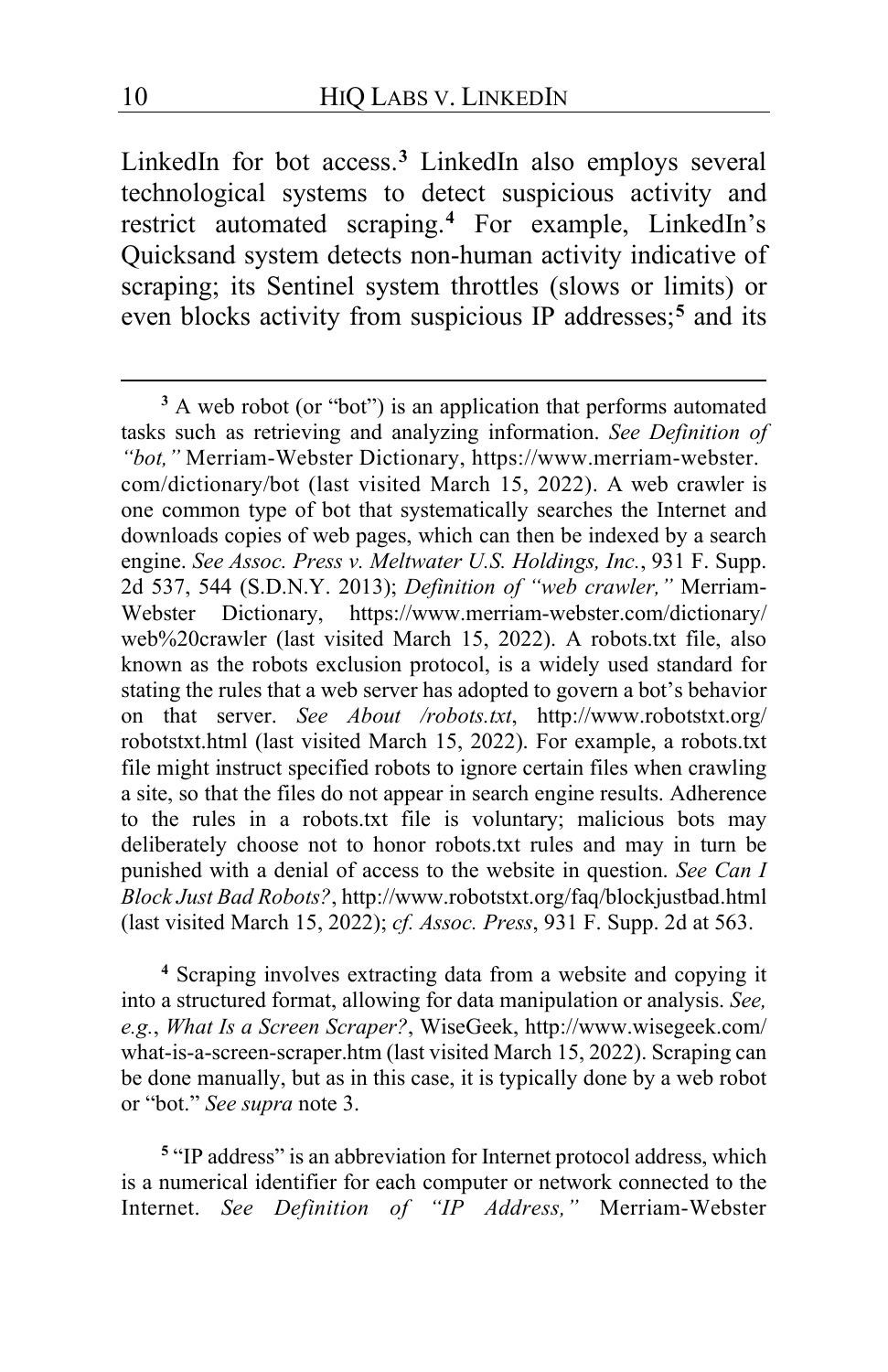Org Block system generates a list of known "bad" IP addresses serving as large-scale scrapers. In total, LinkedIn blocks approximately 95 million automated attempts to scrape data every day, and has restricted over 11 million accounts suspected of violating its User Agreement,**[6](#page-10-0)** including through scraping.

HiQ is a data analytics company founded in 2012. Using automated bots, it scrapes information that LinkedIn users have included on public LinkedIn profiles, including name, job title, work history, and skills. It then uses that information, along with a proprietary predictive algorithm, to yield "people analytics," which it sells to business clients.

HiQ offers two such analytics. The first, Keeper, purports to identify employees at the greatest risk of being recruited away. According to hiQ, the product enables employers to offer career development opportunities, retention bonuses, or other perks to retain valuable employees. The second, Skill Mapper, summarizes employees' skills in the aggregate. Among other things, the tool is supposed to help employers identify skill gaps in their

<span id="page-10-0"></span>**<sup>6</sup>** Section 8.2 of the LinkedIn User Agreement to which hiQ agreed states that users agree not to "[s]crape or copy profiles and information of others through any means (including crawlers, browser plugins and add-ons, and any other technology or manual work)," "[c]opy or use the information, content or data on LinkedIn in connection with a competitive service (as determined by LinkedIn)," "[u]se manual or automated software, devices, scripts robots, other means or processes to access, 'scrape,' 'crawl' or 'spider' the Services or any related data or information," or "[u]se bots or other automated methods to access the Services." HiQ is no longer bound by the User Agreement, as LinkedIn has terminated hiQ's user status.

Dictionary, https://www.merriam-webster.com/dictionary/IP%20add ress (last visited March 15, 2022).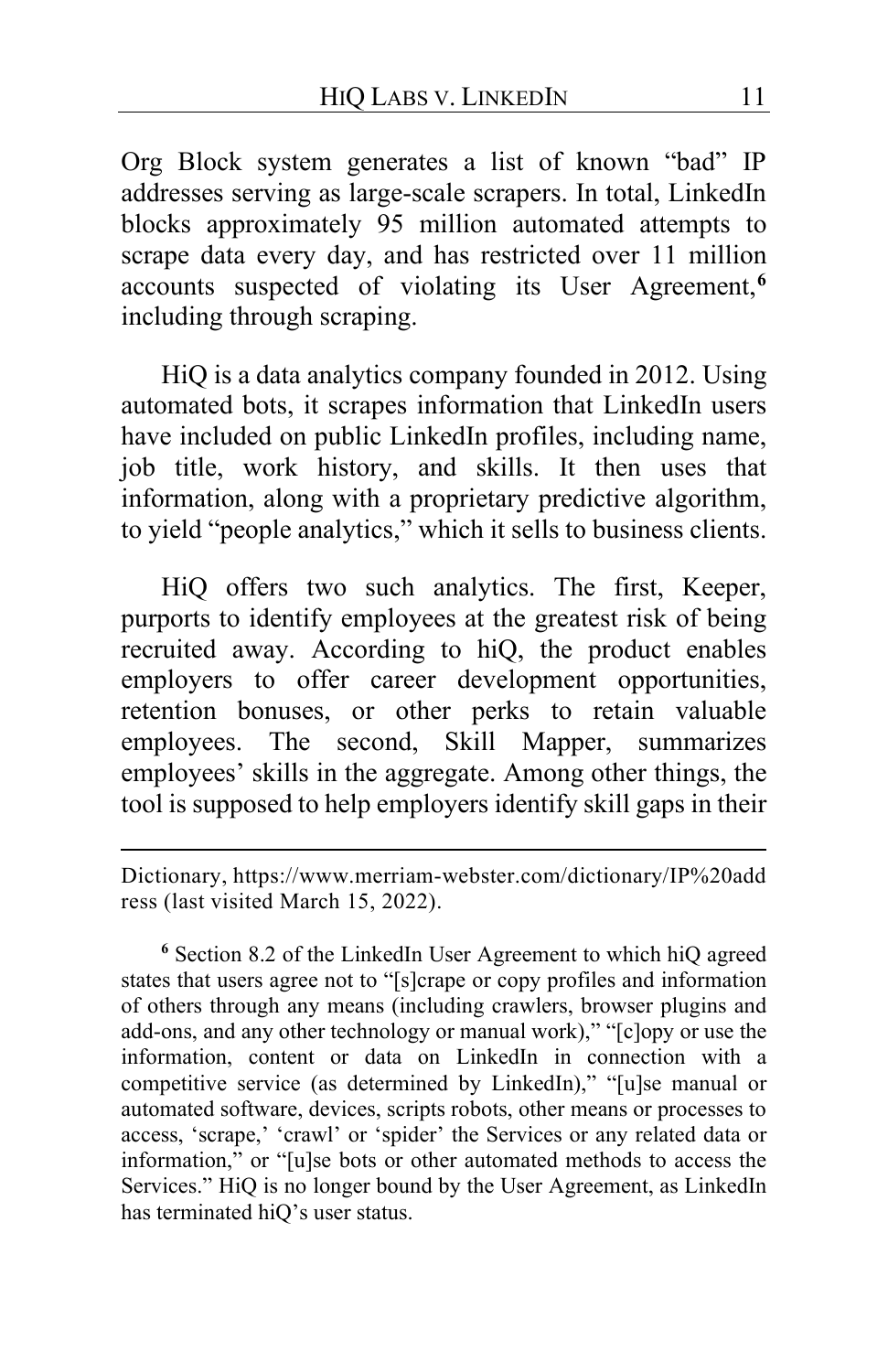workforces so that they can offer internal training in those areas, promoting internal mobility and reducing the expense of external recruitment.

HiQ regularly organizes "Elevate" conferences, during which participants discuss hiQ's business model and share best practices in the people analytics field. LinkedIn representatives participated in Elevate conferences beginning in October 2015. At least ten LinkedIn representatives attended the conferences. LinkedIn employees have also spoken at Elevate conferences. In 2016, a LinkedIn employee was awarded the Elevate "Impact Award." LinkedIn employees thus had an opportunity to learn about hiQ's products, including "that [one of] hiQ's product[s] used data from a variety of sources—internal and external—to predict employee attrition" and that hiQ "collected skills data from public professional profiles in order to provide hiQ's customers information about their employees' skill sets."

In recent years, LinkedIn has explored ways to capitalize on the vast amounts of data contained in LinkedIn profiles by marketing new products. In June 2017, LinkedIn's Chief Executive Officer ("CEO"), Jeff Weiner, appearing on CBS, explained that LinkedIn hoped to "leverage all this extraordinary data we've been able to collect by virtue of having 500 million people join the site." Weiner mentioned as possibilities providing employers with data-driven insights about what skills they will need to grow and where they can find employees with those skills. Since then, LinkedIn has announced a new product, Talent Insights,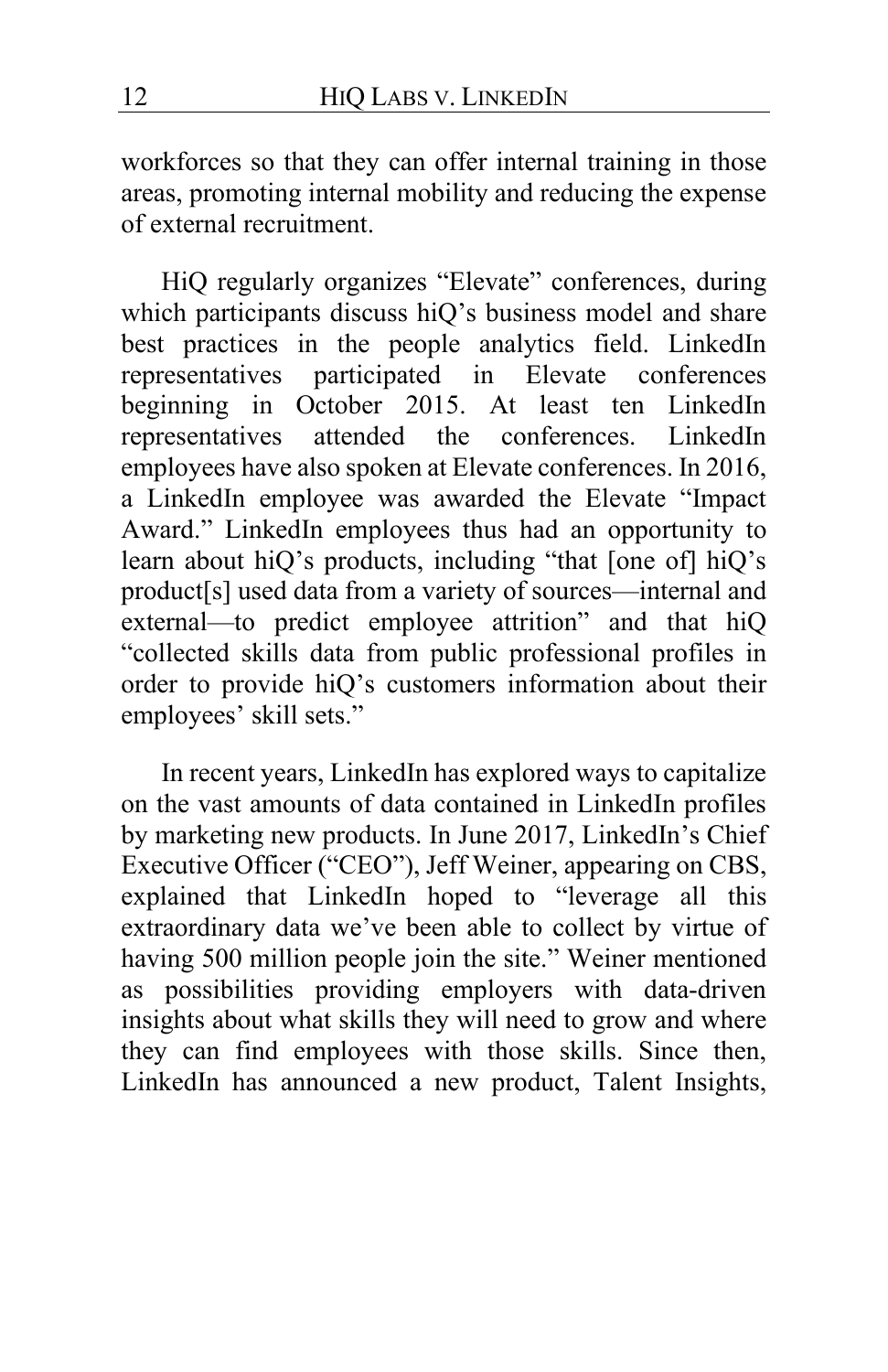which analyzes LinkedIn data to provide companies with such data-driven information.**[7](#page-12-0)**

In May 2017, LinkedIn sent hiQ a cease-and-desist letter, asserting that hiQ was in violation of LinkedIn's User Agreement and demanding that hiQ stop accessing and copying data from LinkedIn's server. The letter stated that if hiQ accessed LinkedIn's data in the future, it would be violating state and federal law, including the CFAA, the Digital Millennium Copyright Act ("DMCA"), California Penal Code § 502(c), and the California common law of trespass. The letter further stated that LinkedIn had "implemented technical measures to prevent hiQ from accessing, and assisting others to access, LinkedIn's site, through systems that detect, monitor, and block scraping activity."

HiQ's response was to demand that LinkedIn recognize hiQ's right to access LinkedIn's public pages and to threaten to seek an injunction if LinkedIn refused. A week later, hiQ filed an action, seeking injunctive relief based on California law and a declaratory judgment that LinkedIn could not lawfully invoke the CFAA, the DMCA, California Penal Code  $\S$  502(c), or the common law of trespass against it. HiQ

<span id="page-12-0"></span>**<sup>7</sup>** The record does not specifically name Talent Insights, but at a district court hearing on June 29, 2017, counsel for hiQ referenced Mr. Weiner's statements on CBS and stated that "in the past 24 hours we've received word . . . that LinkedIn is launching a product that is essentially the same or very similar to [hiQ's] Skill Mapper, and trying to market it head-to-head against us." LinkedIn has since launched Talent Insights, which, among other things, promises to help employers "understand the . . . skills that are growing fastest at your company." *See* https://business.linkedin.com/talent-solutions/blog/product-updates/ 2018/linkedin-talent-insights-now-available (last visited March 15, 2022).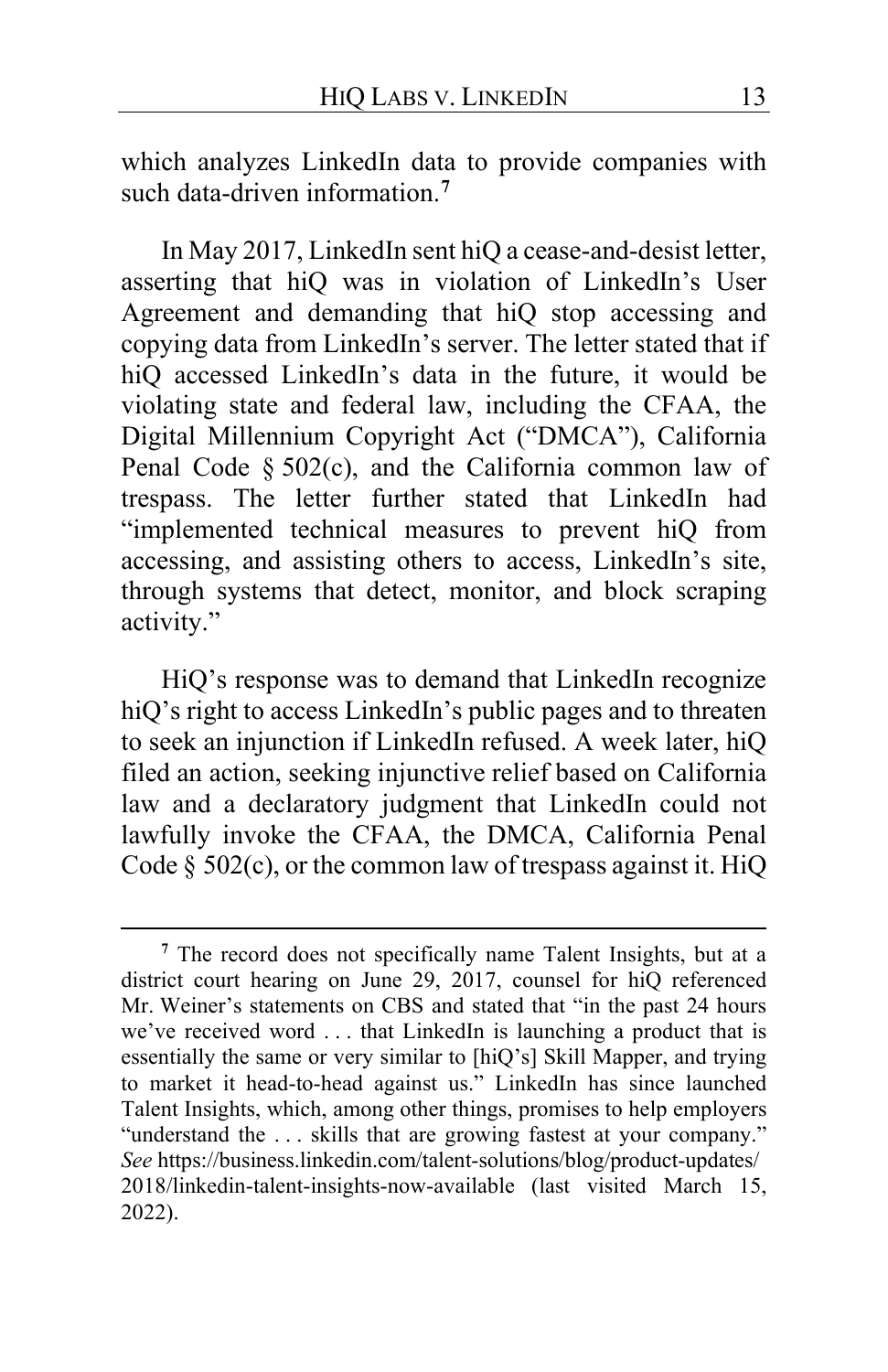also filed a request for a temporary restraining order, which the parties subsequently agreed to convert into a motion for a preliminary injunction.

The district court granted hiQ's motion. It ordered LinkedIn to withdraw its cease-and-desist letter, to remove any existing technical barriers to hiQ's access to public profiles, and to refrain from putting in place any legal or technical measures with the effect of blocking hiQ's access to public profiles. LinkedIn timely appealed.

#### **II.**

"A plaintiff seeking a preliminary injunction must establish that he is likely to succeed on the merits, that he is likely to suffer irreparable harm in the absence of preliminary relief, that the balance of equities tips in his favor, and that an injunction is in the public interest." *Winter v. Nat. Res. Def. Council, Inc.*, 555 U.S. 7, 20 (2008). All four elements must be satisfied. *See, e.g.*, *Am. Trucking Ass'n v. City of Los Angeles*, 559 F.3d 1046, 1057 (9th Cir. 2009). We use a "sliding scale" approach to these factors, according to which "a stronger showing of one element may offset a weaker showing of another." *Alliance for the Wild Rockies v. Cottrell*, 632 F.3d 1127, 1131 (9th Cir. 2011). So, when the balance of hardships tips sharply in the plaintiff's favor, the plaintiff need demonstrate only "serious questions going to the merits." *Id.* at 1135.

Applying that sliding scale approach, the district court granted hiQ a preliminary injunction, concluding that the balance of hardships tips sharply in hiQ's favor and that hiQ raised serious questions on the merits. We review the district court's decision to grant a preliminary injunction for abuse of discretion. The grant of a preliminary injunction constitutes an abuse of discretion if the district court's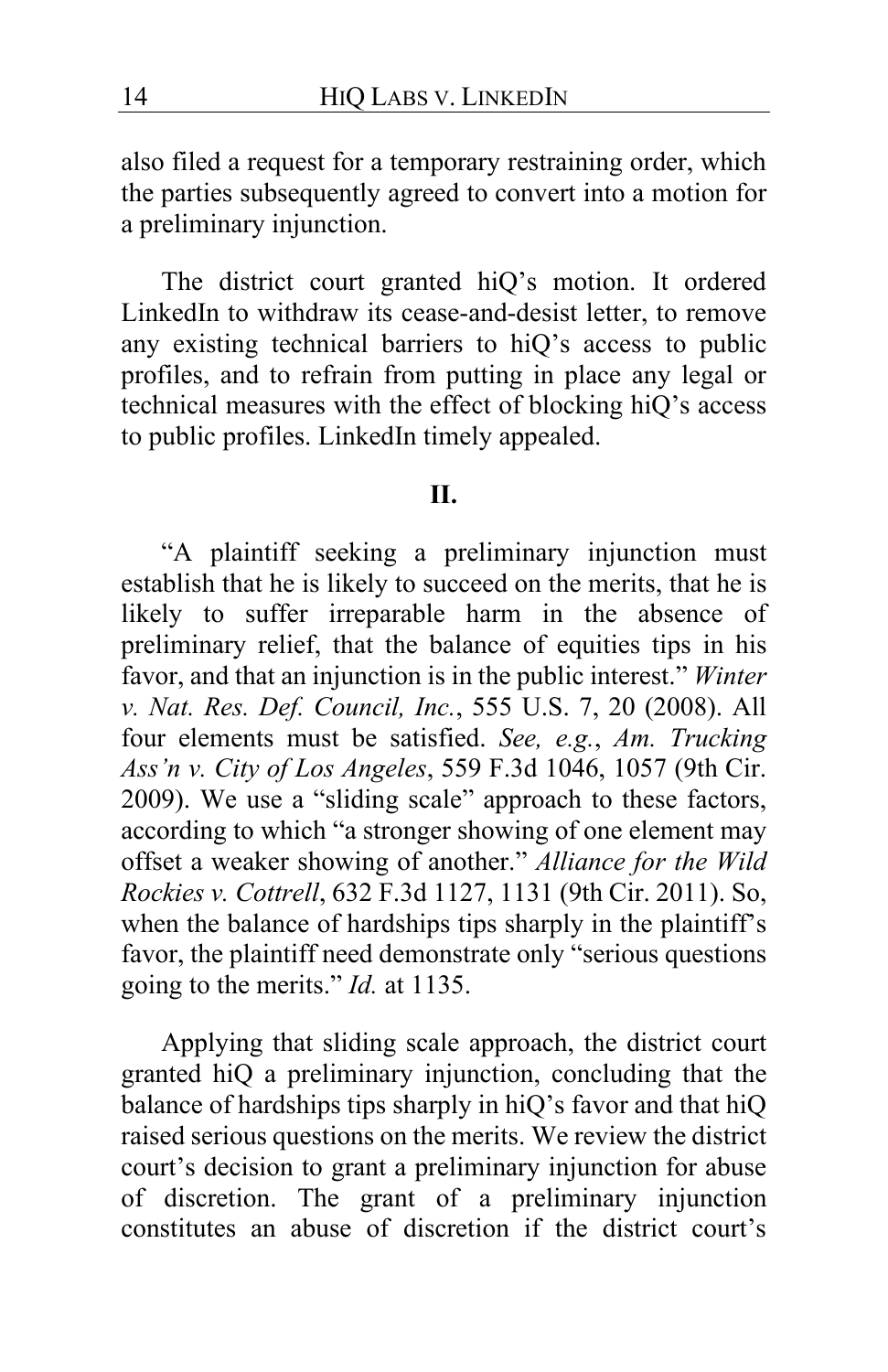evaluation or balancing of the pertinent factors is "illogical, implausible, or without support in the record." *Doe v. Kelly*, 878 F.3d 710, 713 (9th Cir. 2017).

### **A. Irreparable Harm**

We begin with the likelihood of irreparable injury to hiQ if preliminary relief were not granted.

"[M]onetary injury is not normally considered irreparable." *Los Angeles Mem'l Coliseum Comm'n v. Nat'l Football League*, 634 F.2d 1197, 1202 (9th Cir. 1980). Nonetheless, "[t]he threat of being driven out of business is sufficient to establish irreparable harm." *Am. Passage Media Corp. v. Cass Commc'ns, Inc.*, 750 F.2d 1470, 1474 (9th Cir. 1985). As the Second Circuit has explained, "[t]he loss of . . . an ongoing business representing many years of effort and the livelihood of its . . . owners, constitutes irreparable harm. What plaintiff stands to lose cannot be fully compensated by subsequent monetary damages." *Roso Lino Beverage Distributors, Inc. v. Coca Cola Bottling Co. of New York, Inc.*, 749 F.2d 124, 125–26 (2d Cir. 1984) (per curiam). Thus, showing a threat of "extinction" is enough to establish irreparable harm, even when damages may be available and the amount of direct financial harm is ascertainable. *Am. Passage Media Corp.*, 750 F.2d at 1474.

<span id="page-14-0"></span>The district court found credible hiQ's assertion that the survival of its business is threatened absent a preliminary injunction. The record provides ample support for that finding.

According to hiQ's CEO, "hiQ's entire business depends on being able to access public LinkedIn member profiles," as "there is no current viable alternative to LinkedIn's member database to obtain data for hiQ's Keeper and Skill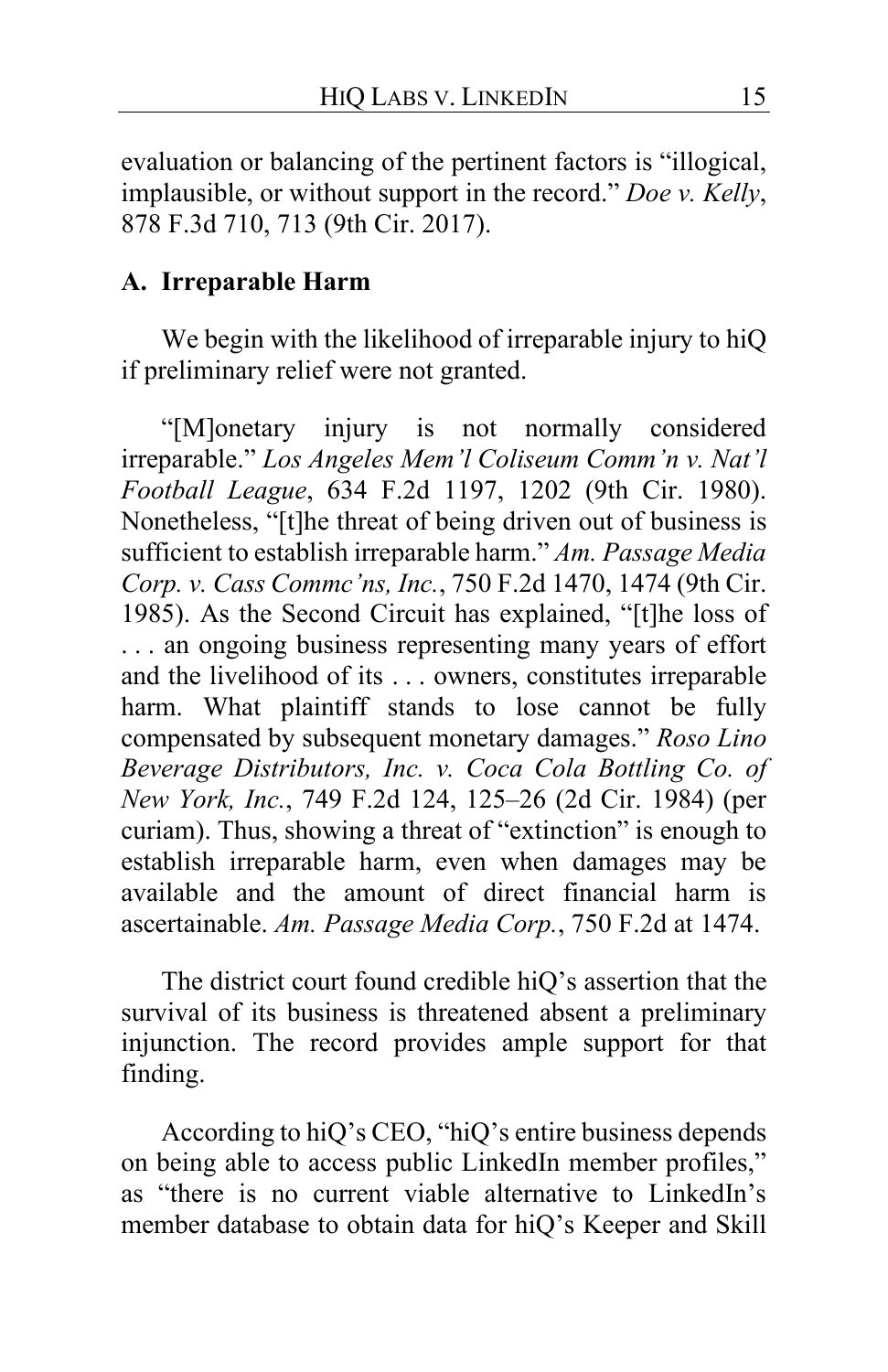Mapper services." Without access to LinkedIn public profile data, the CEO averred, hiQ will likely be forced to breach its existing contracts with clients such as eBay, Capital One, and GoDaddy, and to pass up pending deals with prospective clients. The harm hiQ faces absent a preliminary injunction is not purely hypothetical. HiQ was in the middle of a financing round when it received LinkedIn's cease-anddesist letter. The CEO reported that, in light of the uncertainty about the future viability of hiQ's business, that financing round stalled, and several employees left the company. If LinkedIn prevails, hiQ's CEO further asserted, hiQ would have to "lay off most if not all its employees, and shutter its operations."

LinkedIn maintains that hiQ's business model does not depend on access to LinkedIn data. It insists that alternatives to LinkedIn data exist, and points in particular to the professional data some users post on Facebook. But hiQ's model depends on access to publicly available data from people who choose to share their information with the world. Facebook data, by contrast, is not generally accessible, *see infra* pp. [37,](#page-36-0) and therefore is not an equivalent alternative source of data.

LinkedIn also urges that even if there is no adequate alternative database, hiQ could collect its own data through employee surveys. But hiQ is a data analytics company, not a data collection company. Suggesting that hiQ could fundamentally change the nature of its business, not simply the manner in which it conducts its current business, is a recognition that hiQ's current business could not survive without access to LinkedIn public profile data. Creating a data collection system would undoubtedly require a considerable amount of time and expense. That hiQ could feasibly remain in business with no products to sell while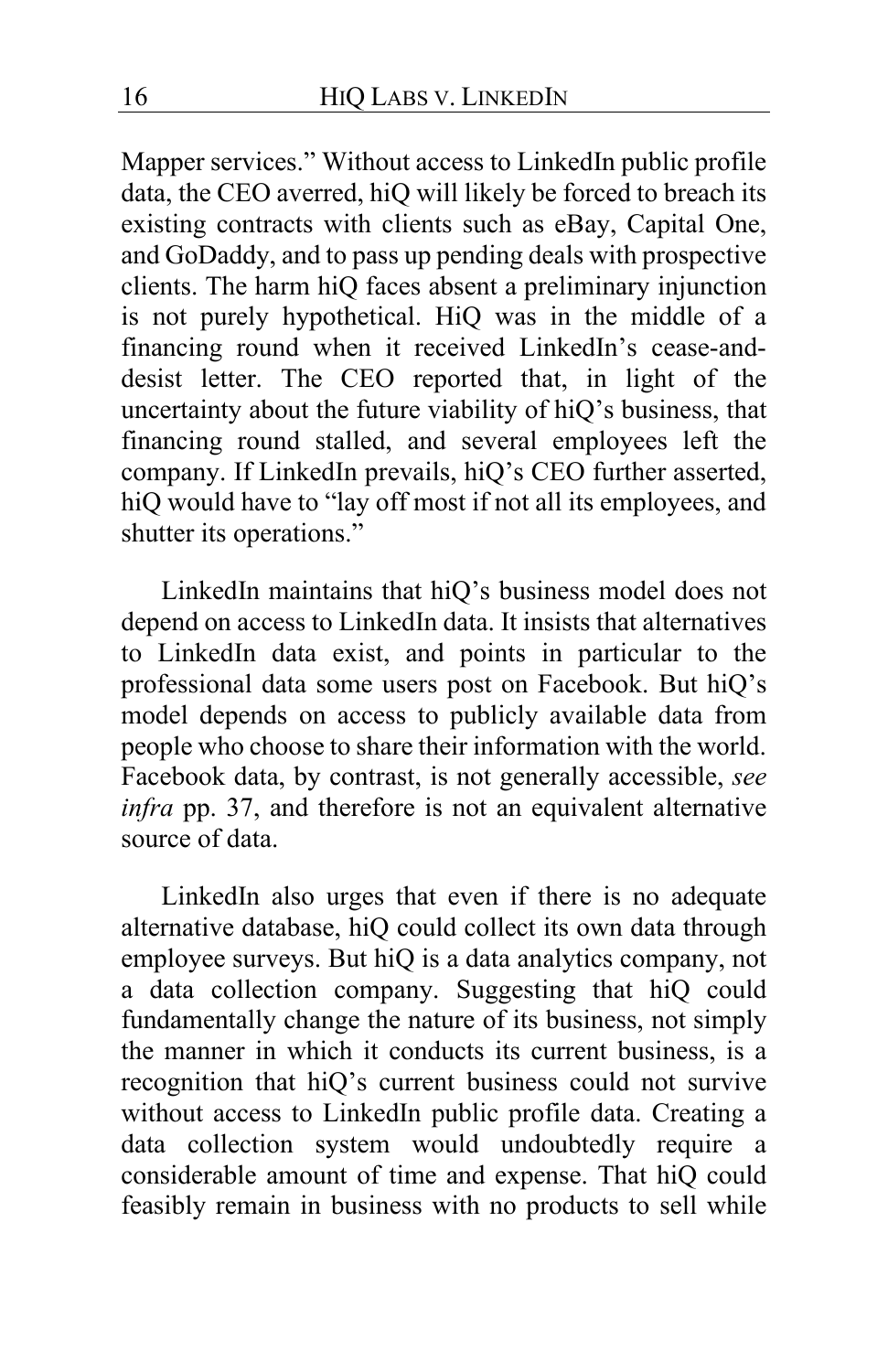raising the required capital and devising and implementing an entirely new data collection system is at least highly dubious.

In short, the district court did not abuse its discretion in concluding on the preliminary injunction record that hiQ currently has no viable way to remain in business other than using LinkedIn public profile data for its Keeper and Skill Mapper services, and that HiQ therefore has demonstrated a likelihood of irreparable harm absent a preliminary injunction.

#### <span id="page-16-1"></span><span id="page-16-0"></span>**B. Balance of the Equities**

Next, the district court "balance[d] the interests of all parties and weigh[ed] the damage to each in determining the balance of the equities." *CTIA - The Wireless Ass'n v. City of Berkeley, Calif.*, 928 F.3d 832, 852 (9th Cir. 2019) (internal quotation marks and citation omitted). Again, it did not abuse its discretion in doing so.

On one side of the scale is the harm to hiQ just discussed: the likelihood that, without an injunction, it will go out of business. On the other side, LinkedIn asserts that the injunction threatens its members' privacy and therefore puts at risk the goodwill LinkedIn has developed with its members. As the district court observed, "the fact that a user has set his profile to public does not imply that he wants any third parties to collect and use that data for all purposes." LinkedIn points in particular to the more than 50 million members who have used the "Do Not Broadcast" feature to ensure that other users are not notified when the member makes a profile change. According to LinkedIn, the popularity of the "Do Not Broadcast" feature indicates that many members—including members who choose to share their information publicly—do not want their employers to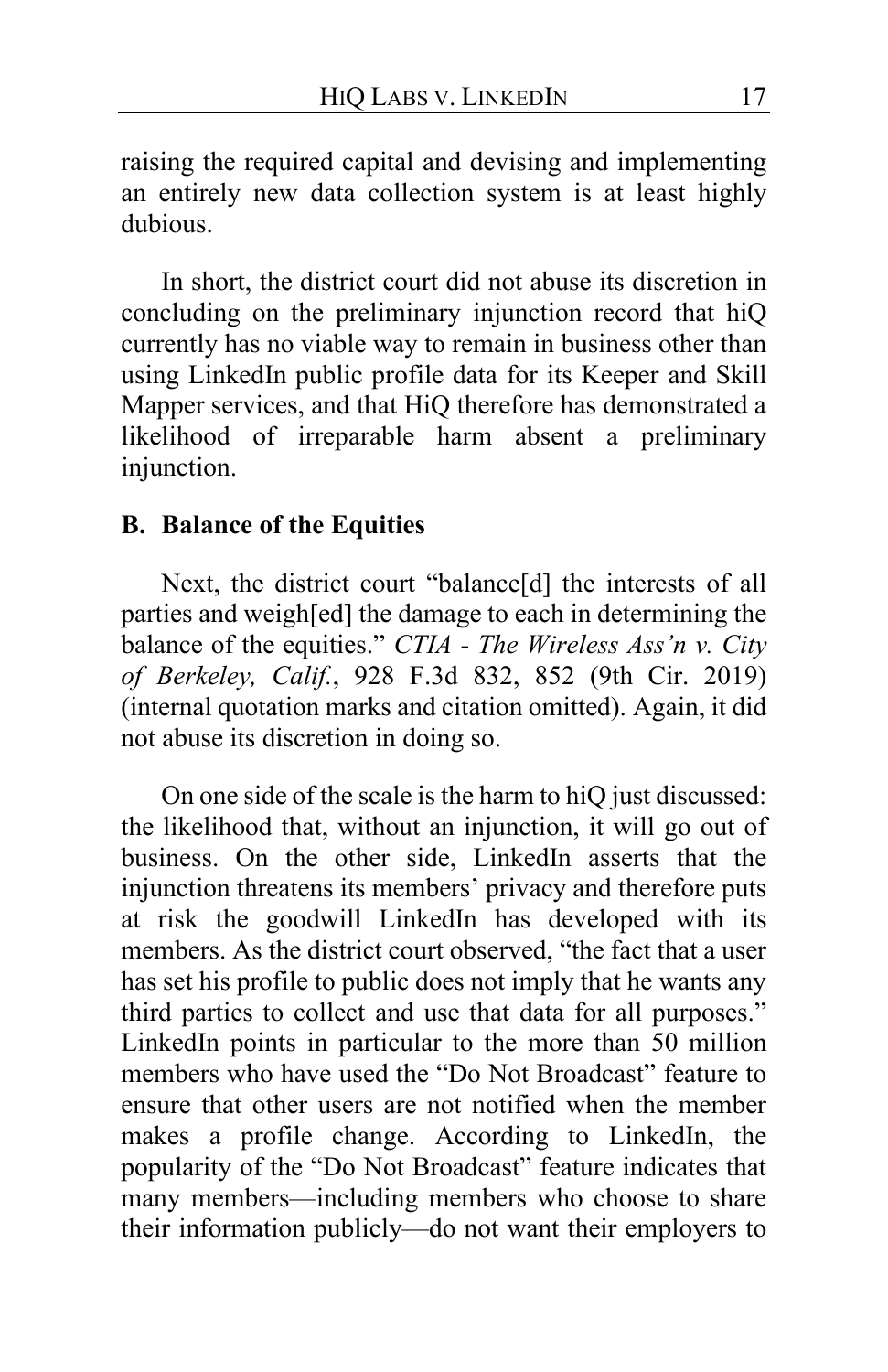know they may be searching for a new job. An employer who learns that an employee may be planning to leave will not necessarily reward that employee with a retention bonus. Instead, the employer could decide to limit the employee's access to sensitive information or even to terminate the employee.

There is support in the record for the district court's connected conclusions that (1) LinkedIn's assertions have some merit; and (2) there are reasons to discount them to some extent. First, there is little evidence that LinkedIn users who choose to make their profiles public actually maintain an expectation of privacy with respect to the information that they post publicly, and it is doubtful that they do. LinkedIn's privacy policy clearly states that "[a]ny information you put on your profile and any content you post on LinkedIn may be seen by others" and instructs users not to "post or add personal data to your profile that you would not want to be public."

Second, there is no evidence in the record to suggest that most people who select the "Do Not Broadcast" option do so to prevent their employers from being alerted to profile changes made in anticipation of a job search. As the district court stated, there are other reasons why users may choose that option—most notably, many users may simply wish to avoid sending their connections annoying notifications each time there is a profile change. In any event, employers can always directly consult the profiles of users who chose to make their profiles public to see if any recent changes have been made. Employees intent on keeping such information from their employers can do so by rejecting public exposure of their profiles and eliminating their employers as contacts.

Finally, LinkedIn's own actions undercut its argument that users have an expectation of privacy in public profiles.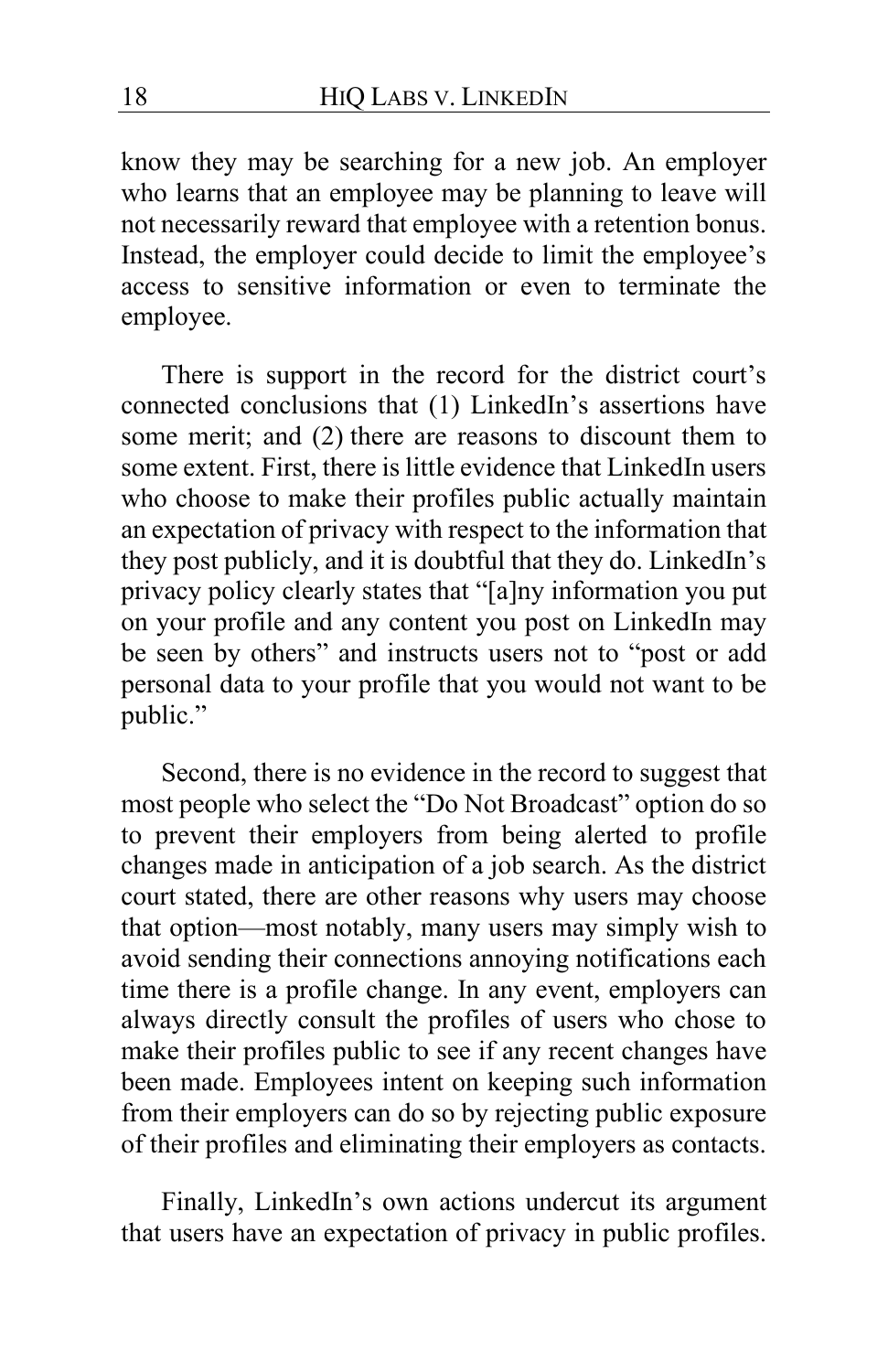LinkedIn's "Recruiter" product enables recruiters to "follow" prospects, get "alert[ed] when prospects make changes to their profiles," and "use those [alerts] as signals to reach out at just the right moment," without the prospect's knowledge.**[8](#page-18-0)** And subscribers to LinkedIn's "talent recruiting, marketing and sales solutions" can export data from members' public profiles, such as "name, headline, current company, current title, and location."

In short, even if some users retain some privacy interests in their information notwithstanding their decision to make their profiles public, we cannot, on the record before us, conclude that those interests—or more specifically, LinkedIn's interest in preventing hiQ from scraping those profiles—are significant enough to outweigh hiQ's interest in continuing its business, which depends on accessing, analyzing, and communicating information derived from public LinkedIn profiles.

Nor do the other harms asserted by LinkedIn tip the balance of harms with regard to preliminary relief. LinkedIn invokes an interest in preventing "free riders" from using profiles posted on its platform. But LinkedIn has no protected property interest in the data contributed by its users, as the users retain ownership over their profiles. And as to the publicly available profiles, the users quite evidently intend them to be accessed by others, including for commercial purposes—for example, by employers seeking to hire individuals with certain credentials. Of course, LinkedIn could satisfy its "free rider" concern by eliminating

<span id="page-18-0"></span>**<sup>8</sup>** Recruiter does not provide alerts about profile changes made by LinkedIn members who select the "Do Not Broadcast" setting.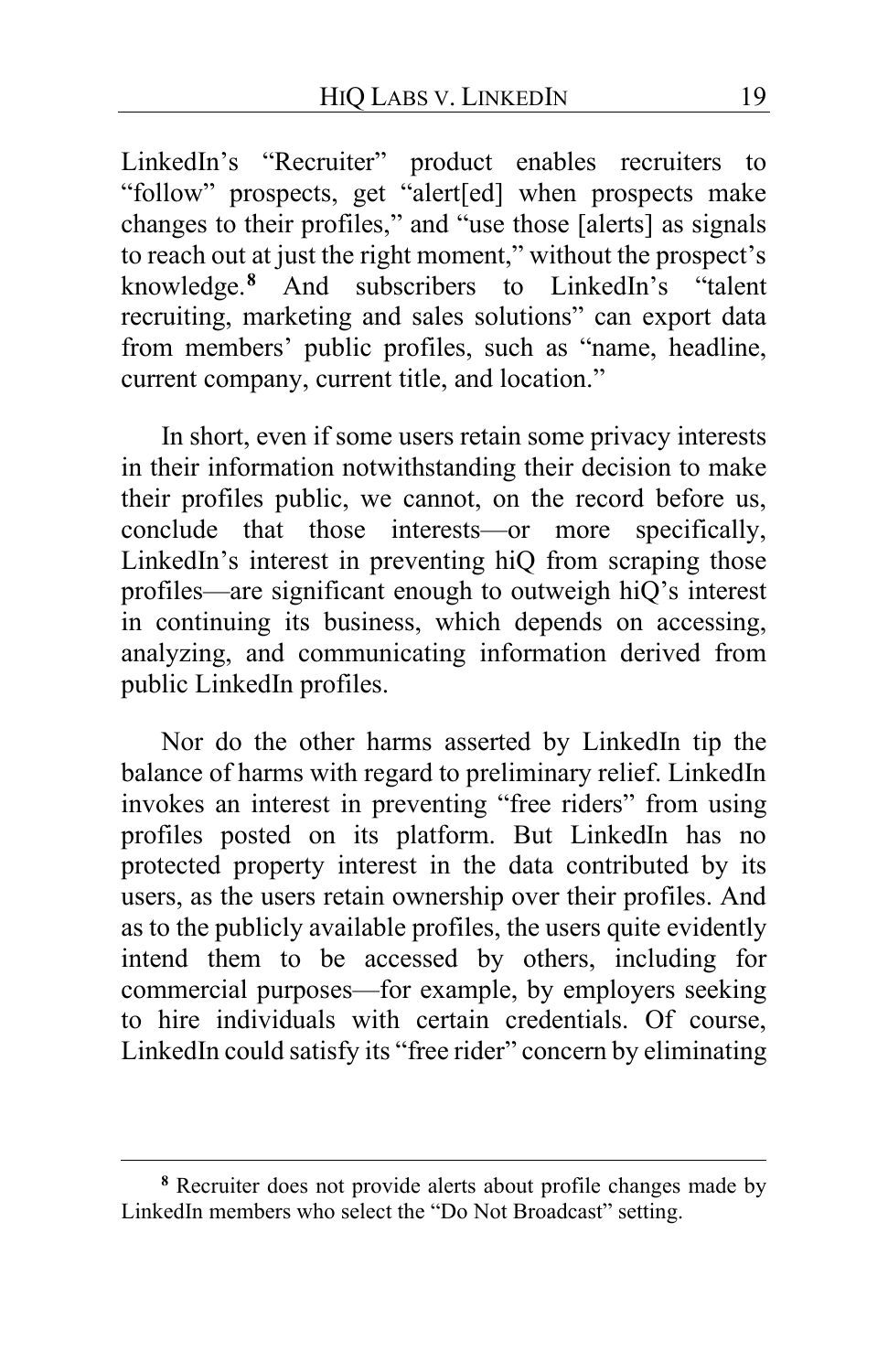the public access option, albeit at a cost to the preferences of many users and, possibly, to its own bottom line.

We conclude that the district court's determination that the balance of hardships tips sharply in hiQ's favor is not "illogical, implausible, or without support in the record." *Kelly*, 878 F.3d at 713.

### <span id="page-19-0"></span>**C. Likelihood of Success**

Because hiQ has established that the balance of hardships tips decidedly in its favor, the likelihood-ofsuccess prong of the preliminary injunction inquiry focuses on whether hiQ has raised "serious questions going to the merits." *Alliance for the Wild Rockies*, 632 F.3d at 1131. It has.

<span id="page-19-1"></span>As usual, we consider only the claims and defenses that the parties press on appeal. We recognize that the companies have invoked additional claims and defenses in the district court, and we express no opinion as to whether any of those claims or defenses might ultimately prove meritorious. Thus, while hiQ advanced several affirmative claims in support of its request for preliminary injunctive relief, here we consider only whether hiQ has raised serious questions on the merits of its claims either for intentional interference with contract or unfair competition, under California's Unfair Competition Law, Cal. Bus. & Prof. Code § 17200 *et seq.* Likewise, while LinkedIn has asserted that it has "claims under the Digital Millennium Copyright Act and under trespass and misappropriation doctrines," it has chosen for present purposes to focus on a defense based on the CFAA, so that is the sole defense to hiQ's claims that we address here.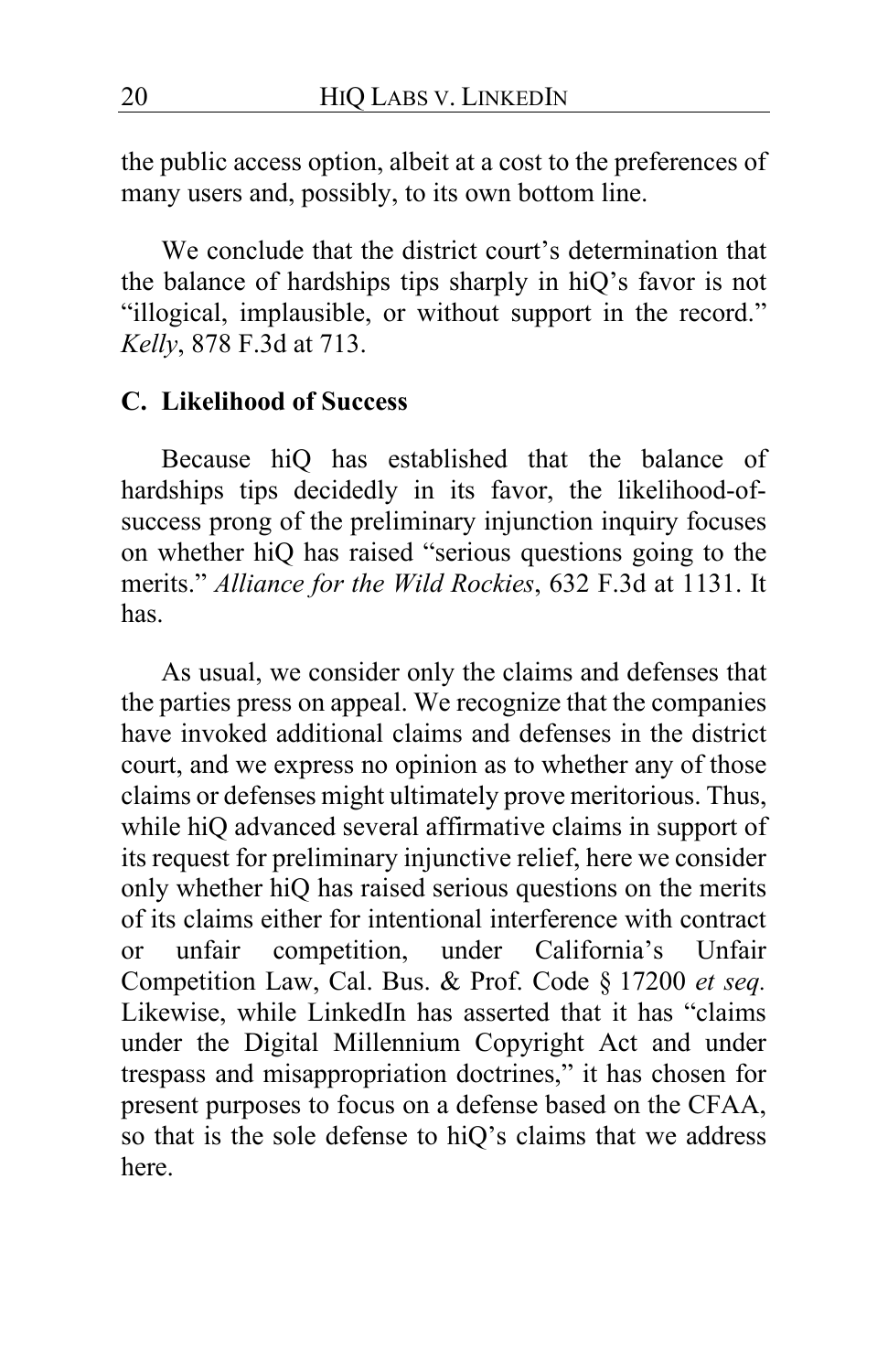### *1. Tortious Interference with Contract*

HiQ alleges that LinkedIn intentionally interfered with hiQ's contracts with third parties. "The elements which a plaintiff must plead to state the cause of action for intentional interference with contractual relations are (1) a valid contract between plaintiff and a third party; (2) defendant's knowledge of this contract; (3) defendant's intentional acts designed to induce a breach or disruption of the contractual relationship; (4) actual breach or disruption of the contractual relationship; and (5) resulting damage." *Pac. Gas & Elec. Co. v. Bear Stearns & Co.*, 50 Cal. 3d 1118, 1126 (1990).**[9](#page-20-0)**

HiQ has shown a sufficient likelihood of establishing each of these elements. First, LinkedIn does not contest hiQ's evidence that contracts exist between hiQ and some customers, including eBay, Capital One, and GoDaddy.

Second, hiQ will likely be able to establish that LinkedIn knew of hiQ's scraping activity and products for some time.

<span id="page-20-0"></span>**<sup>9</sup>** Under California law, tortious interference with contract claims are not limited to circumstances in which the defendant has caused the third party with whom the plaintiff has contracted to breach the agreement. "The most general application of the rule is to cases where the party with whom the plaintiff has entered into an agreement has been induced to breach it, but the rule is also applicable where the plaintiff's performance has been prevented or rendered more expensive or burdensome and where he has been induced to breach the contract by conduct of the defendant, such as threats of economic reprisals." *Lipman v. Brisbane Elementary Sch. Dist.*, 55 Cal. 2d 224, 232 (1961), *abrogated on other grounds by Brown v. Kelly Broad. Co.*, 48 Cal. 3d 711, 753 n.37 (1989); *see also Pac. Gas & Elec. Co.*, 50 Cal. 3d at 1129 ("We have recognized that interference with the plaintiff's performance may give rise to a claim for interference with contractual relations if plaintiff's performance is made more costly or more burdensome.").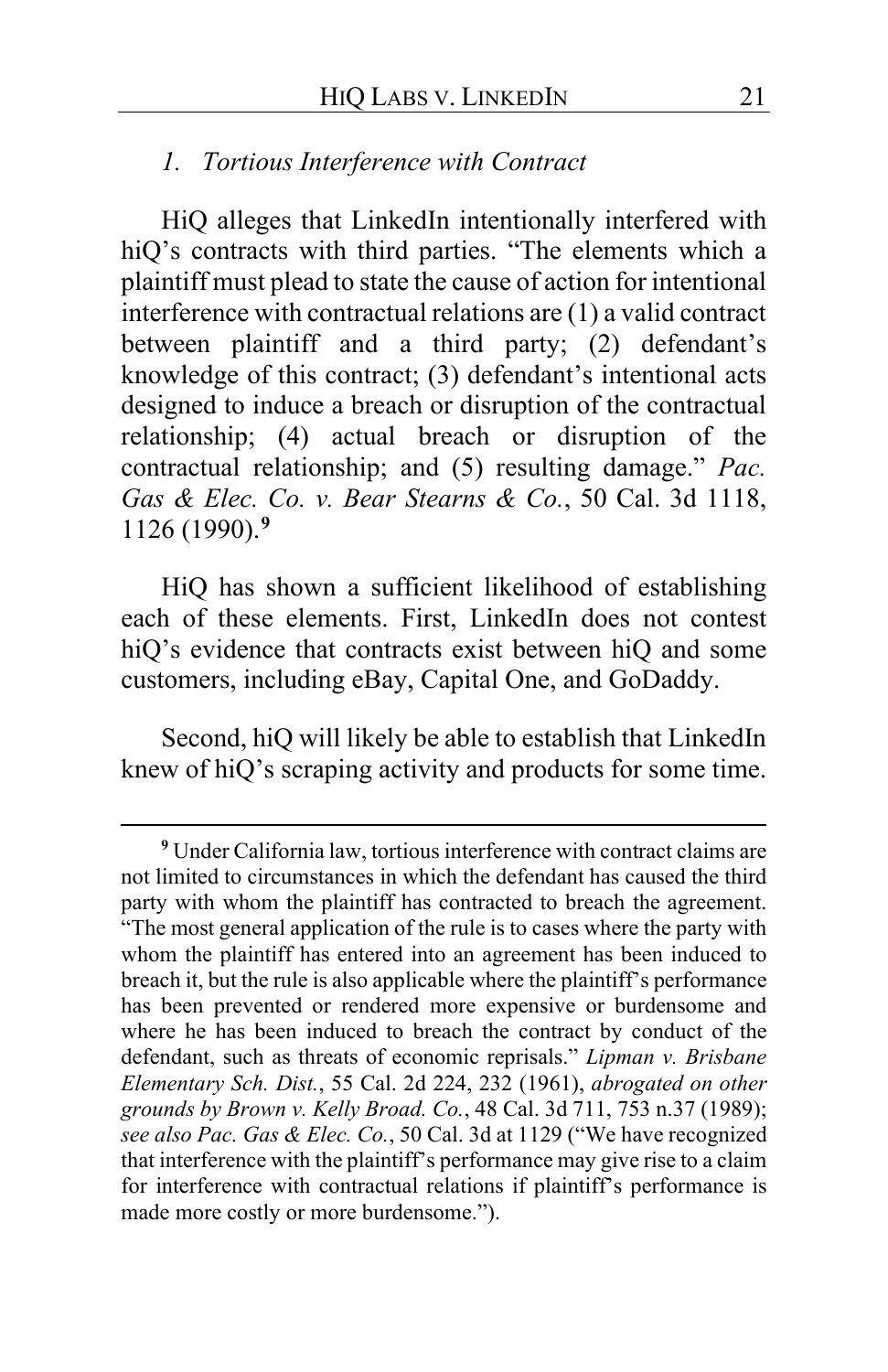LinkedIn began sending representatives to hiQ's Elevate conferences in October 2015. At those conferences, hiQ discussed its business model, including its use of data from external sources to predict employee attrition. LinkedIn's director of business operations and analytics, who attended several Elevate conferences, specifically "recall[s] someone from hiQ stating [at the April 2017 conference] that they collected skills data from public professional profiles in order to provide hiQ's customers information about their<br>employees' skill sets." Additionally, LinkedIn employees' skill sets." Additionally, LinkedIn acknowledged in its cease-and-desist letter that "hiQ has stated during marketing presentations that its Skill Mapper product is built on profile data from LinkedIn." Finally, at a minimum, LinkedIn knew of hiQ's contracts as of May 31, 2017, when hiQ responded to LinkedIn's cease-and-desist letter and identified both current and prospective hiQ clients.

Third, LinkedIn's threats to invoke the CFAA and implementation of technical measures selectively to ban hiQ bots could well constitute "intentional acts designed to induce a breach or disruption" of hiQ's contractual relationships with third parties. *Pac. Gas & Elec. Co.*, 50 Cal. 3d at 1126; *cf. Winchester Mystery House, LLC v. Global Asylum, Inc.*, 210 Cal. App. 4th 579, 597 (2012) (indicating that "cease-and-desist letters . . . refer[ring] to a[] contractual or other economic relationship between plaintiff and any third party" could "establish . . . the . . . intent element<sup>[]</sup> of the interference claim<sup>[]"</sup>).

Fourth, the contractual relationships between hiQ and third parties have been disrupted and "now hang[] in the balance." Without access to LinkedIn data, hiQ will likely be unable to deliver its services to its existing customers as promised.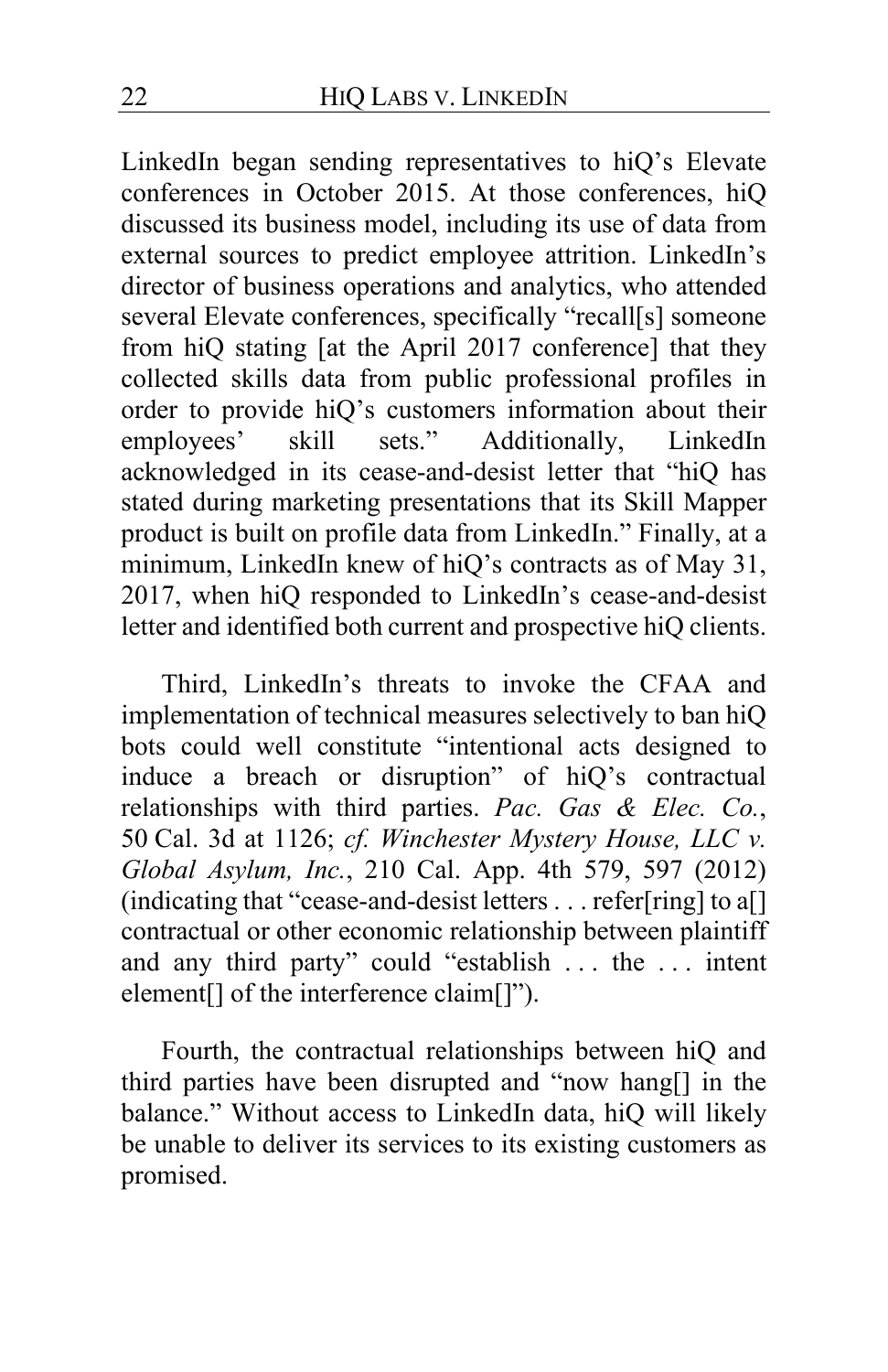Last, hiQ is harmed by the disruption to its existing contracts and interference with its pending contracts. Without the revenue from sale of its products, hiQ will likely go out of business. *See supra* pp. [15](#page-14-0)[–17.](#page-16-0)

LinkedIn does not specifically challenge hiQ's ability to make out any of these elements of a tortious interference claim. Instead, LinkedIn maintains that it has a "legitimate business purpose" defense to any such claim. *Cf. Quelimane Co. v. Stewart Title Guar. Co.*, 19 Cal. 4th 26, 57 (1998), *as modified* (Sept. 23, 1998). That contention is an affirmative justification defense for which LinkedIn bears the burden of proof. *See id.*

Under California law, a legitimate business purpose can indeed justify interference with contract, but not just any such purpose suffices. *See id.* at 55–56. Where a contractual relationship exists, the societal interest in "contractual stability is generally accepted as of greater importance than competitive freedom." *Imperial Ice Co. v. Rossier*, 18 Cal. 2d 33, 36 (1941). Emphasizing the "distinction between claims for the tortious disruption of an existing contract and claims that a prospective contractual or economic relationship has been interfered with by the defendant," the California Supreme Court instructs that we must "bring[] a greater solicitude to those relationships that have ripened into agreements." *Della Penna v. Toyota Motor Sales, U.S.A., Inc.*, 11 Cal. 4th 376, 392 (1995). Thus, interference with an existing contract is not justified simply because a competitor "seeks to further his own economic advantage at the expense of another." *Imperial Ice*, 18 Cal. 2d at 36; *see id.* at 37 ("A party may not ... under the guise of competition . . . induce the breach of a competitor's contract in order to secure an economic advantage."). Rather, interference with contract is justified only when the party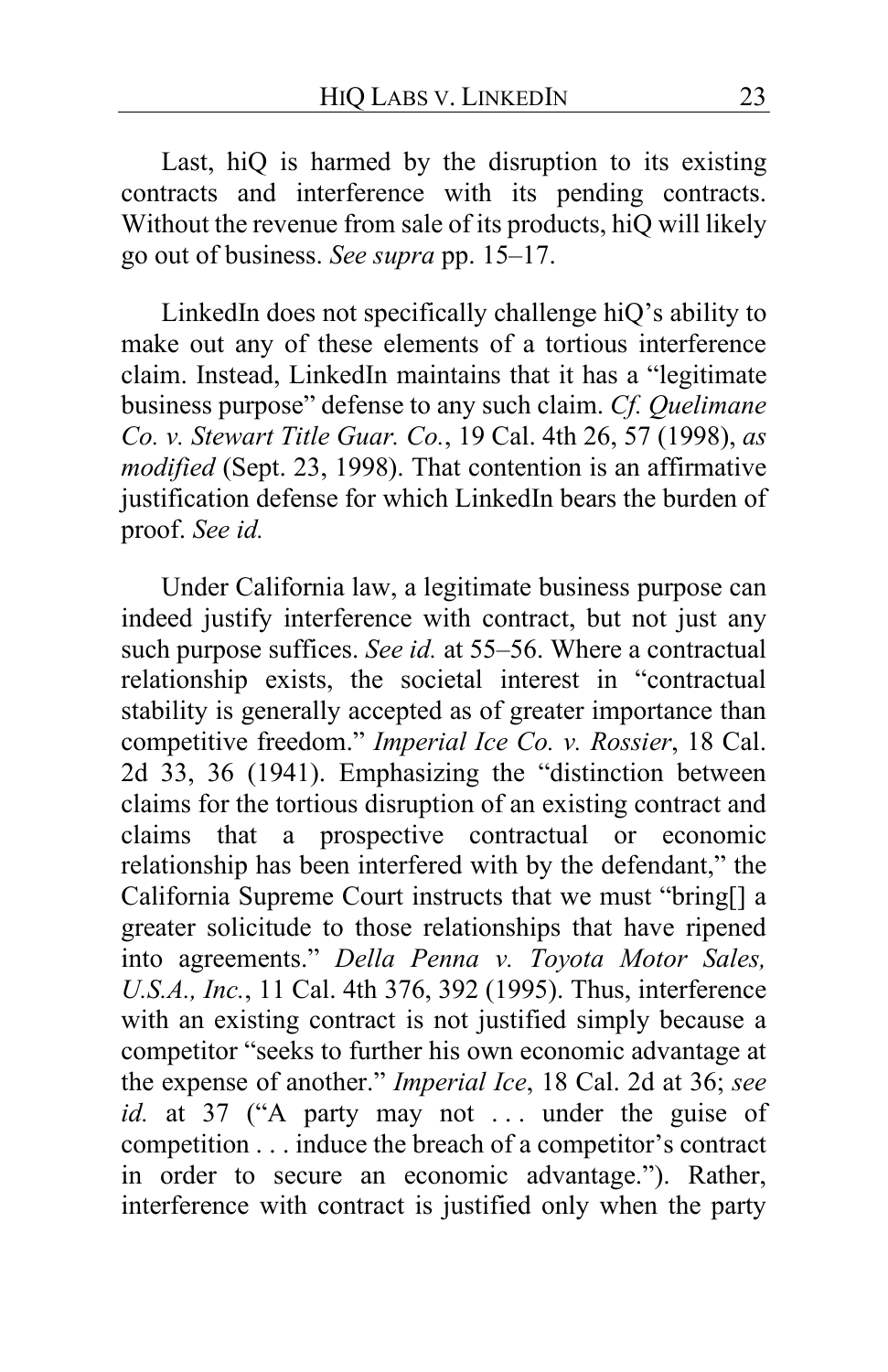alleged to have interfered acted "to protect an interest that has greater social value than insuring the stability of the contract" interfered with. *Id.* at 35.

Accordingly, California courts apply a balancing test to determine whether the interests advanced by interference with contract outweigh the societal interest in contractual stability:

> Whether an intentional interference by a third party is justifiable depends upon a balancing of the importance, social and private, of the objective advanced by the interference against the importance of the interest interfered with, considering all circumstances including the nature of the actor's conduct and the relationship between the parties.

*Herron v. State Farm Mut. Ins. Co.*, 56 Cal. 2d 202, 206 (1961). Considerations include whether "the means of interference involve no more than recognized trade practices," *Buxbom v. Smith*, 23 Cal. 2d 535, 546 (1944), and whether the conduct is "within the realm of fair competition," *Inst. of Veterinary Pathology, Inc. v. Cal. Health Labs., Inc.*, 116 Cal. App. 3d 111, 127 (Cal. Ct. App. 1981). The "determinative question" is whether the business interest is pretextual or "asserted in good faith." *Richardson v. La Rancherita*, 98 Cal. App. 3d 73, 81 (Cal. Ct. App. 1979).

Balancing the interest in contractual stability and the specific interests interfered with against the interests advanced by the interference, we agree with the district court that hiQ has at least raised a serious question on the merits of LinkedIn's affirmative justification defense. First, hiQ has a strong commercial interest in fulfilling its contractual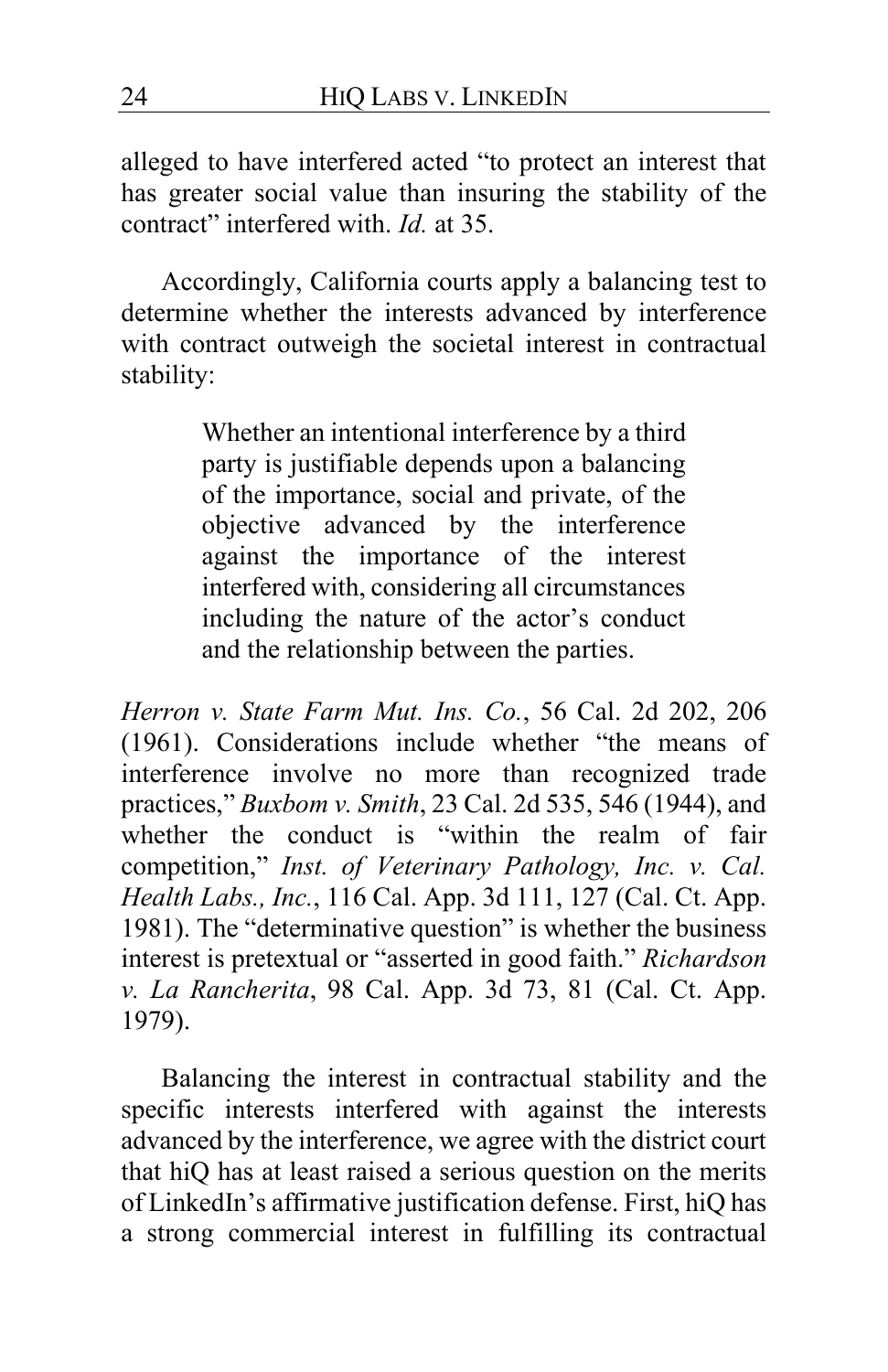obligations to large clients like eBay and Capital One. Those companies benefit from hiQ's ability to access, aggregate, and analyze data from LinkedIn profiles.

Second, LinkedIn's means of interference is likely not a "recognized trade practice" as California courts have understood that term. "Recognized trade practices" include such activities as "advertising," "price-cutting," and "hir[ing] the employees of another for use in the hirer's business," *Buxbom*, 23 Cal. 2d at 546–47—all practices which may indirectly interfere with a competitor's contracts but do not fundamentally undermine a competitor's basic business model. LinkedIn's proactive technical measures to selectively block hiQ's access to the data on its site are not similar to trade practices previously recognized as acceptable justifications for contract interference.

Further, LinkedIn's conduct may well not be "within the realm of fair competition." *Inst. of Veterinary Pathology*, 116 Cal. App. 3d at 127. HiQ has raised serious questions about whether LinkedIn's actions to ban hiQ's bots were taken in furtherance of LinkedIn's own plans to introduce a competing professional data analytics tool. There is evidence from which it can be inferred that LinkedIn knew about hiQ and its reliance on external data for several years before the present controversy. Its decision to send a cease-and-desist letter occurred within a month of the announcement by LinkedIn's CEO that LinkedIn planned to leverage the data on its platform to create a new product for employers with some similarities to hiQ's Skill Mapper product. If companies like LinkedIn, whose servers hold vast amounts of public data, are permitted selectively to ban only potential competitors from accessing and using that otherwise public data, the result—complete exclusion of the original innovator in aggregating and analyzing the public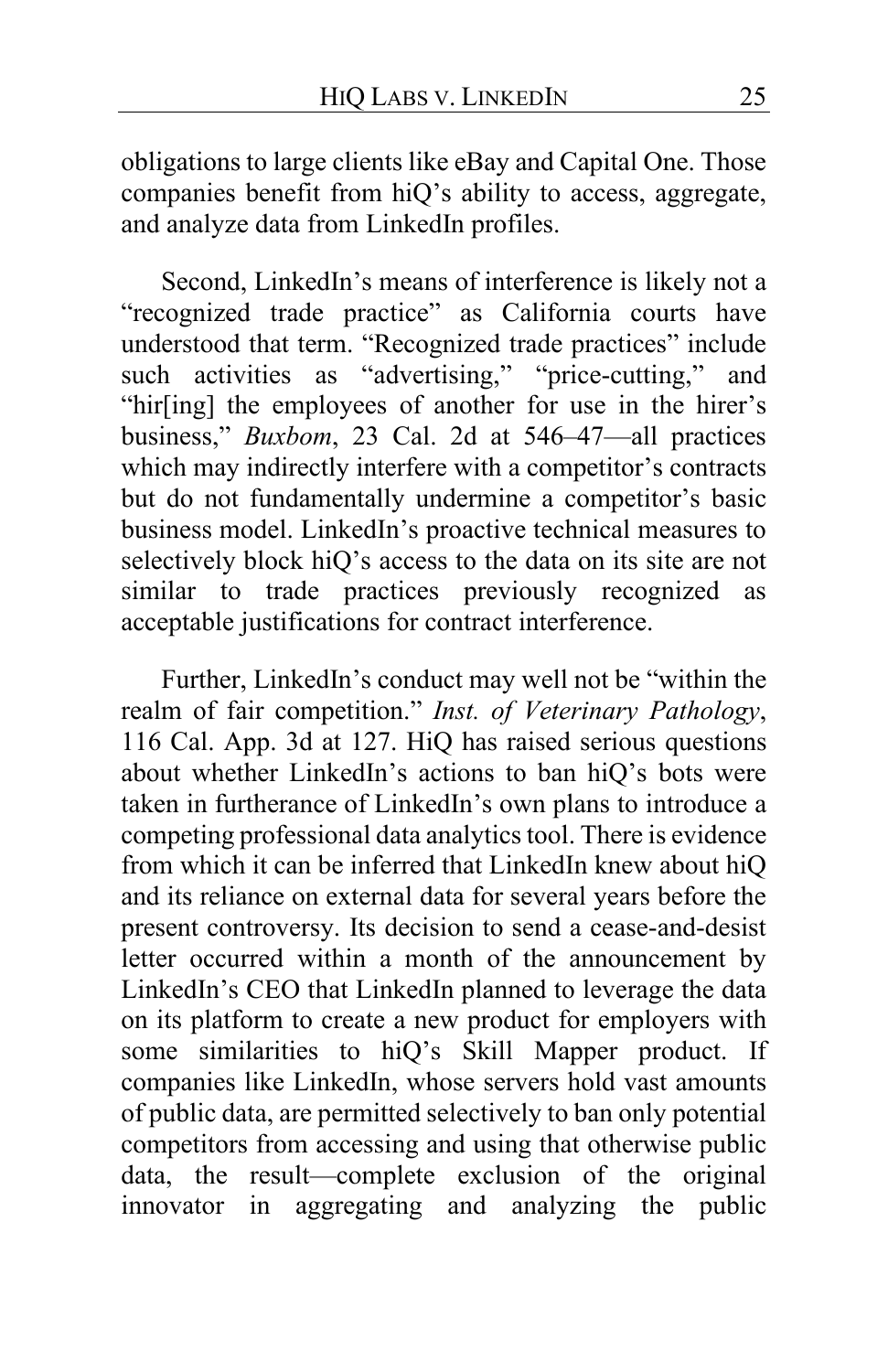information—may well be considered unfair competition under California law.**[10](#page-25-0)**

Finally, LinkedIn's asserted private business interests— "protecting its members' data and the investment made in developing its platform" and "enforcing its User Agreements' prohibitions on automated scraping"—are relatively weak. LinkedIn has only a non-exclusive license to the data shared on its platform, not an ownership interest. Its core business model—providing a platform to share professional information—does not require prohibiting hiQ's use of that information, as evidenced by the fact that hiQ used LinkedIn data for some time before LinkedIn sent its cease-and-desist letter. As to its members' interests in their data, for the reasons already explained, *see supra* pp. [17–](#page-16-1)[20,](#page-19-0) we agree with the district court that members' privacy expectations regarding information they have shared in their public profiles are "uncertain at best." Further, there is evidence that LinkedIn has itself developed a data analytics tool similar to HiQ's products, undermining LinkedIn's claim that it has its members' privacy interests in mind. Finally, LinkedIn has not explained how it can enforce its user agreement against hiQ now that its user status has been terminated.

For all these reasons, LinkedIn may well not be able to demonstrate a "legitimate business purpose" that could justify the intentional inducement of a contract breach, at

<span id="page-25-0"></span><sup>&</sup>lt;sup>10</sup> The district court determined that LinkedIn's legitimate business purpose defense overlapped with hiQ's claim under California's Unfair Competition Law ("UCL"), which the district court found raised serious questions on the merits: "hiQ has presented some evidence supporting its assertion that LinkedIn's decision to revoke hiQ's access to its data was made for the purpose of eliminating hiQ as a competitor in the data analytics field, and thus potentially 'violates [the UCL].'"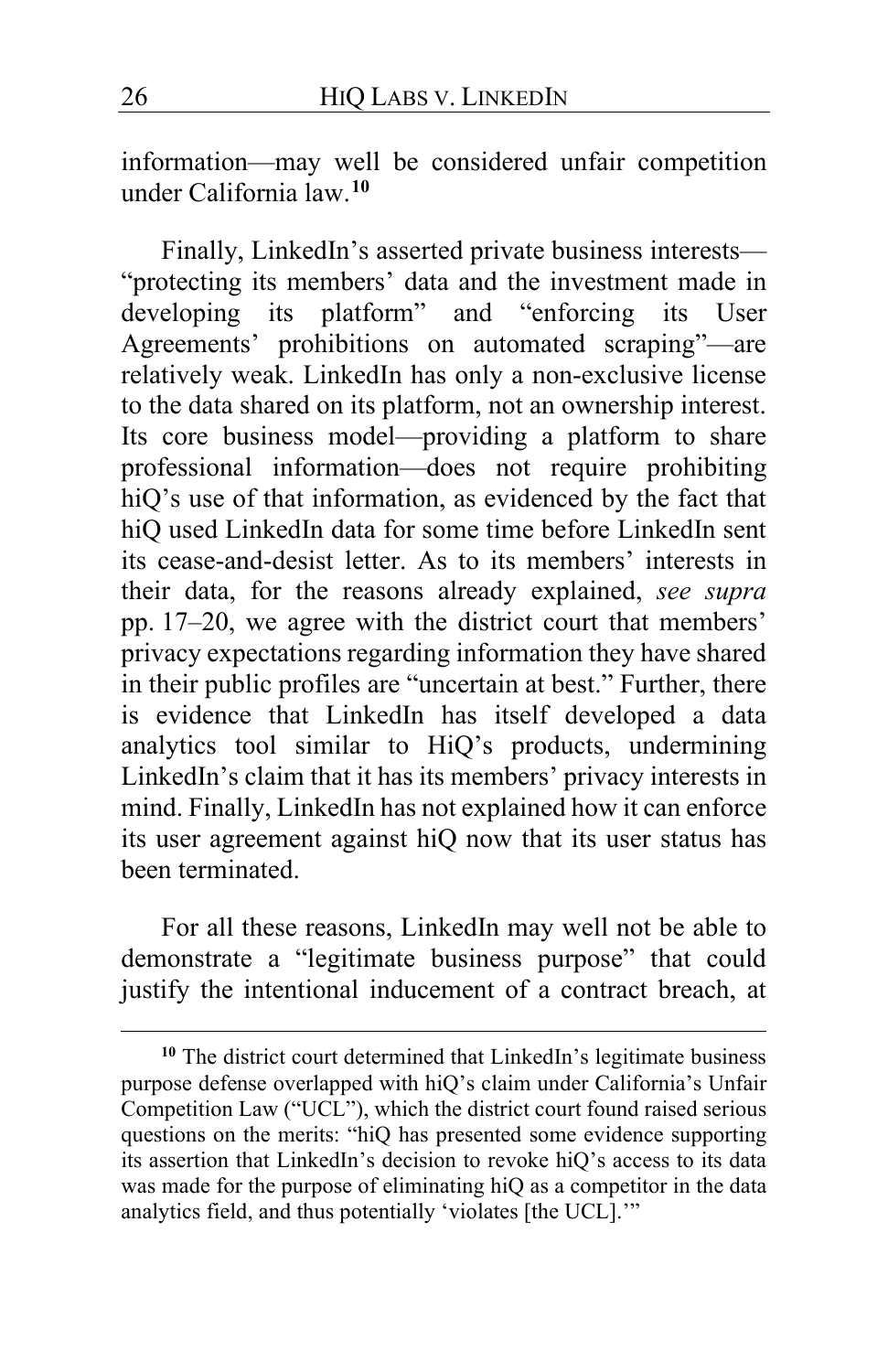least on the record now before us. We therefore conclude that hiQ has raised at least serious questions going to the merits of its tortious interference with contract claim. Because such a showing on the tortious interference claim is sufficient to support an injunction prohibiting LinkedIn from selectively blocking hiQ's access to public member profiles, we do not reach hiQ's unfair competition claim.**[11](#page-26-0)**

## *2. Computer Fraud and Abuse Act (CFAA)*

Our inquiry does not end, however, with the state law tortious interference claim. LinkedIn argues that even if hiQ can show a likelihood of success on any of its state law causes of action, all those causes of action are preempted by the CFAA, 18 U.S.C. § 1030, which LinkedIn asserts that hiQ violated.

The CFAA states that "[w]hoever ... intentionally accesses a computer without authorization or exceeds authorized access, and thereby obtains . . . information from any protected computer . . . shall be punished" by fine or

<span id="page-26-0"></span>**<sup>11</sup>** LinkedIn also advances a business interest in "asserting its rights under federal and state law." That interest depends upon the scope of LinkedIn's rights under the CFAA and California's CFAA analogue, California Penal Code § 502. Similarly, LinkedIn argues that there can be no tortious interference because hiQ's contracts are premised on unauthorized access to LinkedIn data and are therefore illegal. Under California law, "[i]f the central purpose of the contract is tainted with illegality, then the contract as a whole cannot be enforced." *Marathon Ent., Inc. v. Blasi*, 42 Cal. 4th 974, 996 (2008), *as modified* (Mar. 12, 2008); *see also* Cal. Civ. Code § 1598 ("Where a contract has but a single object, and such object is unlawful, whether in whole or in part, or wholly impossible of performance . . . the entire contract is void."). As we explain next, however, hiQ has raised at least serious questions in support of its position that its activities are lawful under the CFAA.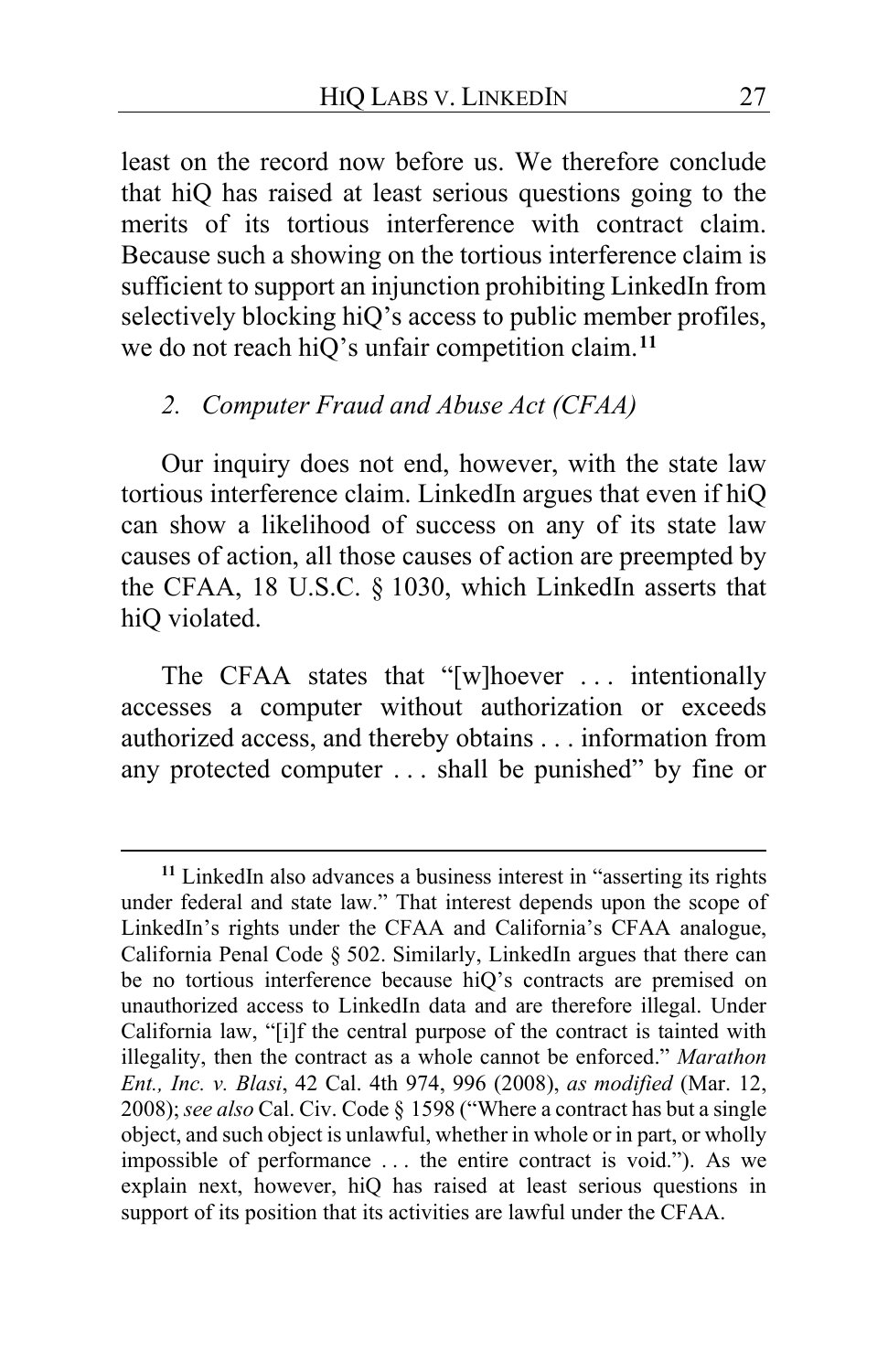imprisonment. 18 U.S.C. § 1030(a)(2)(C).**[12](#page-27-0)** The term "protected computer" refers to any computer "used in or affecting interstate or foreign commerce or communication," 18 U.S.C.  $\S$  1030(e)(2)(B)—effectively any computer connected to the Internet, *see United States v. Nosal (Nosal II)*, 844 F.3d 1024, 1050 (9th Cir. 2016), *cert. denied*, 138 S. Ct. 314 (2017)—including servers, computers that manage network resources and provide data to other computers. LinkedIn's computer servers store the data members share on LinkedIn's platform and provide that data to users who request to visit its website. Thus, to scrape LinkedIn data, hiQ must access LinkedIn servers, which are "protected computer[s]." *See Nosal II*, 844 F.3d at 1050.

The pivotal CFAA question here is whether once hiQ received LinkedIn's cease-and-desist letter, any further scraping and use of LinkedIn's data was "without authorization" within the meaning of the CFAA and thus a violation of the statute. 18 U.S.C.  $\S$  1030(a)(2). If so, LinkedIn maintains, hiQ could have no legal right of access to LinkedIn's data and so could not succeed on any of its state law claims, including the tortious interference with

<span id="page-27-0"></span>**<sup>12</sup>** Additionally, "[a]ny person who suffers damage or loss by reason of a violation" of that provision may bring a civil suit "against the violator to obtain compensatory damages and injunctive relief or other equitable relief," subject to certain conditions. 18 U.S.C. § 1030(g). *Van Buren* reviewed the statutory definitions of "damage" and "loss" and concluded that this civil remedies provision requires a showing of "technological harms—such as the corruption of files—of the type unauthorized users cause to computer systems and data." 141 S. Ct. at 1659–60 (interpreting 18 U.S.C. § 1030(e)(8), (e)(11), (g)). LinkedIn has not alleged that hiQ's scraping of public profiles caused any such technological harms.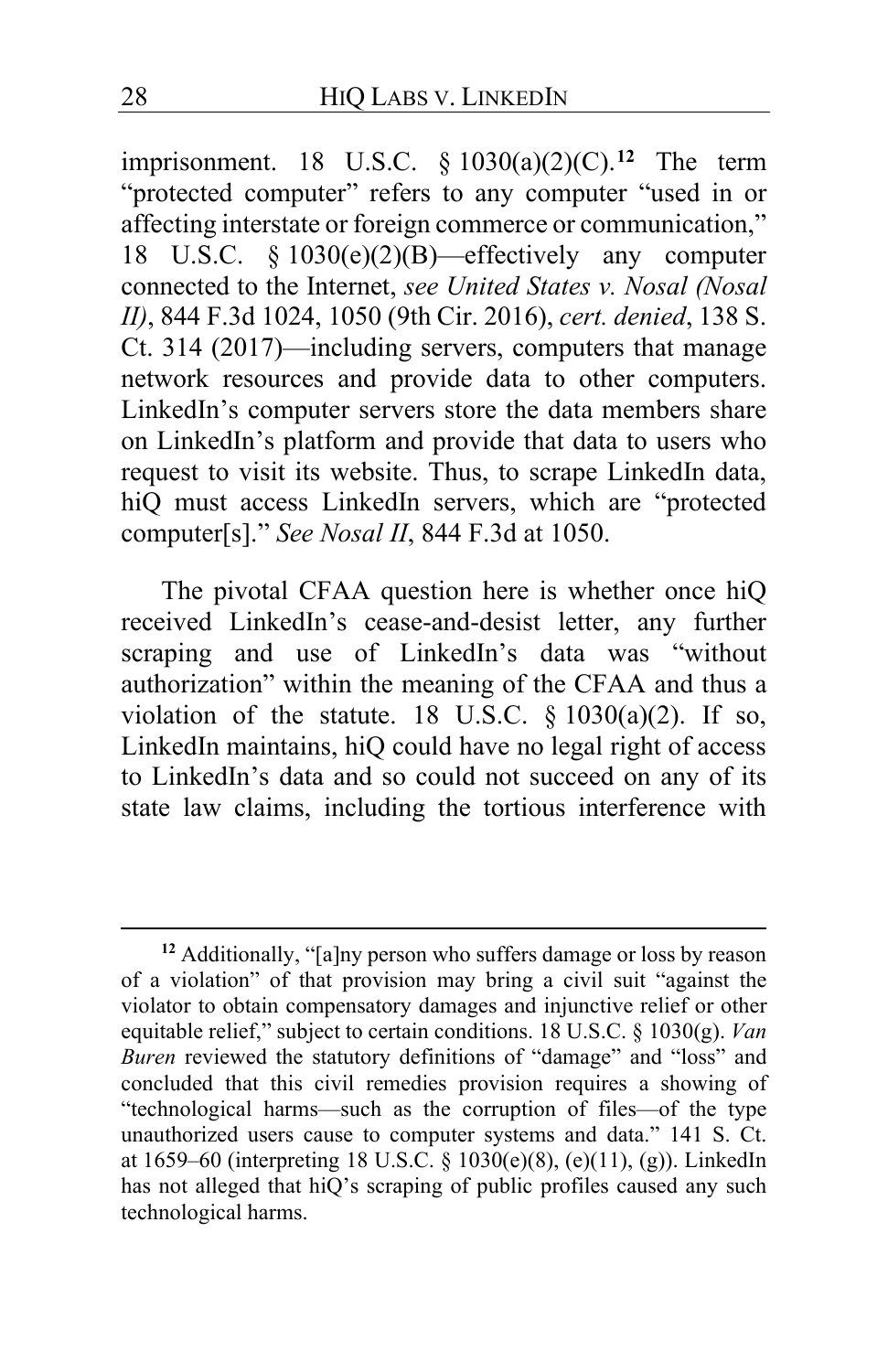contract claim we have held otherwise sufficient for preliminary injunction purposes.

We have held in another context that the phrase "without authorization' is a non-technical term that, given its plain and ordinary meaning, means accessing a protected computer without permission."**[13](#page-28-0)** *Nosal II*, 844 F.3d at 1028. *Nosal II* involved an employee accessing without permission an employer's private computer for which access permissions in the form of user accounts were required. *Id.* at 1028–29. *Nosal II* did not address whether access can be "without authorization" under the CFAA where, as here, prior authorization is not generally required, but a particular person—or bot—is refused access. HiQ's position is that *Nosal II* is consistent with the conclusion that where access is open to the general public, the CFAA "without authorization" concept is inapplicable. At the very least, we conclude, hiQ has raised a serious question as to this issue.

First, the wording of the statute, forbidding "access<sup>[]</sup>... without authorization," 18 U.S.C.  $\S$  1030(a)(2), suggests a baseline in which access is not generally available and so permission is ordinarily required. "Authorization" is an affirmative notion, indicating that access is restricted to those specially recognized or admitted. *See, e.g.*, Black's Law Dictionary (11th ed. 2019) (defining "authorization" as

<span id="page-28-0"></span>**<sup>13</sup>** *Van Buren* observed that "[w]hen interpreting statutes, courts take note of terms that carry 'technical meaning[s],'" 141 S. Ct. at 1657 (quoting A. Scalia & B. Garner, *Reading Law: The Interpretation of Legal Texts* 73 (2012)), and stated that "'[a]ccess' is one such term," which, in the "computing context, ... references the act of entering a computer 'system itself' or a particular 'part of a computer system,' such as files, folders, or databases," *id.* Although we rely on the plain meaning of "without authorization," we apply the specialized meaning of "access" in interpreting the CFAA.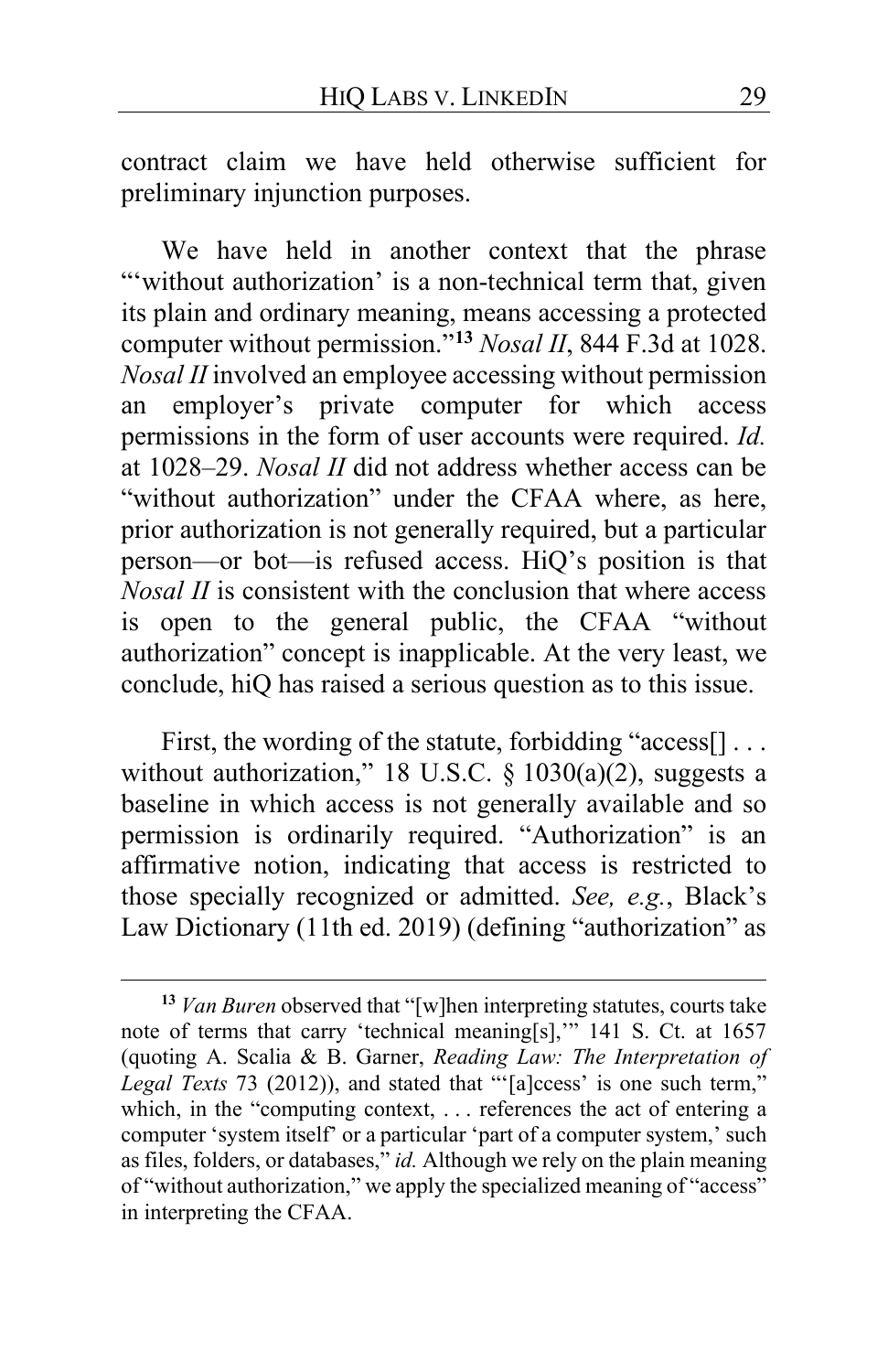"[o]fficial permission to do something; sanction or warrant"). Where the default is free access without authorization, in ordinary parlance one would characterize selective denial of access as a ban, not as a lack of "authorization." *Cf. Blankenhorn v. City of Orange*, 485 F.3d 463, 472 (9th Cir. 2007) (characterizing the exclusion of the plaintiff in particular from a shopping mall as "bann[ing]").

Second, even if this interpretation is debatable, the legislative history of the statute confirms our understanding. "If [a] statute's terms are ambiguous, we may use . . . legislative history[] and the statute's overall purpose to illuminate Congress's intent." *Jonah R. v. Carmona*, 446 F.3d 1000, 1005 (9th Cir. 2006).

The CFAA was enacted to prevent intentional intrusion onto someone else's computer—specifically, computer hacking. *See United States v. Nosal (Nosal I)*, 676 F.3d 854, 858 (9th Cir. 2012) (citing S. Rep. No. 99-432, at 9 (1986) (Conf. Rep.)).

The 1984 House Report on the CFAA explicitly analogized the conduct prohibited by section 1030 to forced entry: "It is noteworthy that section 1030 deals with an 'unauthorized access' concept of computer fraud rather than the mere use of a computer. Thus, the conduct prohibited is analogous to that of 'breaking and entering' . . . .'" H.R. Rep. No. 98-894, at 20 (1984); *see also id.* at 10 (describing the problem of "'hackers' who have been able to access (trespass into) both private and public computer systems"). Senator Jeremiah Denton similarly characterized the CFAA as a statute designed to prevent unlawful intrusion into otherwise inaccessible computers, observing that "[t]he bill makes it clear that unauthorized access to a Government computer is a trespass offense, as surely as if the offender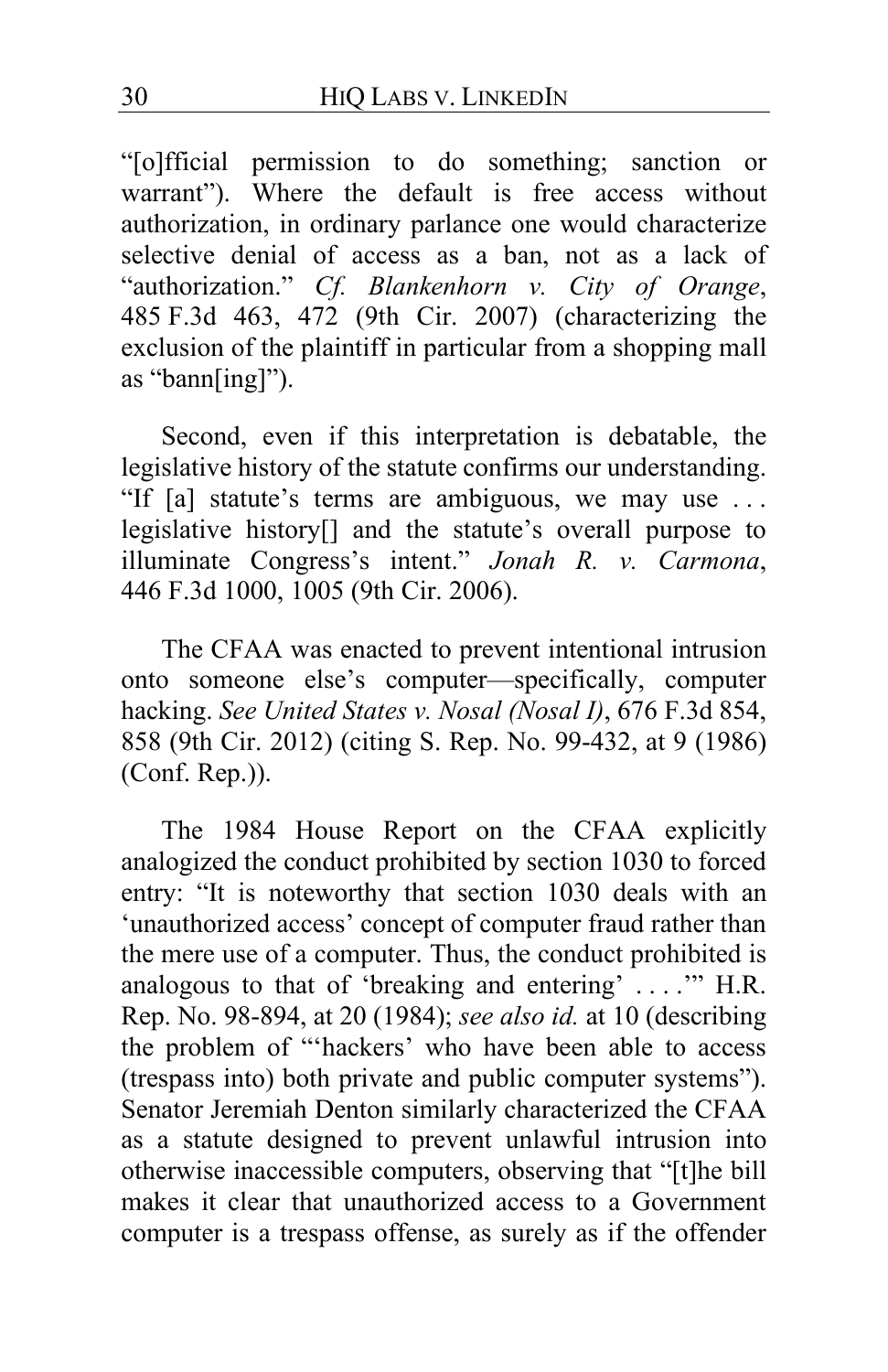had entered a restricted Government compound without proper authorization."**[14](#page-30-0)** 132 Cong. Rec. 27639 (1986) (emphasis added). And when considering amendments to the CFAA two years later, the House again linked computer intrusion to breaking and entering. *See* H.R. Rep. No. 99- 612, at 5–6 (1986) (describing "the expanding group of electronic trespassers," who trespass "just as much as if they broke a window and crawled into a home while the occupants were away").

In recognizing that the CFAA is best understood as an anti-intrusion statute and not as a "misappropriation statute," *Nosal I*, 676 F.3d at 857–58, we rejected the contract-based interpretation of the CFAA's "without authorization" provision adopted by some of our sister circuits. *Compare Facebook, Inc. v. Power Ventures, Inc.*, 844 F.3d 1058, 1067 (9th Cir. 2016), *cert. denied*, 138 S. Ct. 313 (2017) ("[A] violation of the terms of use of a website—without more cannot establish liability under the CFAA."); *Nosal I*, 676 F.3d at 862 ("We remain unpersuaded by the decisions of our sister circuits that interpret the CFAA broadly to cover violations of corporate computer use restrictions or violations of a duty of loyalty."), *with EF Cultural Travel BV v. Explorica, Inc.*, 274 F.3d 577, 583–84 (1st Cir. 2001) (holding that violations of a confidentiality agreement or other contractual restraints could give rise to a claim for unauthorized access under the CFAA); *United States v. Rodriguez*, 628 F.3d 1258, 1263 (11th Cir. 2010) (holding that a defendant "exceeds authorized access" when violating policies governing authorized use of databases). *Van Buren*, interpreting the CFAA's "exceeds authorized access" clause,

<span id="page-30-0"></span>**<sup>14</sup>** The CFAA originally prohibited only unauthorized access to government computers.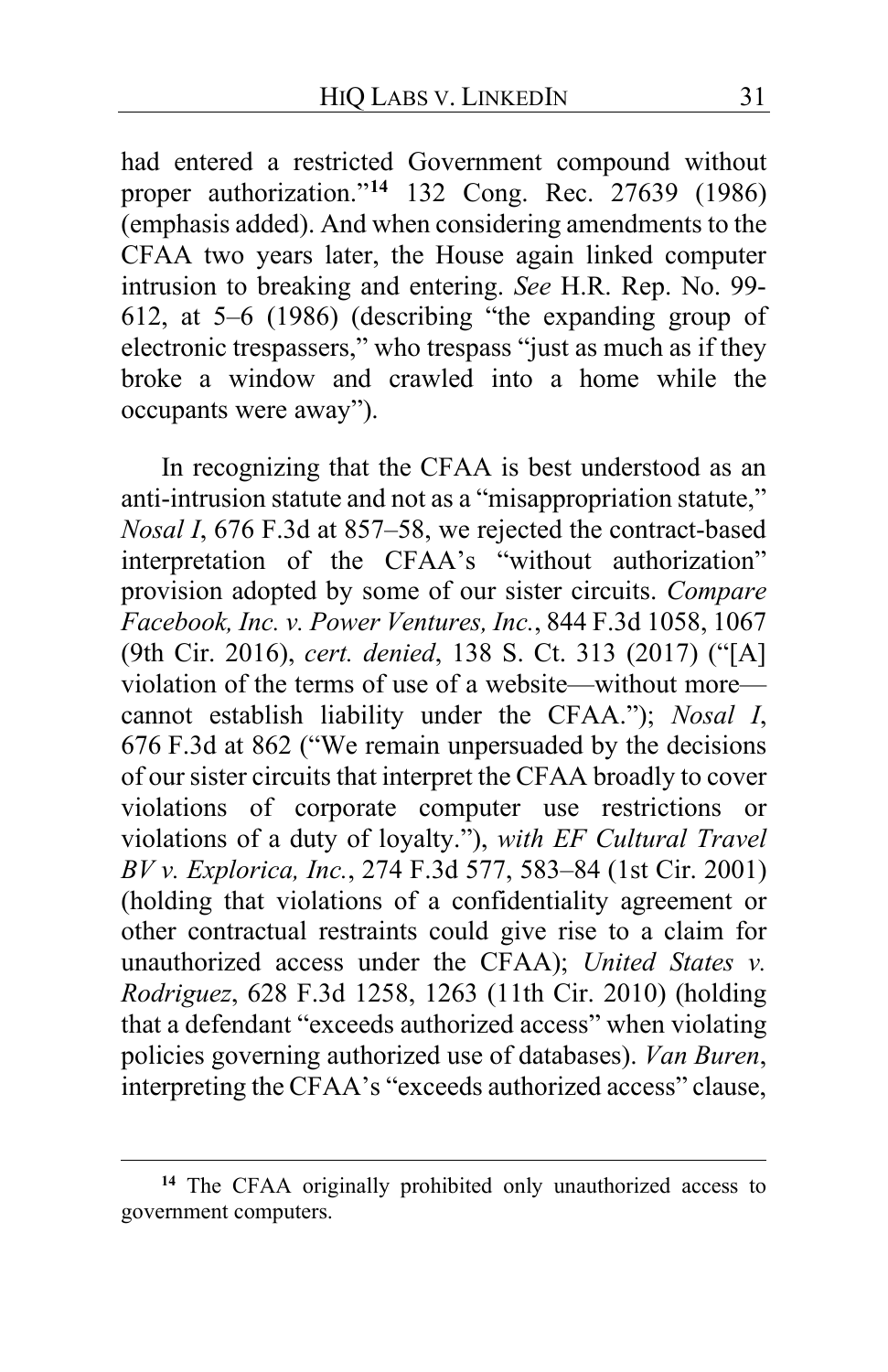approved of *Nosal I* and abrogated *EF Cultural Travel* and *Rodriguez*. 141 S. Ct. at 1653–54 & n.2.

We therefore look to whether the conduct at issue is analogous to "breaking and entering." H.R. Rep. No. 98-894, at 20. Significantly, the version of the CFAA initially enacted in 1984 was limited to a narrow range of computers—namely, those containing national security information or financial data and those operated by or on behalf of the government. *See* Counterfeit Access Device and Computer Fraud and Abuse Act of 1984, Pub. L. No. 98- 473, § 2102, 98 Stat. 2190, 2190–91. None of the computers to which the CFAA initially applied were accessible to the general public; affirmative authorization of some kind was presumptively required.

When section  $1030(a)(2)(C)$  was added in 1996 to extend the prohibition on unauthorized access to any "protected computer," the Senate Judiciary Committee explained that the amendment was designed "to increase protection for the privacy and confidentiality of computer information." S. Rep. No. 104-357, at 7 (emphasis added).**[15](#page-31-0)** The

<span id="page-31-0"></span>**<sup>15</sup>** At the same time, Congress added the word "nonpublic" to section  $1030(a)(3)$ , the section prohibiting unauthorized access of "any nonpublic computer" belonging to the United States government. LinkedIn maintains that Congress's decision not to include the word "nonpublic" in section  $1030(a)(2)(C)$  confirms that that section's prohibition on unauthorized access applies to public websites. We disagree. The Senate Judiciary Committee explained that the "nonpublic" modifier was meant to increase protection for government computers by making clear that "a person who is permitted to access publicly available Government computers, for example, via an agency's World Wide Web site, may still be convicted under  $(a)(3)$  for accessing without authority any nonpublic Federal Government computer." S. Rep. No. 104-357, at 9. Congress's concern about protecting government computers, even though some government computers may be "publicly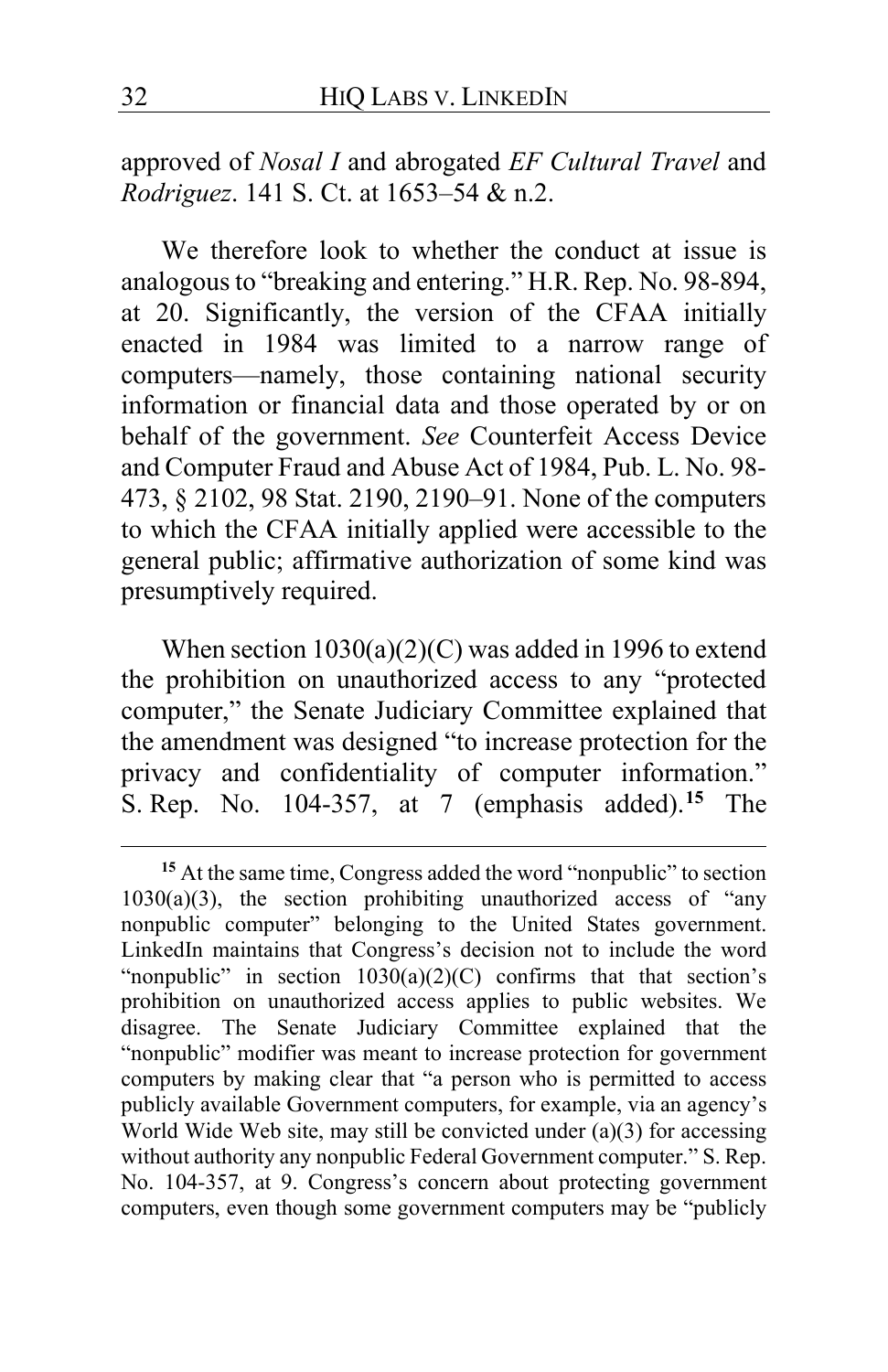legislative history of section 1030 thus makes clear that the prohibition on unauthorized access is properly understood to apply only to private information—information delineated as private through use of a permission requirement of some sort. As one prominent commentator has put it, "an authentication requirement, such as a password gate, is needed to create the necessary barrier that divides open spaces from closed spaces on the Web." Orin S. Kerr, *Norms of Computer Trespass*, 116 Colum. L. Rev. 1143, 1161 (2016). Moreover, elsewhere in the statute, password fraud is cited as a means by which a computer may be accessed without authorization, *see* 18 U.S.C. § 1030(a)(6),**[16](#page-32-0)** bolstering the idea that authorization is only required for password-protected sites or sites that otherwise prevent the general public from viewing the information.

<span id="page-32-1"></span>We therefore conclude that hiQ has raised a serious question as to whether the reference to access "without authorization" limits the scope of the statutory coverage to computers for which authorization or access permission, such as password authentication, is generally required. Put differently, the CFAA contemplates the existence of three kinds of computer systems: (1) computers for which access is open to the general public and permission is not required,

<span id="page-32-0"></span>**<sup>16</sup>** 18 U.S.C. § 1030(a)(6) provides: "Whoever . . . knowingly and with intent to defraud traffics . . . in any password or similar information through which a computer may be accessed without authorization, if— (A) such trafficking affects interstate or foreign commerce; or (B) such computer is used by or for the Government of the United States; . . . shall be punished as provided in subsection (c) of this section."

available," *id.*, does not imply that Congress also intended the prohibition of unauthorized access to privately owned protected computers to extend to the publicly available websites on such computers.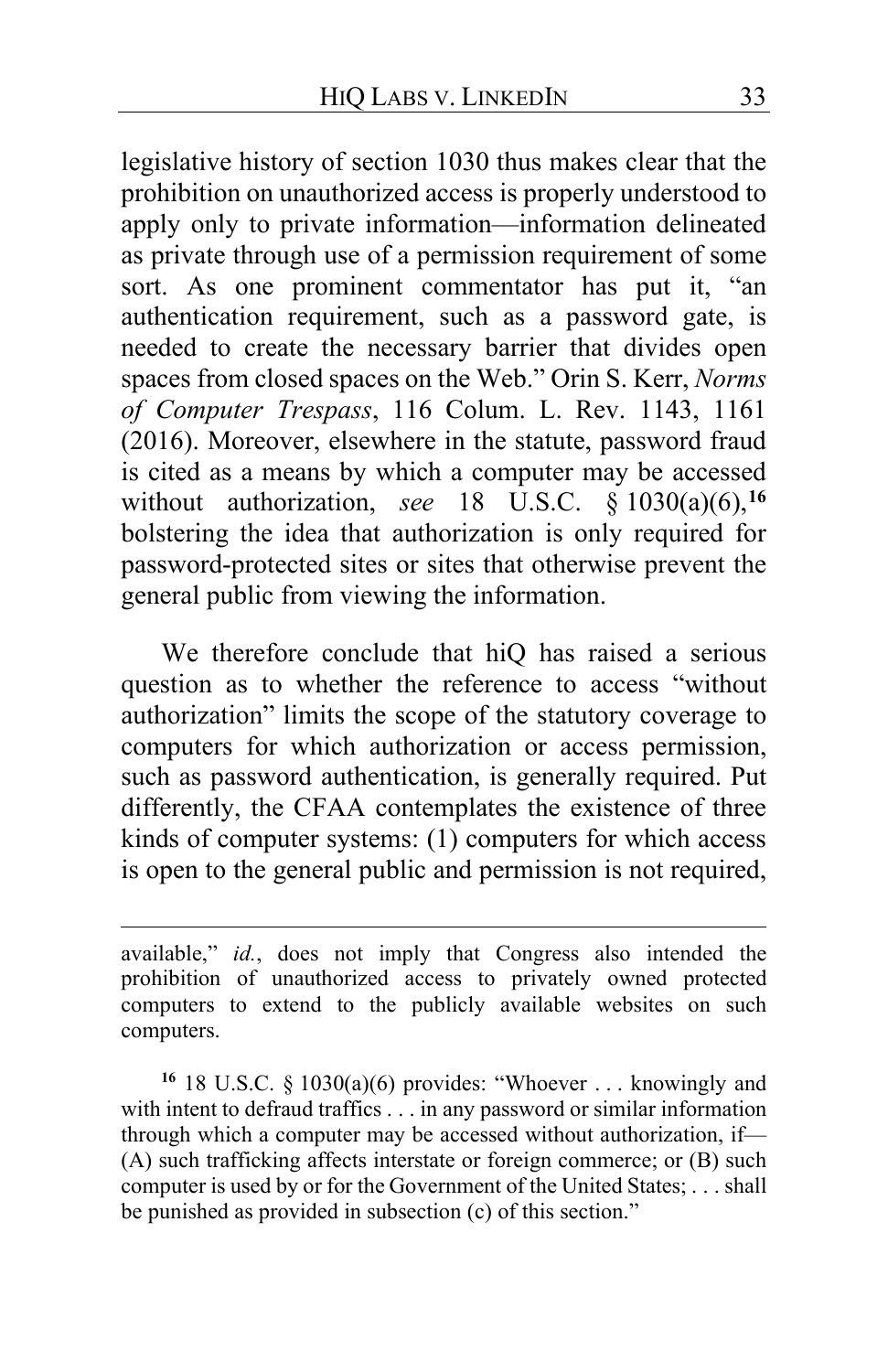<span id="page-33-0"></span>(2) computers for which authorization is required and has been given, and (3) computers for which authorization is required but has not been given (or, in the case of the prohibition on exceeding authorized access, has not been given for the part of the system accessed). Public LinkedIn profiles, available to anyone with an Internet connection, fall into the first category. With regard to websites made freely accessible on the Internet, the "breaking and entering" analogue invoked so frequently during congressional consideration has no application, and the concept of "without authorization" is inapt.

The reasoning of *Van Buren* reinforces our interpretation of the CFAA, although it did not directly address the statute's "without authorization" clause. *Van Buren* held that a police sergeant did not violate the CFAA when he "ran a license-plate search in a law enforcement computer database in exchange for money." 141 S. Ct. at 1652. Interpreting the "exceeds authorized access" clause of section 1030(a)(2), the Court held that the CFAA "covers those who obtain information from particular areas in the computer—such as files, folders, or databases—to which their computer access does not extend. It does not cover those who, like Van Buren, have improper motives for obtaining information that is otherwise available to them." *Id.*

*Van Buren* found the "interplay between the 'without authorization' and 'exceeds authorized access' clauses of subsection (a)(2) ... particularly probative." *Id.* at 1658. "The 'without authorization' clause . . . protects computers themselves by targeting so-called outside hackers—those who 'acces[s] a computer without any permission at all.'" *Id.* (quoting *LVRC Holdings LLC v. Brekka*, 581 F.3d 1127, 1133 (9th Cir. 2009)). The "'exceeds authorized access' clause . . . provide[s] complementary protection for certain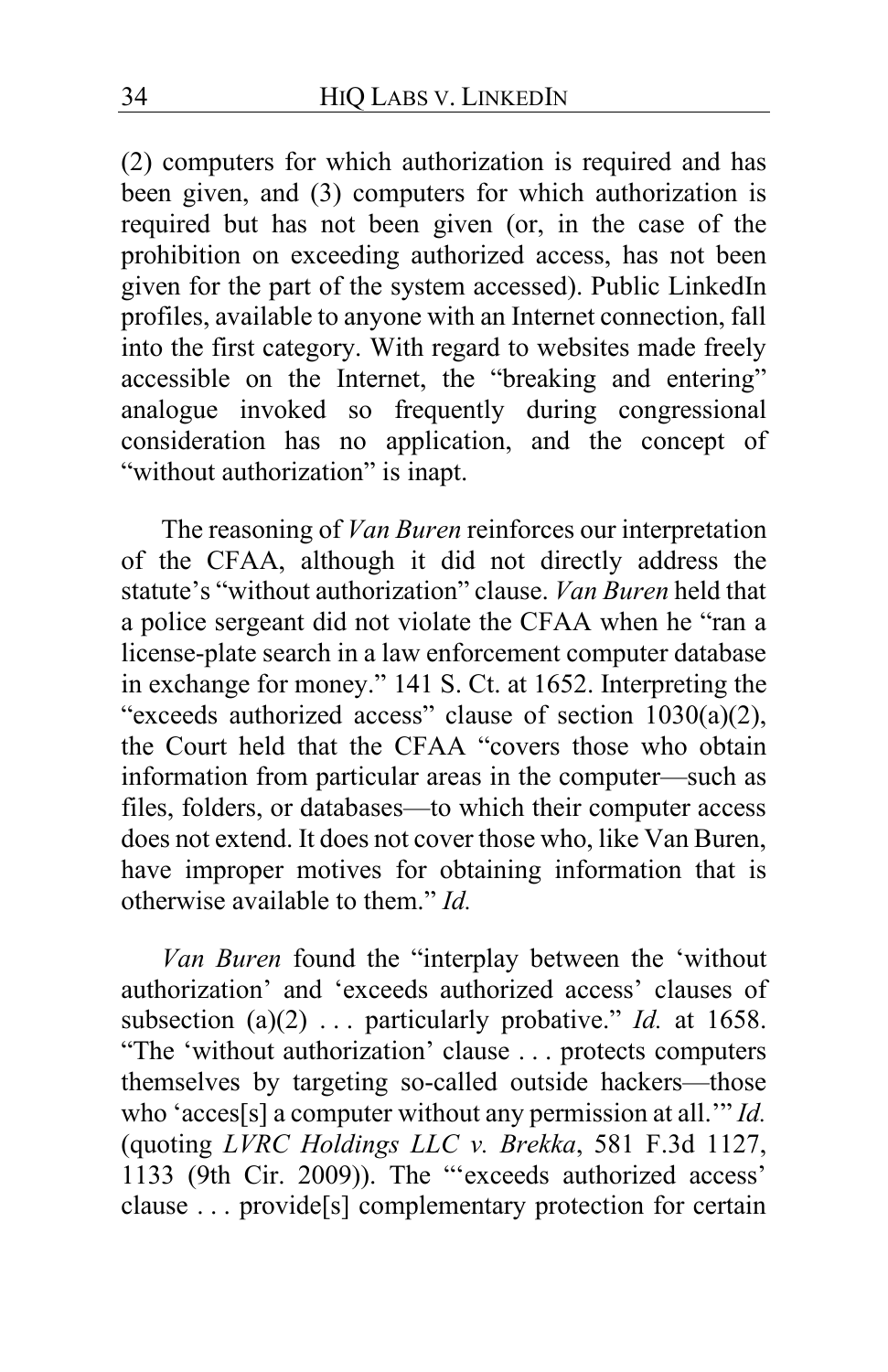information within computers . . . by targeting so-called inside hackers—those who access a computer with permission, but then '"exceed" the parameters of authorized access by entering an area of the computer to which [that] authorization does not extend.'" *Id.* (quoting *United States v. Valle*, 807 F.3d 508, 524 (2d Cir. 2015)). "[L]iability under both clauses stems from a gates-up-or-down inquiry one either can or cannot access a computer system, and one either can or cannot access certain areas within the system." *Id.* at 1658–59.

*Van Buren*'s "gates-up-or-down inquiry" is consistent with our interpretation of the CFAA as contemplating three categories of computer systems. *See supra* p. [33–](#page-32-1)[34.](#page-33-0) Discussing the "without authorization" clause, *Van Buren* explained that a computer user who has "authorization" is one who "can . . . access a computer system," 141 S. Ct. at 1658, where "access" means "the act of entering a computer 'system itself,"" id. at 1657 (citation omitted). In other words, a user with "authorization" is not subject to "limitations on access," whether those limitations are "codebased" or "contained in contracts or policies." *Id.* at 1659 n.8. *Van Buren* stated that the CFAA's password-trafficking provision, section  $1030(a)(6)$ , which also uses the word "authorization," "contemplates a 'specific type of authorization—that is, authentication,' which turns on whether a user's credentials allow him to proceed past a computer's access gate, rather than on other, scope-based restrictions." *Id.* at 1659 n.9 (quoting Patricia L. Bellia, *A Code-Based Approach to Unauthorized Access Under the Computer Fraud and Abuse Act*, 84 Geo. Wash. L. Rev. 1442, 1470 (2016)).

*Van Buren*'s distinction between computer users who "can or cannot access a computer system," *id.* at 1658,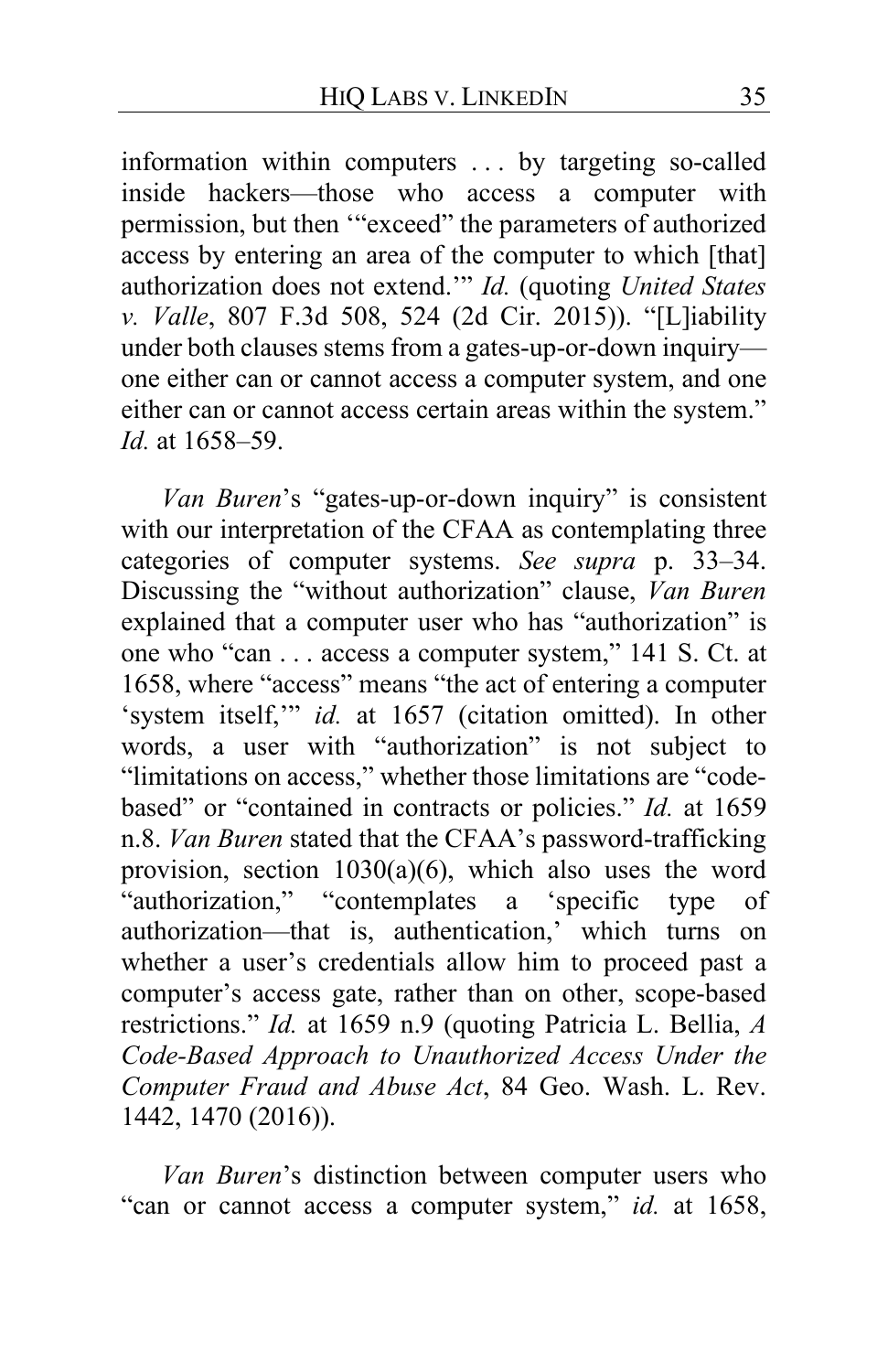suggests a baseline in which there are "limitations on access" that prevent some users from accessing the system (i.e., a "gate" exists, and can be either up or down). The Court's "gates-up-or-down inquiry" thus applies to the latter two categories of computers we have identified: if authorization is required and has been given, the gates are up; if authorization is required and has *not* been given, the gates are down. As we have noted, however, a defining feature of public websites is that their publicly available sections lack limitations on access; instead, those sections are open to anyone with a web browser. In other words, applying the "gates" analogy to a computer hosting publicly available webpages, that computer has erected no gates to lift or lower in the first place.**[17](#page-35-0)** *Van Buren* therefore reinforces our conclusion that the concept of "without authorization" does not apply to public websites.

Additionally, neither of the cases LinkedIn principally relies upon casts doubt on our interpretation of the statute. LinkedIn first cites *Nosal II*, 844 F.3d 1024. As we have already stated, *Nosal II* held that a former employee who used current employees' login credentials to access company computers and collect confidential information had acted "'without authorization' in violation of the CFAA." 844 F.3d at 1038. The computer information the defendant accessed in *Nosal II* was thus plainly one which no one could access without authorization.

So too with regard to the system at issue in *Power Ventures*, 844 F.3d 1058, the other precedent upon which

<span id="page-35-0"></span>**<sup>17</sup>** Of course, even computers and servers hosting public websites may contain areas that require authorization to access. Accessing those areas "without authorization" would violate the CFAA. 18 U.S.C.  $§ 1030(a)(2)(C).$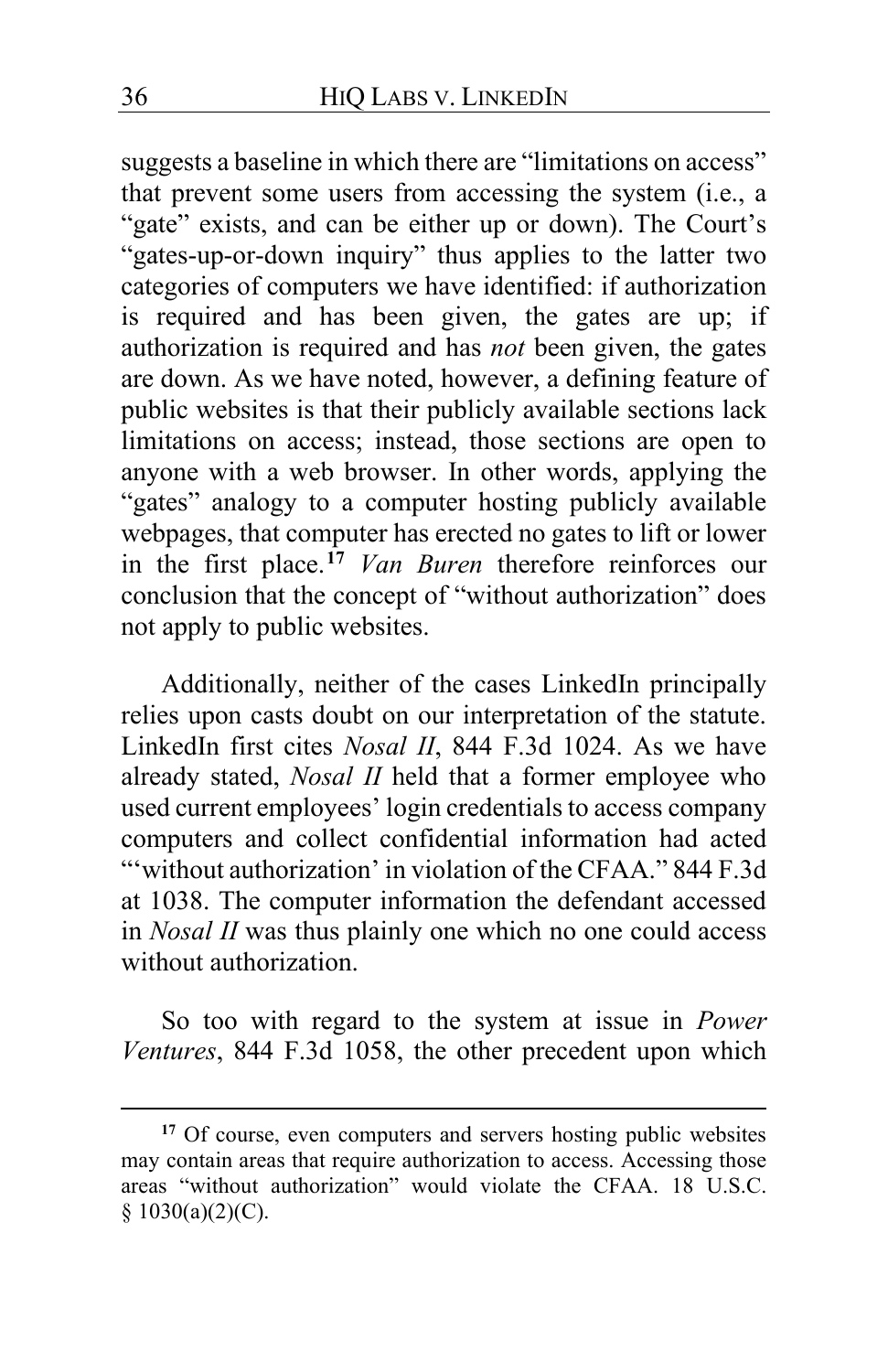<span id="page-36-0"></span>LinkedIn relies. In that case, Facebook sued Power Ventures, a social networking website that aggregated social networking information from multiple platforms, for accessing Facebook users' data and using that data to send mass messages as part of a promotional campaign. *Id.* at 1062–63. After Facebook sent a cease-and-desist letter, Power Ventures continued to circumvent IP barriers and gain access to password-protected Facebook member profiles. *Id.* at 1063. We held that after receiving an individualized ceaseand-desist letter, Power Ventures had accessed Facebook computers "without authorization" and was therefore liable under the CFAA. *Id.* at 1067–68. But we specifically recognized that "Facebook has tried to limit and control access to its website" as to the purposes for which Power Ventures sought to use it. *Id.* at 1063. Indeed, Facebook requires its users to register with a unique username and password, and Power Ventures required that Facebook users provide their Facebook username and password to access their Facebook data on Power Ventures' platform. *Facebook, Inc. v. Power Ventures, Inc.*, 844 F. Supp. 2d 1025, 1028 (N.D. Cal. 2012). While Power Ventures was gathering user data that was protected by Facebook's username and password authentication system, the data hiQ was scraping was available to anyone with a web browser.

In sum, *Nosal II* and *Power Ventures* control situations in which authorization generally is required and has either never been given or has been revoked. As *Power Ventures* indicated, the two cases do not control the situation present here, in which information is "presumptively open to all comers." *Power Ventures*, 844 F.3d at 1067 n.2. As to the computers at issue in those cases, the authorization gate was "down."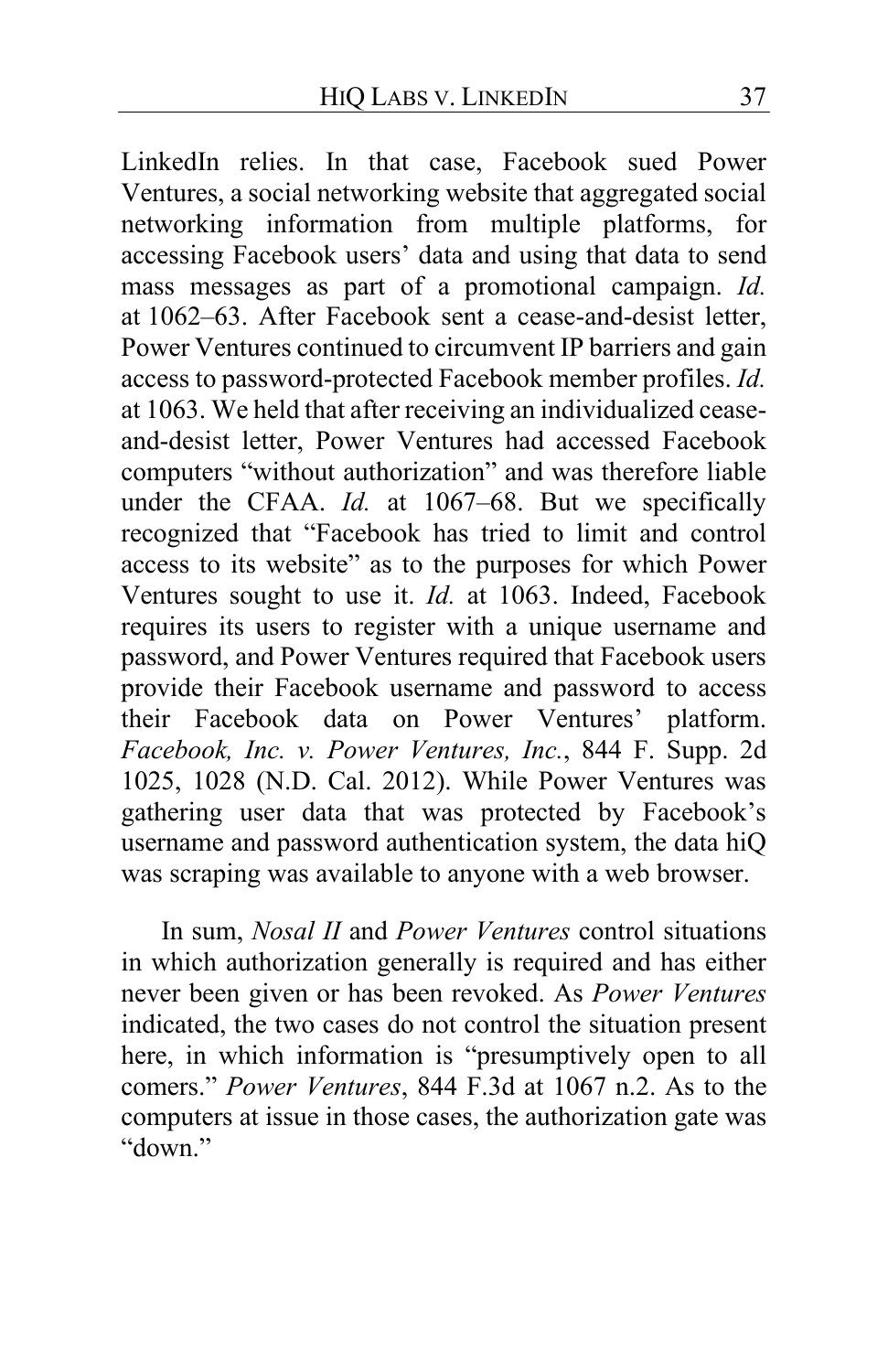Our understanding that the CFAA is premised on a distinction between information presumptively accessible to the general public and information for which authorization is generally required is consistent with our interpretation of a provision of the Stored Communications Act ("SCA"), 18 U.S.C. § 2701 *et seq.*, **[18](#page-37-0)** nearly identical to the CFAA provision at issue. *Compare* 18 U.S.C. § 2701(a)<br>("[W]hoever—(1) intentionally accesses without  $\Gamma$  ("[W]hoever—(1) authorization a facility through which an electronic communication service is provided; or (2) intentionally exceeds an authorization to access that facility; and thereby obtains . . . unauthorized access to a wire or electronic communication . . . shall be punished . . . .") *with* 18 U.S.C. § 1030(a)(2)(C) ("Whoever ... intentionally accesses a computer without authorization or exceeds authorized access, and thereby obtains . . . information from any protected computer ... shall be punished ...."). "The similarity of language in [the SCA and the CFAA] is a strong indication that [they] should be interpreted *pari passu*." *Northcross v. Bd. of Educ. of Memphis City Schs.*, 412 U.S. 427, 428 (1973); *see also United States v. Sioux*, 362 F.3d 1241, 1246 (9th Cir. 2004).

Addressing the "without authorization" provision of the SCA, we have distinguished between public websites and non-public or "restricted" websites, such as websites that "are password-protected . . . or require the user to purchase access by entering a credit card number." *Konop v. Hawaiian Airlines, Inc.*, 302 F.3d 868, 875 (9th Cir. 2002);

<span id="page-37-0"></span>**<sup>18</sup>** The Stored Communications Act, enacted as part of the Electronic Communications Privacy Act of 1986, Pub. L. No. 99-508, 100 Stat. 1848, provides privacy protections for e-mail and other electronic communications by limiting the ability of the government to compel disclosure by internet service providers.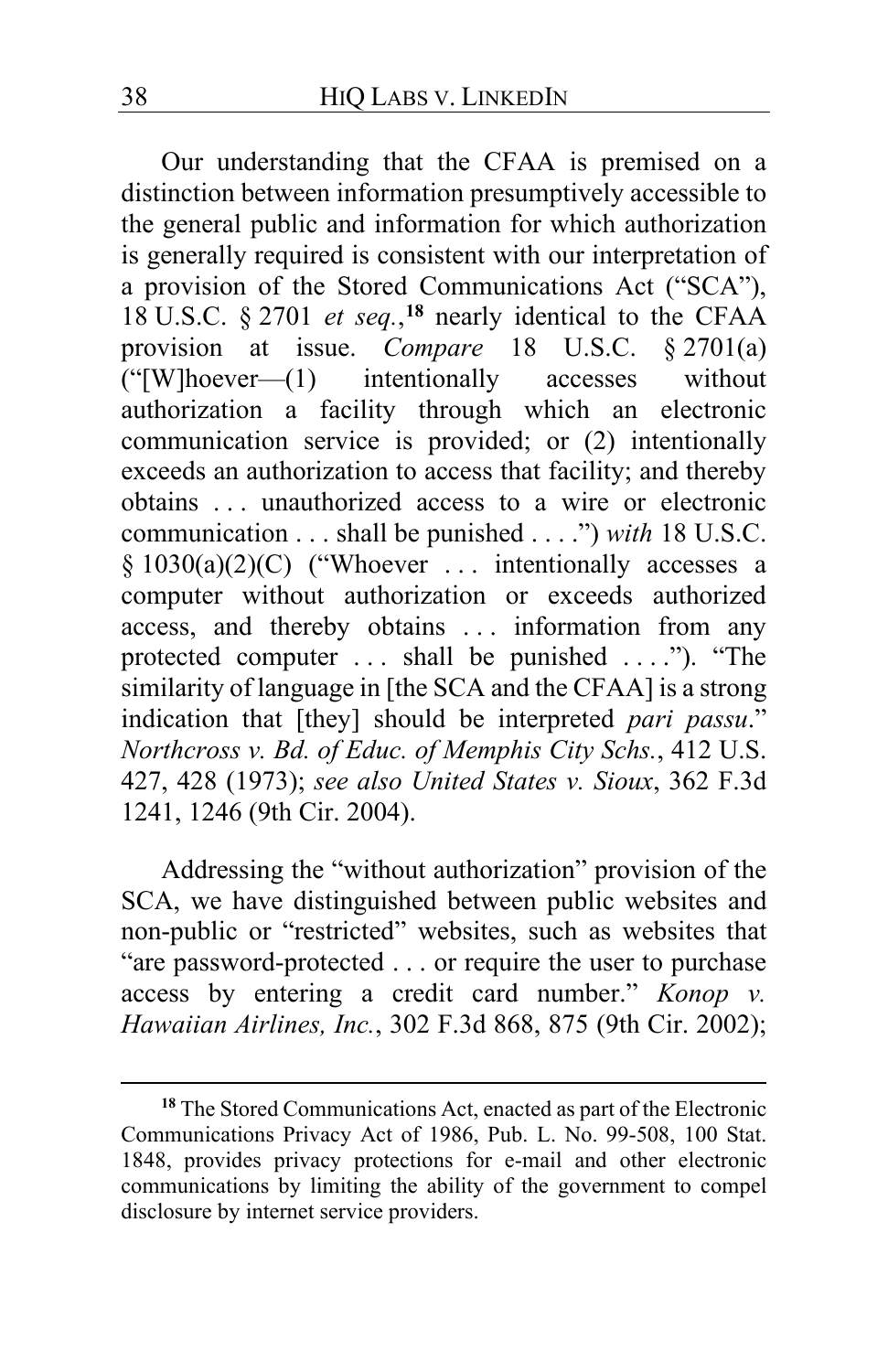*see also id.* at 879 n.8. As we explained in *Konop*, in enacting the SCA, "Congress wanted to protect electronic communications that are configured to be private" and are "not intended to be available to the public." *Id.* at 875 (quoting S. Rep. No. 99-541, at 35–36 (1986)). The House Committee on the Judiciary stated, with respect to the section of the SCA at issue, section 2701, that "[a] person may reasonably conclude that a communication is readily accessible to the general public if the . . . means of access are widely known, and if a person does not, in the course of gaining access, encounter any warnings, encryptions, password requests, or other indicia of intended privacy." H.R. Rep. No. 99-647, at 62 (1986). The Committee further explained that "electronic communications which the service provider attempts to keep confidential would be protected, while the statute would impose no liability for access to features configured to be readily accessible to the general public." *Id.* at 63.

Both the legislative history of section 1030 of the CFAA and the legislative history of section 2701 of the SCA, with its similar "without authorization" provision, then, support the district court's distinction between "private" computer networks and websites, protected by a password authentication system and "not visible to the public," and websites that are accessible to the general public.

Finally, the rule of lenity favors our narrow interpretation of the "without authorization" provision in the CFAA. The statutory prohibition on unauthorized access applies both to civil actions and to criminal prosecutions indeed, "§ 1030 is primarily a criminal statute." *LVRC Holdings*, 581 F.3d at 1134. "Because we must interpret the statute consistently, whether we encounter its application in a criminal or noncriminal context, the rule of lenity applies."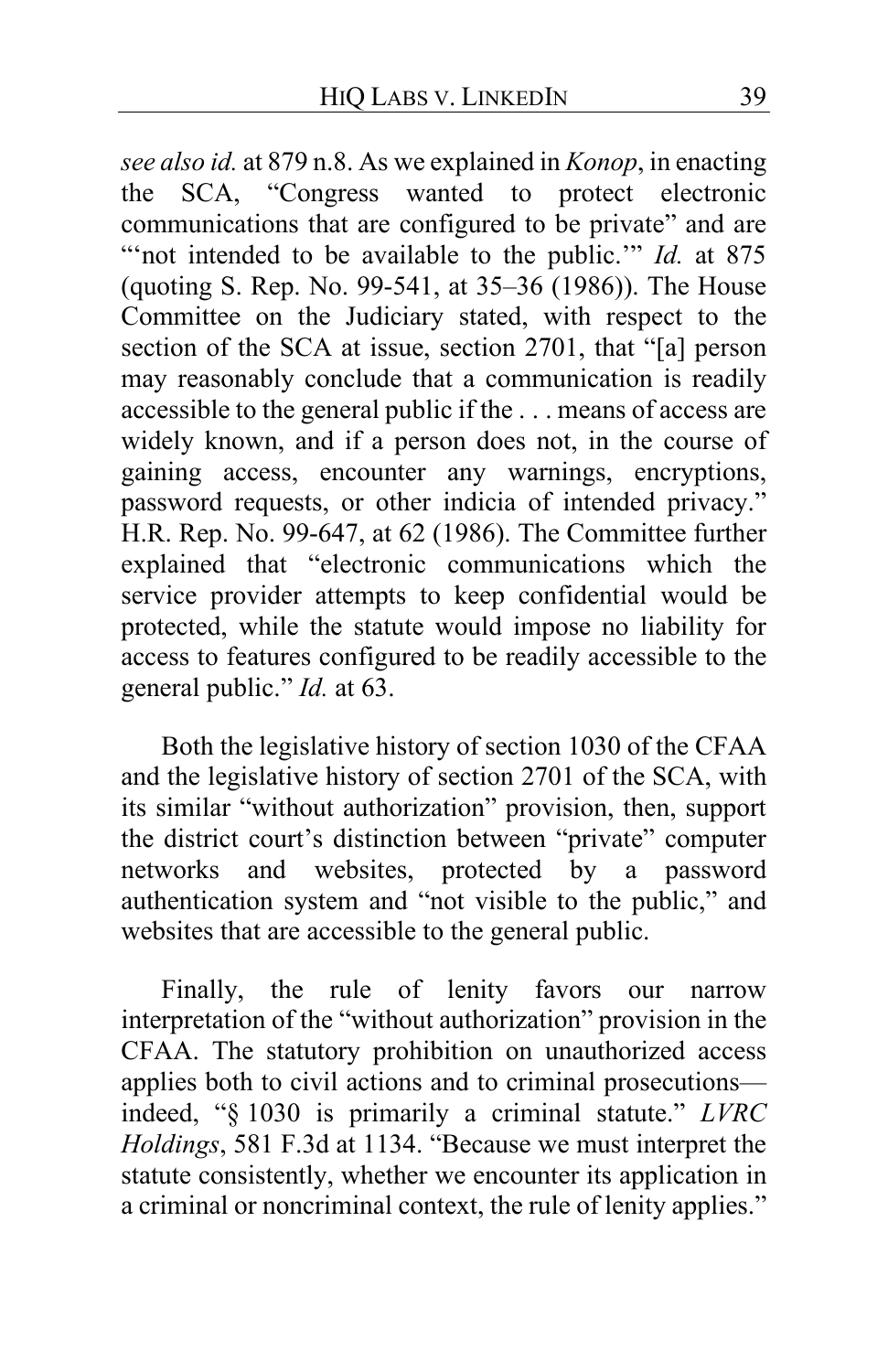*Leocal v. Ashcroft*, 543 U.S. 1, 11 n.8 (2004). As we explained in *Nosal I*, we therefore favor a narrow interpretation of the CFAA's "without authorization" provision so as not to turn a criminal hacking statute into a "sweeping Internet-policing mandate." 676 F.3d at 858; *see also id.* at 863.**[19](#page-39-0)**

For all these reasons, it appears that the CFAA's prohibition on accessing a computer "without authorization" is violated when a person circumvents a computer's generally applicable rules regarding access permissions, such as username and password requirements, to gain access to a computer. It is likely that when a computer network generally permits public access to its data, a user's accessing that publicly available data will not constitute access without authorization under the CFAA. The data hiQ seeks to access is not owned by LinkedIn and has not been demarcated by LinkedIn as private using such an authorization system. HiQ has therefore raised serious questions about whether LinkedIn may invoke the CFAA to preempt hiQ's possibly meritorious tortious interference claim.<sup>[20](#page-39-1)</sup>

<span id="page-39-0"></span>**<sup>19</sup>** *Van Buren* identified similar concerns, stating that "[i]f the 'exceeds authorized access' clause criminalizes every violation of a computer-use policy, then millions of otherwise law-abiding citizens are criminals." 141 S. Ct. at 1661.

<span id="page-39-1"></span>**<sup>20</sup>** LinkedIn asserts that the illegality of hiQ's actions under the CFAA is also grounds for holding (1) that hiQ's injuries are not cognizable as irreparable harm, (2) that hiQ's contracts are illegal and so their breach cannot give rise to a cognizable tortious interference with contract claim, and (3) that LinkedIn has a legitimate business interest in asserting its rights under federal law that justifies its interference with hiQ's contracts. *See supra* n.11. These contentions are insufficient at this stage for the same reasons LinkedIn's CFAA preemption position does not preclude preliminary injunctive relief.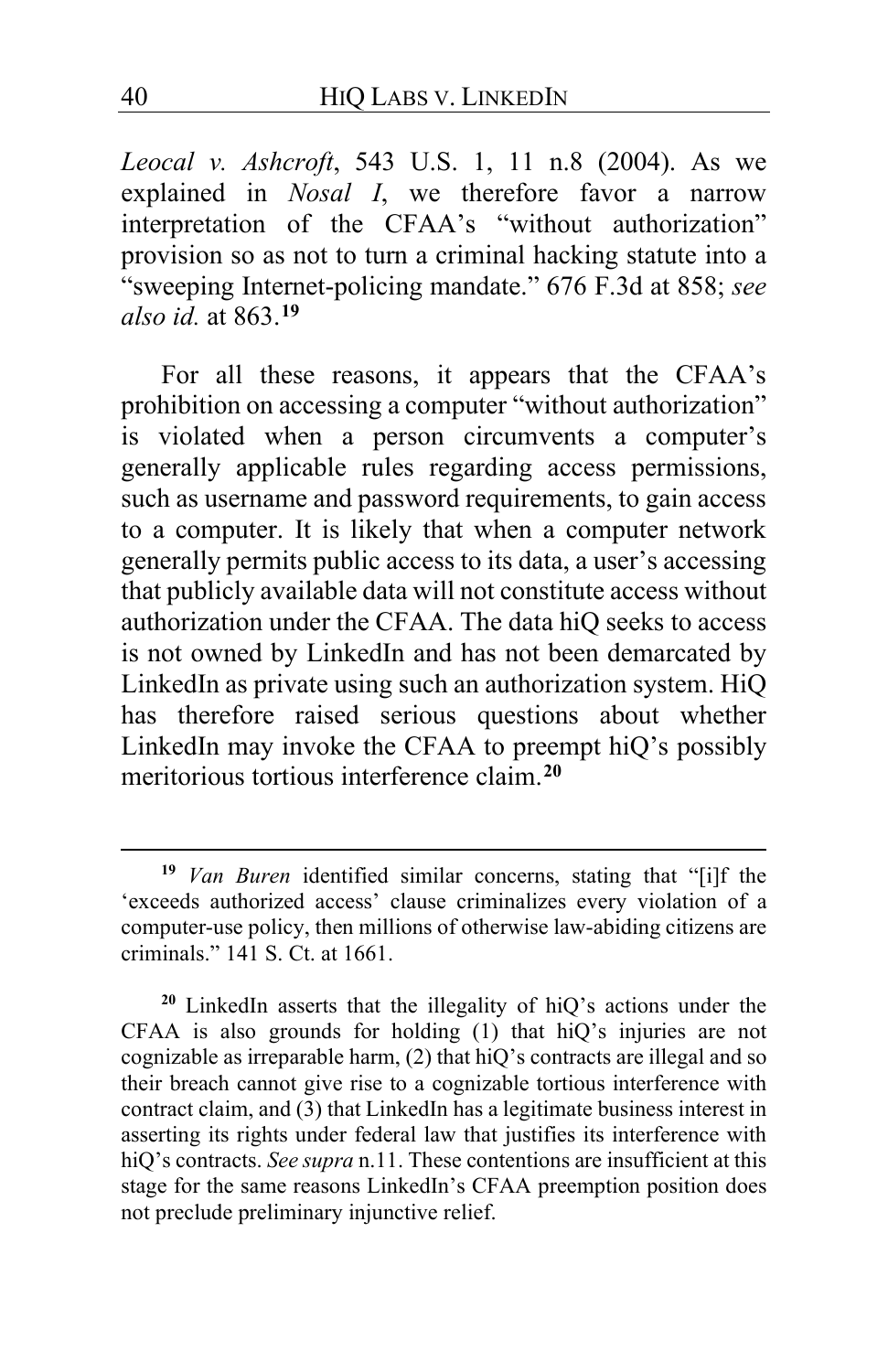Entities that view themselves as victims of data scraping are not without resort, even if the CFAA does not apply: state law trespass to chattels claims may still be available.**[21](#page-40-0)** And other causes of action, such as copyright infringement, misappropriation, unjust enrichment, conversion, breach of contract, or breach of privacy, may also lie. *See, e.g.*, *Associated Press v. Meltwater U.S. Holdings, Inc.*, 931 F. Supp. 2d 537, 561 (S.D.N.Y. 2013) (holding that a software

<span id="page-40-0"></span>**<sup>21</sup>** LinkedIn's cease-and-desist letter also asserted a state common law claim of trespass to chattels. Although we do not decide the question, *see supra* p. [20,](#page-19-1) it may be that web scraping exceeding the scope of the website owner's consent gives rise to a common law tort claim for trespass to chattels, at least when it causes demonstrable harm. *Compare eBay, Inc. v. Bidder's Edge, Inc.*, 100 F. Supp. 2d 1058, 1070 (N.D. Cal. 2000) (finding that eBay had established a likelihood of success on its trespass claim against the auction-aggregating site Bidder's Edge because, although eBay's "site is publicly accessible," "eBay's servers are private property, conditional access to which eBay grants the public," and Bidder's Edge had exceeded the scope of any consent, even if it did not cause physical harm); *Register.com, Inc. v. Verio, Inc.*, 356 F.3d 393, 437–38 (2d Cir. 2004) (holding that a company that scraped a competitor's website to obtain data for marketing purposes likely committed trespass to chattels, because scraping could—although it did not yet—cause physical harm to the plaintiff's computer servers); *Sw. Airlines Co. v. FareChase, Inc.*, 318 F. Supp. 2d 435, 442 (N.D. Tex. 2004) (holding that the use of a scraper to glean flight information was unauthorized as it interfered with Southwest's use and possession of its site, even if the scraping did not cause physical harm or deprivation), *with Ticketmaster Corp. v. Tickets.Com, Inc.*, No. 2:99-cv-07654-HLH-VBK, 2003 WL 21406289, at \*3 (C.D. Cal. Mar. 7, 2003) (holding that the use of a web crawler to gather information from a public website, without more, is insufficient to fulfill the harm requirement of a trespass action); *Intel Corp. v. Hamidi*, 30 Cal. 4th 1342, 1364 (2003) (holding that "trespass to chattels is not actionable if it does not involve actual or threatened injury" to property and the defendant's actions did not damage or interfere with the operation of the computer systems at issue).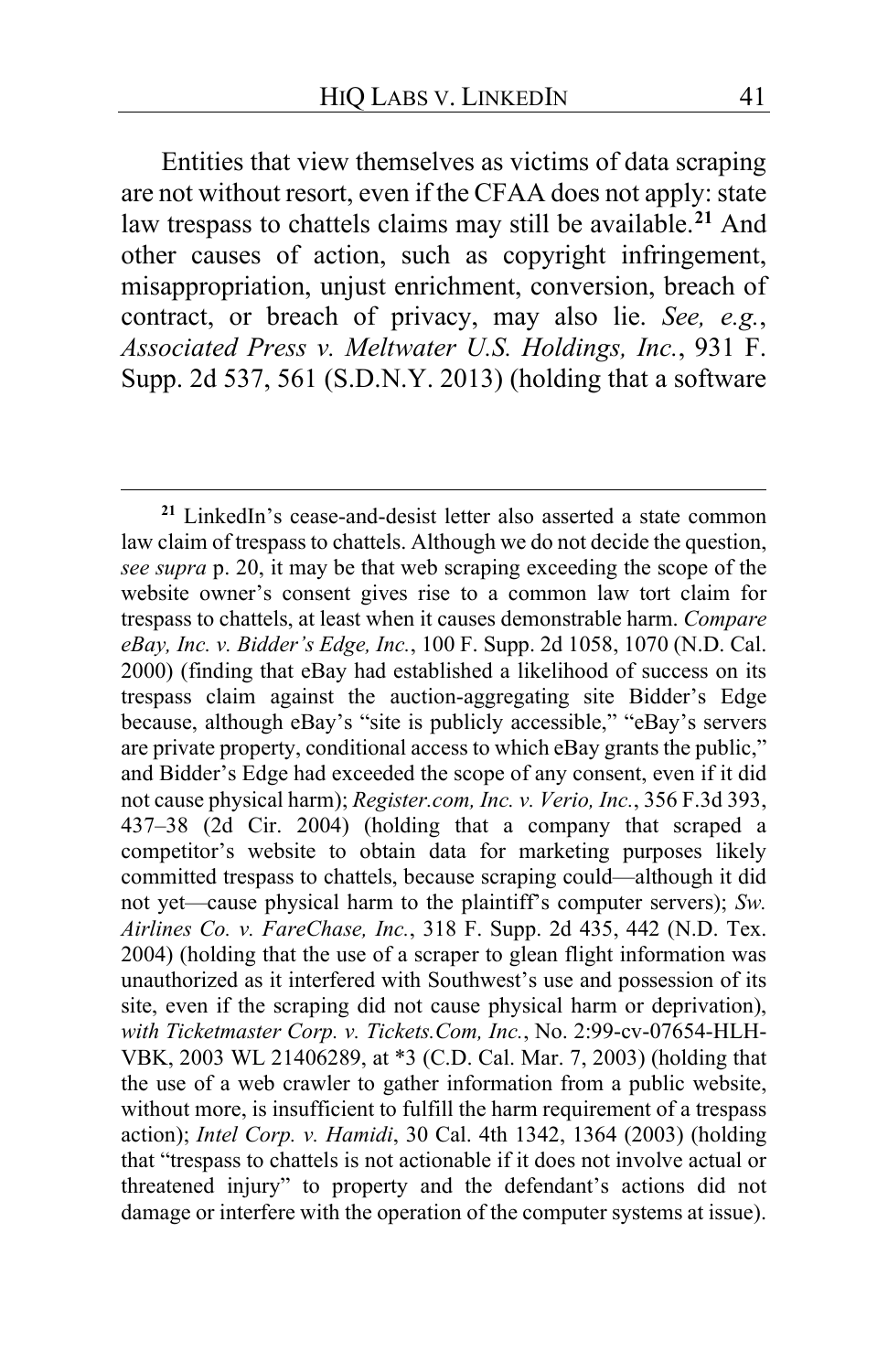company's conduct in scraping and aggregating copyrighted news articles was not protected by fair use).

## **D. Public Interest**

Finally, we must consider the public interest in granting or denying the preliminary injunction. Whereas the balance of equities focuses on the parties, "[t]he public interest inquiry primarily addresses impact on non-parties rather than parties," and takes into consideration "the public consequences in employing the extraordinary remedy of injunction." *Bernhardt v. Los Angeles Cnty.*, 339 F.3d 920, 931–32 (9th Cir. 2003) (citations omitted).

As the district court observed, each side asserts that its own position would benefit the public interest by maximizing the free flow of information on the Internet. HiQ points out that data scraping is a common method of gathering information, used by search engines, academic researchers, and many others. According to hiQ, letting established entities that already have accumulated large user data sets decide who can scrape that data from otherwise public websites gives those entities outsized control over how such data may be put to use.

For its part, LinkedIn argues that the preliminary injunction is against the public interest because it will invite malicious actors to access LinkedIn's computers and attack its servers. As a result, the argument goes, LinkedIn and other companies with public websites will be forced to choose between leaving their servers open to such attacks or protecting their websites with passwords, thereby cutting them off from public view.

Although there are significant public interests on both sides, the district court properly determined that, on balance,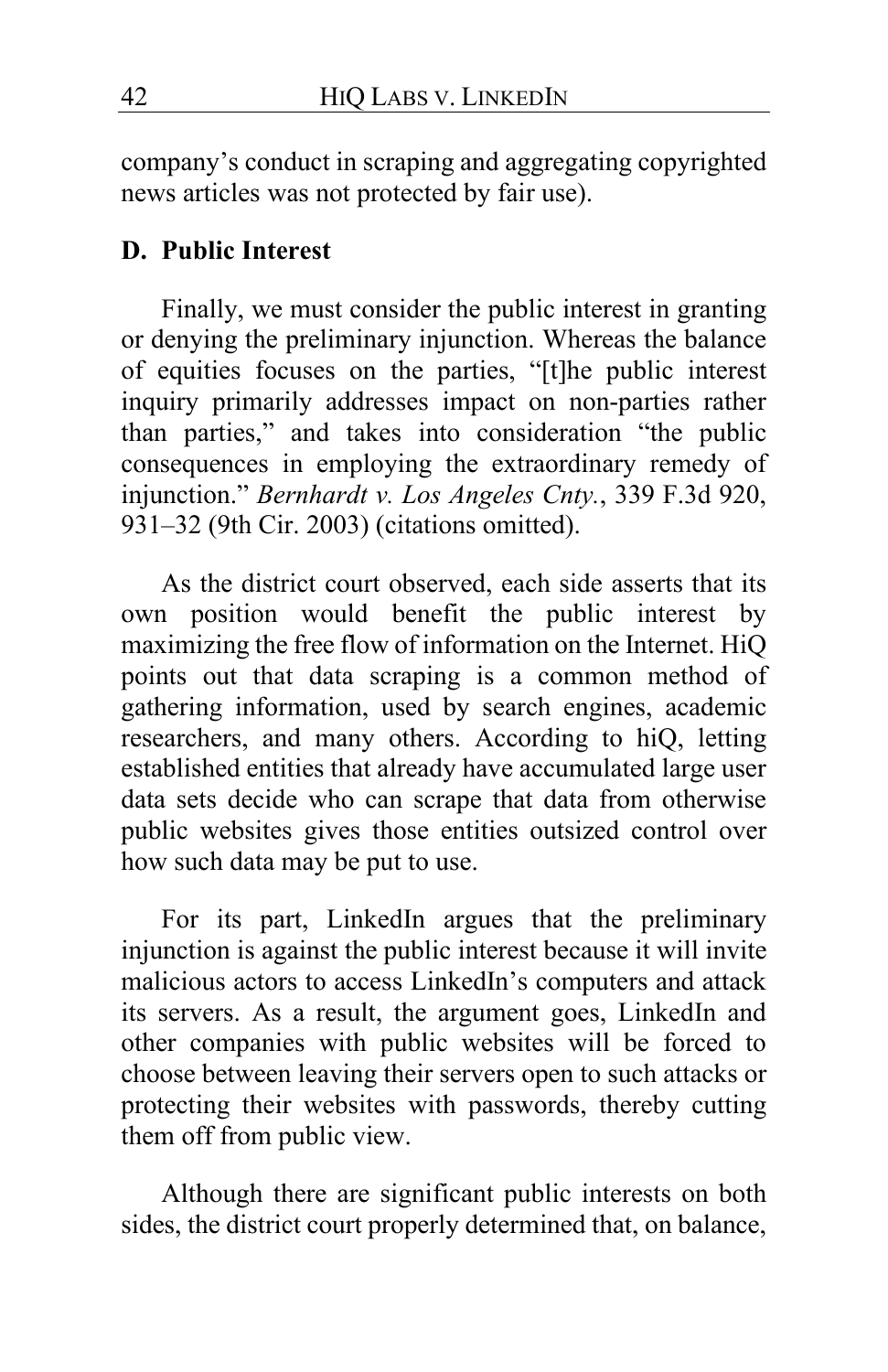the public interest favors hiQ's position. We agree with the district court that giving companies like LinkedIn free rein to decide, on any basis, who can collect and use data—data that the companies do not own, that they otherwise make publicly available to viewers, and that the companies themselves collect and use—risks the possible creation of information monopolies that would disserve the public interest.

Internet companies and the public do have a substantial interest in thwarting denial-of-service attacks**[22](#page-42-0)** and blocking abusive users, identity thieves, and other ill-intentioned actors. But we do not view the district court's injunction as opening the door to such malicious activity. The district court made clear that the injunction does not preclude LinkedIn from continuing to engage in "technological selfhelp" against bad actors—for example, by employing "antibot measures to prevent, *e.g.*, harmful intrusions or attacks on its server." Although an injunction preventing a company from securing even the public parts of its website from malicious actors would raise serious concerns, such concerns are not present here.**[23](#page-42-1)**

The district court's conclusion that the public interest favors granting the preliminary injunction was appropriate.

<span id="page-42-0"></span>**<sup>22</sup>** In a denial-of-service (DoS) attack, an attacker seeks to prevent legitimate users from accessing a targeted computer or network, typically by flooding the target with requests and thereby overloading the server.

<span id="page-42-1"></span>**<sup>23</sup>** We note that LinkedIn has not specifically challenged the scope of the injunction.